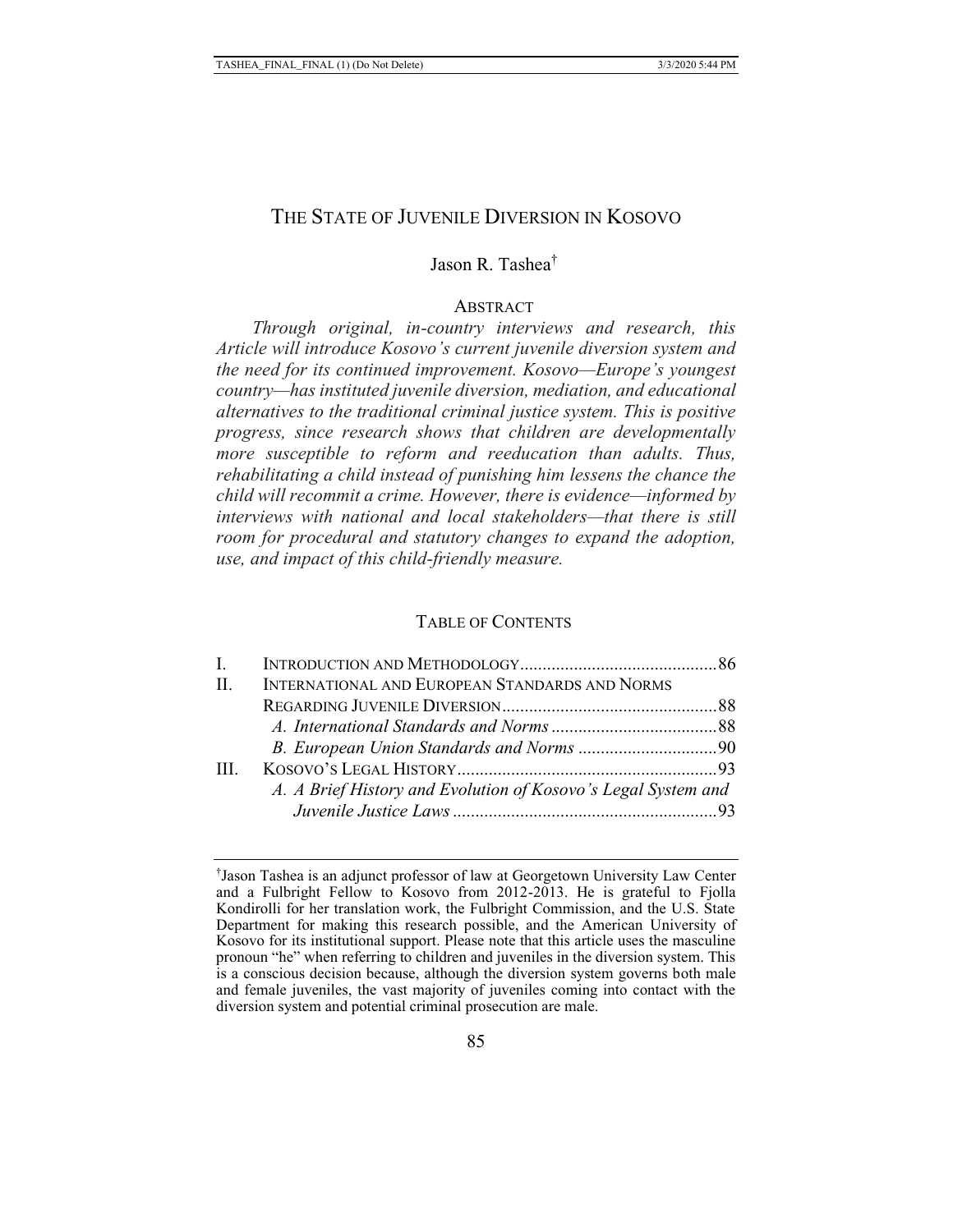| B. The Evolution and Use of Laws and Systems Controlling |
|----------------------------------------------------------|
|                                                          |
| C. Data Shows Improvement and Room for Growth 103        |
| RECOMMENDATIONS TO CONTINUE IMPROVING JUVENILE<br>IV.    |
|                                                          |
| A. Update the Juvenile Justice Code to Improve Diversion |
| $-110$                                                   |
| 1. Proposal to Broaden Article 20 to Allow for More      |
|                                                          |
| 2. Limiting the Phenomena of Net-Widening115             |
| B. Improve Training of Defense Advocates and Judges to   |
|                                                          |
| 1. Defense Advocates are Falling Behind in Training,     |
| Raising Doubts about Competency117                       |
| 2. Judges Need to Take a More Active Role in the         |
|                                                          |
| 122                                                      |

#### I. INTRODUCTION AND METHODOLOGY

Kosovo has the foundation to create a child-centered juvenile justice system. Since the inception of the Juvenile Justice Code in 2004, Kosovo has embraced the tenets of a child-first criminal justice system as envisioned by the Convention on the Rights of the Child, which means Kosovo is adopting laws and norms and promoting institutional change that reinforce rehabilitative approaches that help the child, as opposed to retributive approaches that merely punish the child for a criminal infraction.

This Article focuses on Kosovo's juvenile diversion system namely, its creation, growth, and need for continued improvement. Kosovo has instituted diversion, mediation, and educational alternatives to the traditional criminal justice system, which is positive, as research shows that children are developmentally more susceptible to reform and reeducation than adults.<sup>1</sup> Thus, rehabilitating a child instead of punishing him lessens the chance the child will recommit a crime.<sup>2</sup> This Article specifically provides insight into the current state of juvenile diversion in Kosovo and makes numerous

<sup>1</sup> *Youth in the Justice System: An Overview*, JUVENILE LAW CENTER, https://jlc.org/youth-justice-system-overview (last visited Nov. 29, 2019).

<sup>2</sup> NATIONAL RESEARCH COUNCIL, REFORMING JUVENILE JUSTICE: A DEVELOPMENTAL APPROACH (2013), *available at* https://doi.org/10.17226/14685.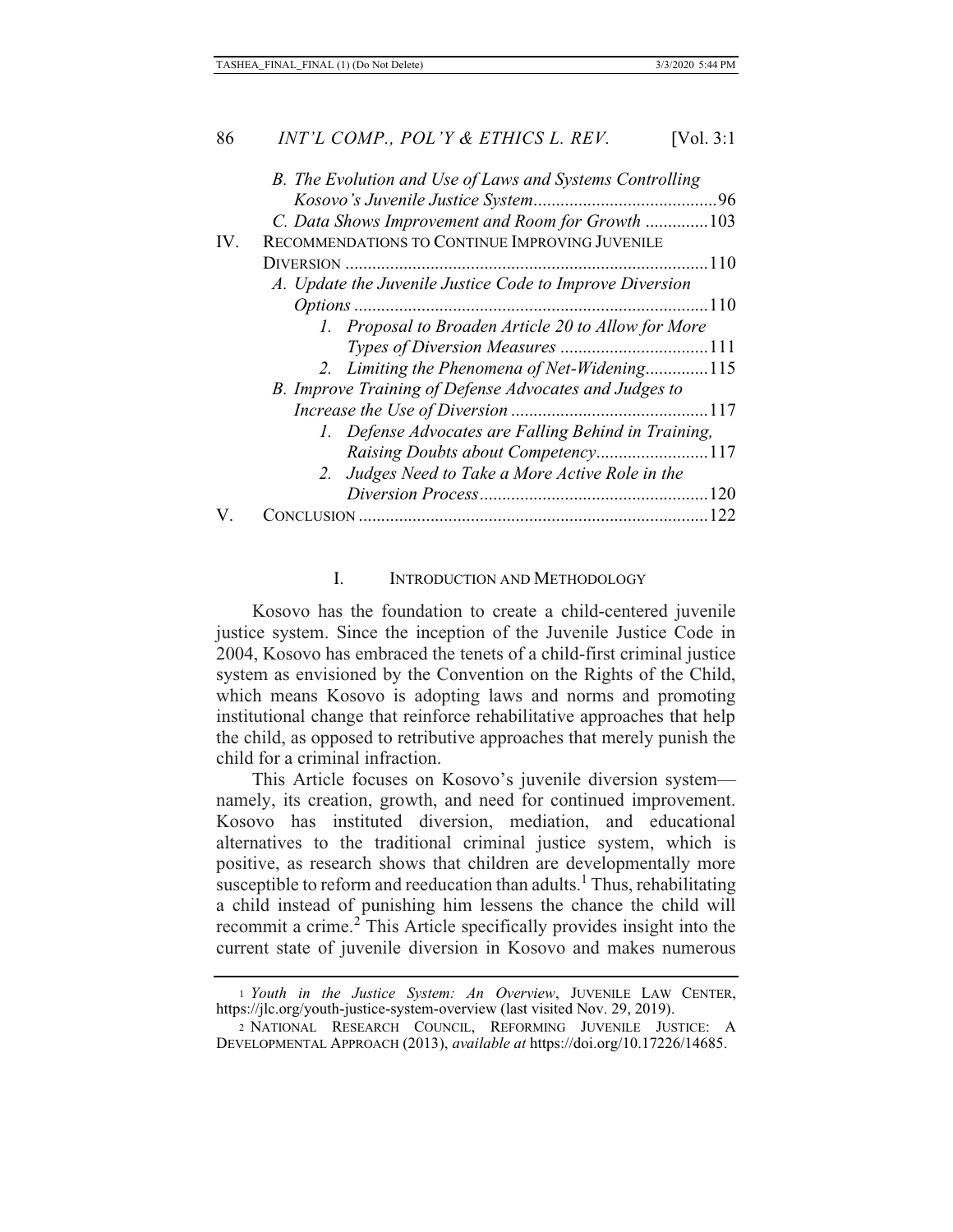recommendations to promote the system's child-centered design and evolution.

To assess Kosovo's diversion system and recommend a path forward, Part II discusses the interviews and methodology used for the research. Part III discusses international and European standards and norms concerning juvenile diversion. Part IV offers background on the historic and current use of laws and practices regarding Kosovo generally and juvenile diversion specifically. Finally, Part V discusses its findings and proposes process and statutory improvements to Kosovo's young diversion system.

The research for this Article comes from an eight-month period that the author spent in Kosovo interviewing local stakeholders and collecting data. The interviews conducted for this research took place between November 2012 and May 2013, thanks to a grant from the U.S. Fulbright Commission and the Kosovar government. In all, twenty-four interviews were conducted with system stakeholders throughout the criminal justice system and country. These interviews included prosecutors in five of Kosovo's seven regions,<sup>3</sup> one district and one appeals level judge, the director and three social workers at the Lipjan Juvenile Detention Facility, the director of Alternative Sanctions for the Probation Service of Kosovo, the director of the Kosovo Judicial Institute and his aid, the director of the Chamber of Advocates, a Senior Officer on Children's Rights for the Office of the Prime Minister, the Kosovo Ombudsman's executive director and the office's children's rights expert, the director of the Kosovo Ministry of Justice's Department on European Integration and Policy Coordination, and the lead child protection officer at UNICEF Kosovo. Without these individuals and their generosity, this research would not have been possible.

These interviews were conducted to capture a broad cross-section of juvenile justice system stakeholders in Kosovo with a specific focus on the diversion process. The missing system stakeholders in these interviews include those from the regions of Gjakova and Mitrovica. The stakeholders in Gjakova proved difficult to schedule a formal interview, and those in Mitrovica were difficult to connect with due to the ad hoc nature of the region's court.<sup>4</sup>

<sup>3</sup> The seven regions are: Pristina, Gjilan, Prizren, Peja, Mitrovica, Gjakova, and Ferizaj. Interviews do not represent Gjakova and Mitrovica.

<sup>4</sup> Interview with John Smibert, Resident Legal Advisor, United States Department of Justice, in Pristina, Kos. (Mar. 15, 2013).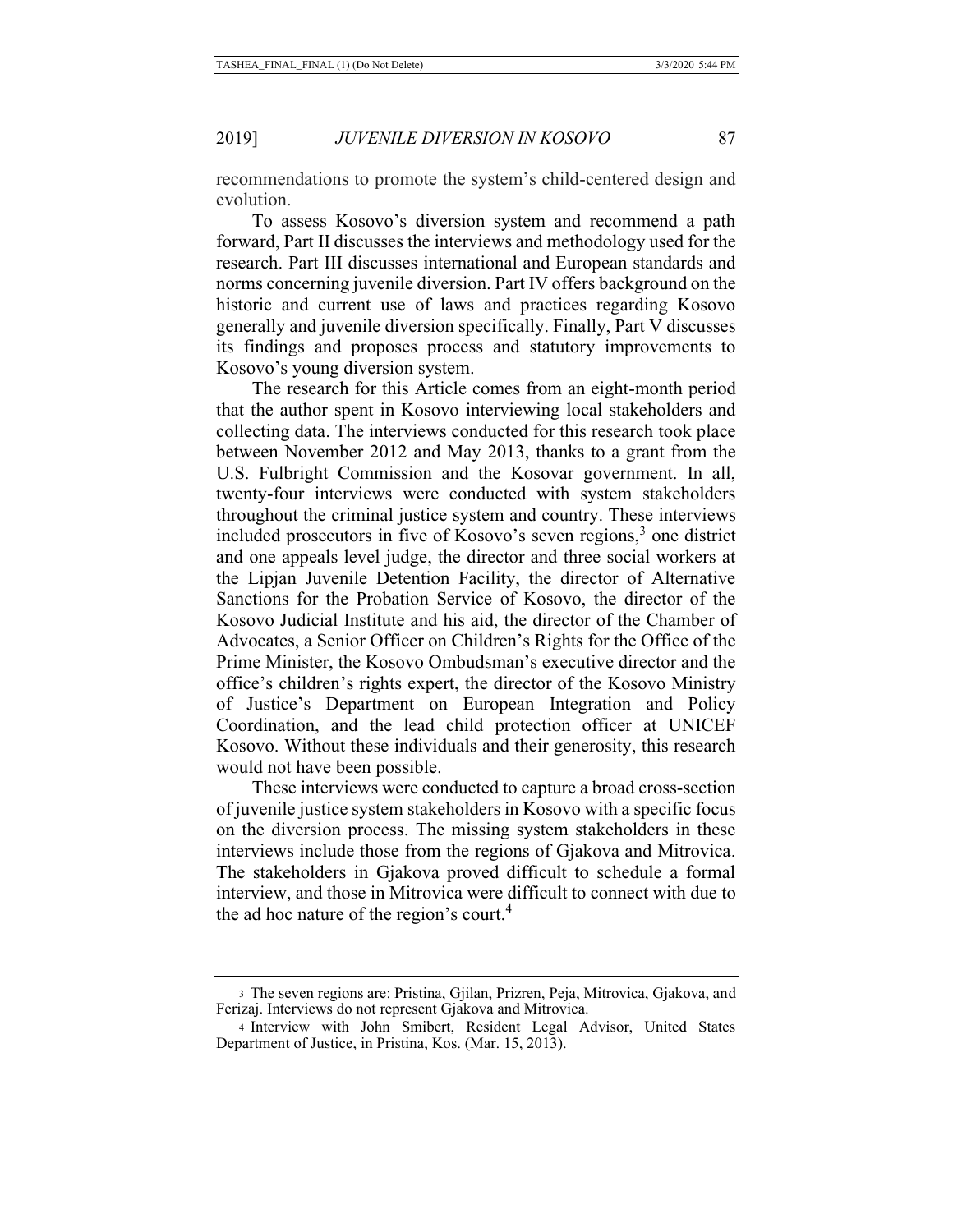Most of the interviews were conducted in English; however, translators were sometimes used. During these interviews there were discrepancies between what the interviewee perceived to be taking place in their region and what the Ministry of Justice Office of Statistics and Analysis officially released. With that being said, government statistics in Kosovo are often non-standardized and incongruent with other similar data released by different Kosovar ministries.<sup>5</sup> Accordingly, this Article provides necessary caveats, acknowledges this shortcoming, and merely does the best with what data is available.

Even with the difficulty around data collection, themes appear both in the data and the interviews. These themes are used to demonstrate and make sense of Kosovo's current juvenile diversion system and make recommendations for improving it.

## II. INTERNATIONAL AND EUROPEAN STANDARDS AND NORMS REGARDING JUVENILE DIVERSION

This section discusses international standards and norms pertaining to juvenile diversion and specific standards for European Union member states and aspiring member states. Both provide a framework for assessing Kosovo's juvenile diversion system later in this Article.

#### *A. International Standards and Norms*

Internationally, there is one binding convention regarding the rights of children: The Convention on the Rights of the Child ("CRC"), $^6$  which has been ratified by 194 nations.<sup>7</sup> The CRC and the Universal Declaration of Human Rights ("UDHR") both note that, due to a child's unique developmental place in society, children are not

<sup>5</sup> For instance, there were 130 diversions in 2008, according to the Office of Prosecutor's data book. For that same year, the Probation Service reported 167.

<sup>6</sup> Convention on the Rights of the Child, G.A. Res. 44/25, U.N. Doc. A/RES/44/25 (Nov. 20, 1989) [hereinafter CRC].

<sup>7</sup> *Somalia to Join Child Rights Pact: UN*, REUTERS (Nov. 20, 2009), http://af.reuters.com/article/topNews/idAFJOE5AJ0IT20091120; *South Sudan Parliament Discusses Child Rights*, SUDAN TRIBUNE (Nov. 21, 2012), http://www.sudantribune.com/spip.php?article44591.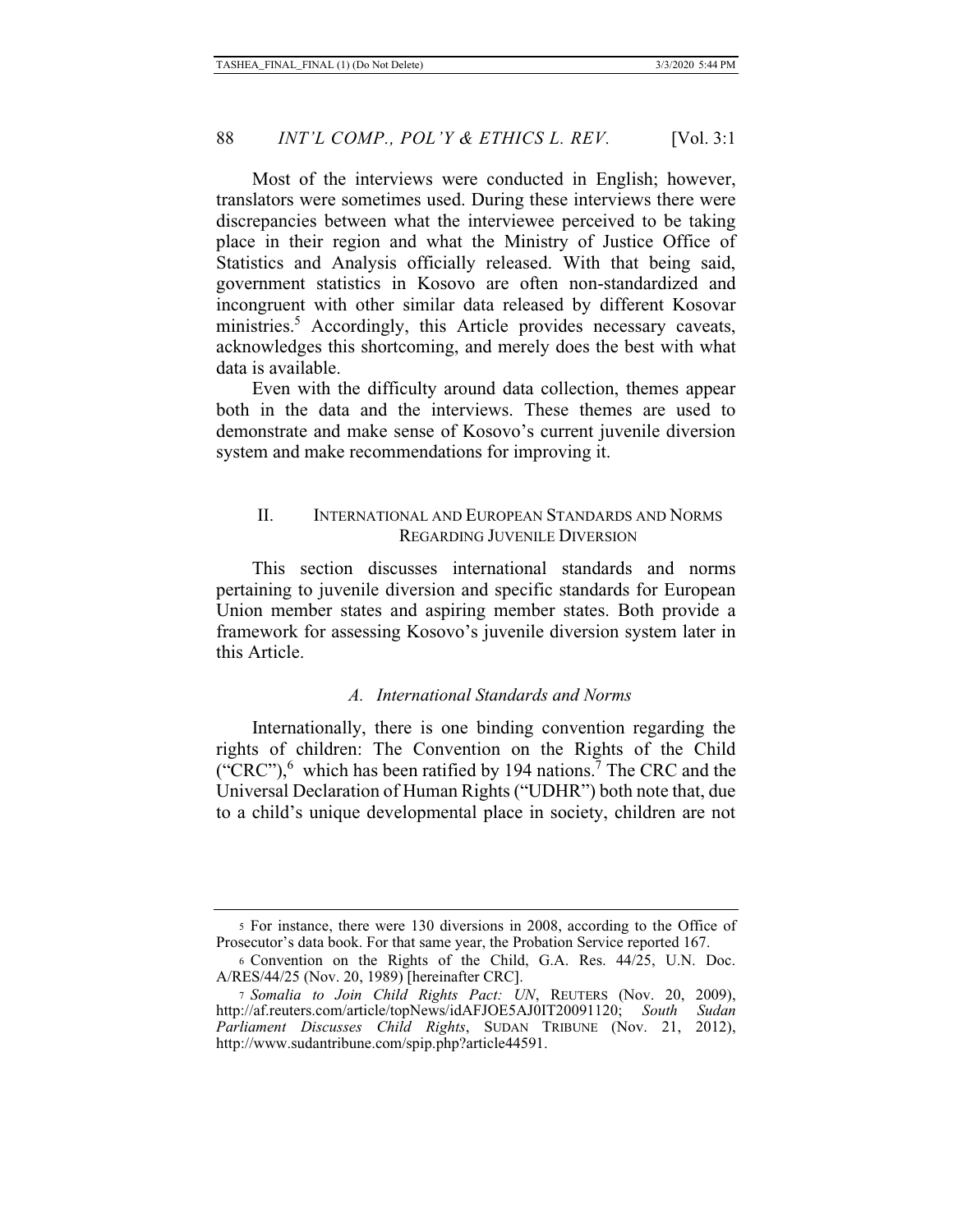only accorded similar rights to adults, but are also given extra protection to account for their vulnerability.<sup>8</sup>

Because of the unique developmental needs children have in all societies, it is important to develop justice systems around those needs. The CRC sets standards and norms for juvenile justice, and is supplemented by non-binding agreements, rules, and guidelines that clarify the parameters as to what the international community deems are the proper human and procedural rights of a child.<sup>9</sup>

The CRC, *inter alia*, emphasizes the need for diversion programs to create a rehabilitative and developmentally appropriate juvenile justice system.<sup>10</sup> These documents require that diversion programs gain consent from the child or parent/guardian;<sup>11</sup> give parents the ability to participate in proceedings, unless it is determined that exclusion is in the best interest of the child;<sup>12</sup> make an effort to provide community programs; $^{13}$  and decrease recidivism.<sup>14</sup>

A juvenile diversion program should attempt to meet the procedural standards and rights outlined in Articles 37, 39, and 40 of the CRC. This includes a presumption of innocence;<sup>15</sup> the right to not self-incriminate, confess, or acknowledge guilt;<sup>16</sup> the right to have all matters be determined by a competent, independent, and impartial

10 CRC, *supra* note 6, at art. 40(3)(b); The Beijing Rules, *supra* note 9, ¶¶ 6, 11.1, 11.2; The Vienna Guidelines, *supra* note 9, ¶ 15.

<sup>8</sup> CRC, *supra* note 6, at preamble; *United Nations Model Strategies and Practical Measures on the Elimination of Violence against Children in the Field of Crime Prevention and Criminal Justice*, U.N. Doc. A/C.3/69L.5, 4 (Sept. 25, 2014).

<sup>9</sup> G.A. Res. 40/33, U.N. Standard Minimum Rules for the Administration of Juvenile Justice ("The Beijing Rules") (Nov. 29, 1985); G.A. Res. 45/113, U.N. Standard Minimum Rules for the Protection of Juveniles Deprived of their Liberty (Dec. 14, 1990) [hereinafter the Havana Rules]; Economic and Social Council Res. 1997/30, U.N. Guidelines for Action on Children in the Criminal Justice System (July 21, 1997) [hereinafter The Vienna Guidelines]; G.A. Res. 45/110, U.N. Standard Minimum Rules for Non-Custodial Measures ("The Tokyo Rules") (Dec. 14, 1990).

<sup>11</sup> The Beijing Rules, *supra* note 9, ¶ 11.3.

<sup>12</sup> CRC, *supra* note 6, at art. 40(2)(b)(iii); The Beijing Rules, *supra* note 9, ¶ 15.2.

<sup>13</sup> The Beijing Rules, *supra* note 9, ¶ 11.4; The Tokyo Rules, *supra* note 9, ¶ 2.5.

<sup>14</sup> The Beijing Rules, *supra* note 9, commentary to ¶ 11.4; The Vienna Guidelines, *supra* note 9, ¶ 15.

<sup>15</sup> CRC, *supra* note 6, at art.  $40(2)(b)(i)$ ; International Covenant on Civil and Political Rights art. 14(2), Dec. 16, 1966, 999 U.N.T.S. 171 (entered into force Mar. 23, 1976) [hereinafter ICCPR]; The Beijing Rules, *supra* note 9, ¶ 7.1 (further explaining this rule may not be applicable depending on the design of the youth court system).

<sup>16</sup> CRC, *supra* note 6, at art. 40(2)(b)(iv); ICCPR, *supra* note 15, at art. 14(3)(g).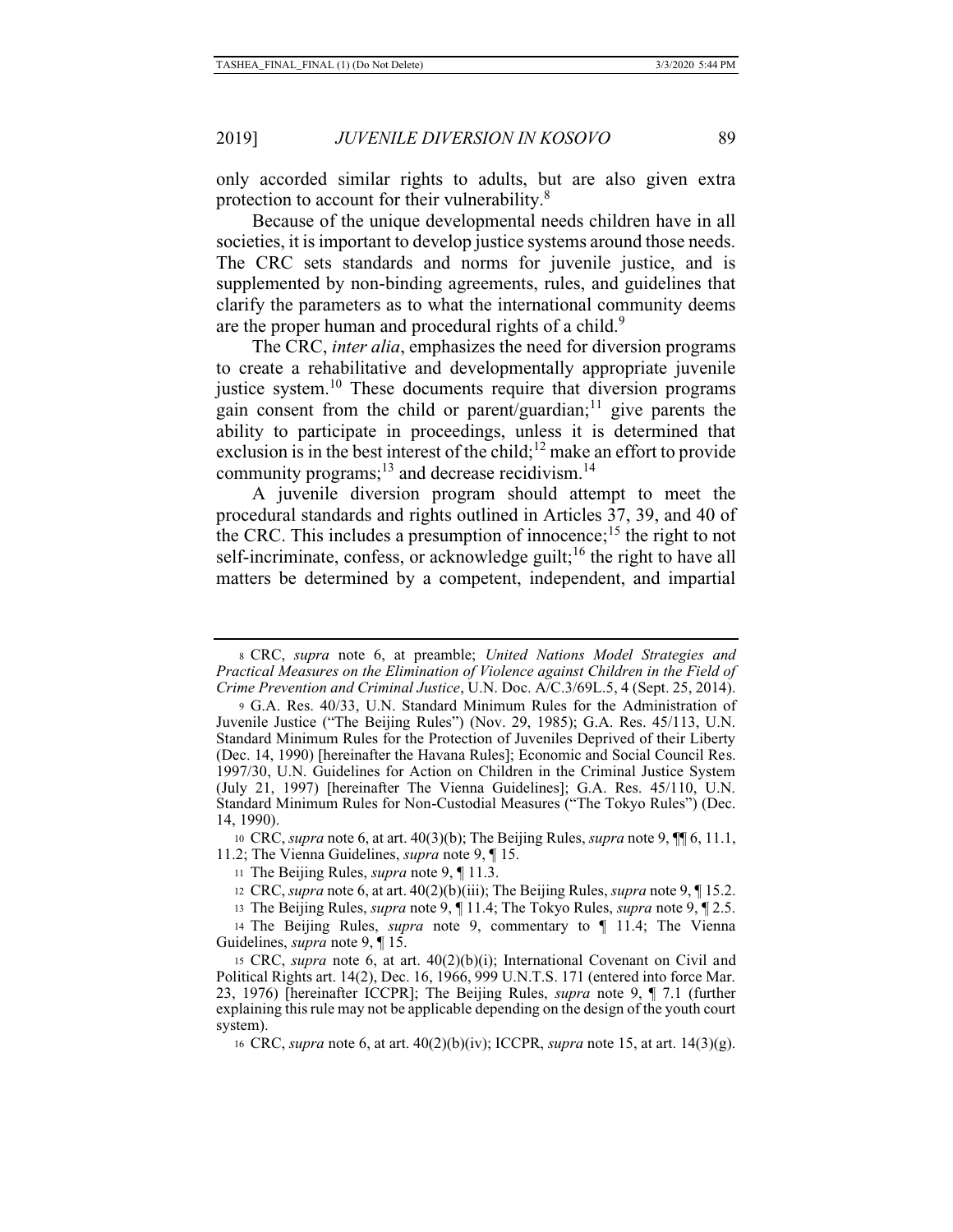authority; $17$  the right to be heard in any judicial proceedings and to effectively participate and be informed of the process;<sup>18</sup> the right to have the matter determined quickly;<sup>19</sup> the right to confidential proceedings;<sup>20</sup> the right to an appeal;<sup>21</sup> that the process be nondiscriminatory;<sup>22</sup> and the right to an interpreter when necessary.<sup>23</sup> All of these individual procedural rights and protections coalesce into a developmentally-appropriate administration of juvenile diversion.

These conventions, rules, and guidelines also lay out a list of acceptable diversion program measures that include, but are not limited to, the following: verbal sanction, such as admonition, reprimand, and warning; fines; restitution; and community service. $^{24}$ These punishments can be combined in any way, but they are not an exhaustive list of sanctions.<sup>25</sup> The open-ended options and permutations of sanctions provide flexibility to create diversion programs that reflect local community standards and culture.

In total, diversion programs in adherence with international standards must incorporate community programs, create a clear standard to apply diversion, train stakeholders, and be used where appropriate. At the same time, procedural safeguards must exist to protect the child's substantive and procedural rights.

#### *B. European Union Standards and Norms*

Beyond the applicability of international standards and norms, Kosovo recently began the stabilization and ascension process into the European Union ("EU"), <sup>26</sup> rendering EU standards and norms relevant

<sup>17</sup> CRC, *supra* note 6, at art. 40(2)(b)(iii); ICCPR, *supra* note 15, at art. 14(1); The Beijing Rules, *supra* note 9, ¶ 14.1.

<sup>18</sup> CRC, *supra* note 6, at art. 12, 40(2)(b)(ii); The Beijing Rules, *supra* note 9, ¶ 14.2.

<sup>19</sup> CRC, *supra* note 6, at art. 40(2)(b)(iii); The Beijing Rules, *supra* note 9, ¶ 20.1.

<sup>20</sup> CRC, *supra* note 6, at art. 40(2)(b)(vii); The Beijing Rules, *supra* note 9, ¶ 8; The Tokyo Rules, *supra* note 9, ¶¶ 3.11–3.12.

<sup>21</sup> CRC, *supra* note 6, at art. 40(2)(b)(v); ICCPR, *supra* note 15, at art. 14(5).

<sup>22</sup> CRC, *supra* note 6, at art. 2; The Beijing Rules, *supra* note 9, ¶ 2.1; The Havana Rules, *supra* note 9, ¶ 4; The Tokyo Rules, *supra* note 9, ¶ 2.2.

<sup>23</sup> CRC, *supra* note 6, at art. 40(2)(b)(vi); ICCPR, *supra* note 15, at art. 14(3)(f).

<sup>24</sup> The Tokyo Rules, *supra* note 9, ¶ 8.2.

<sup>25</sup> *Id.* ¶ 8.2(l)-(m).

<sup>26</sup> *See* Council Decision (EU) 2015/1993 of Oct. 22, 2015 O.J. (L 290) 14, approving the conclusion, by the European Commission, on behalf of the European Atomic Energy Community, of the Stabilization and Association Agreement between the European Union and the European Atomic Energy Community, on the one part, and Kosovo, on the other part (explaining that the "Stabilisation and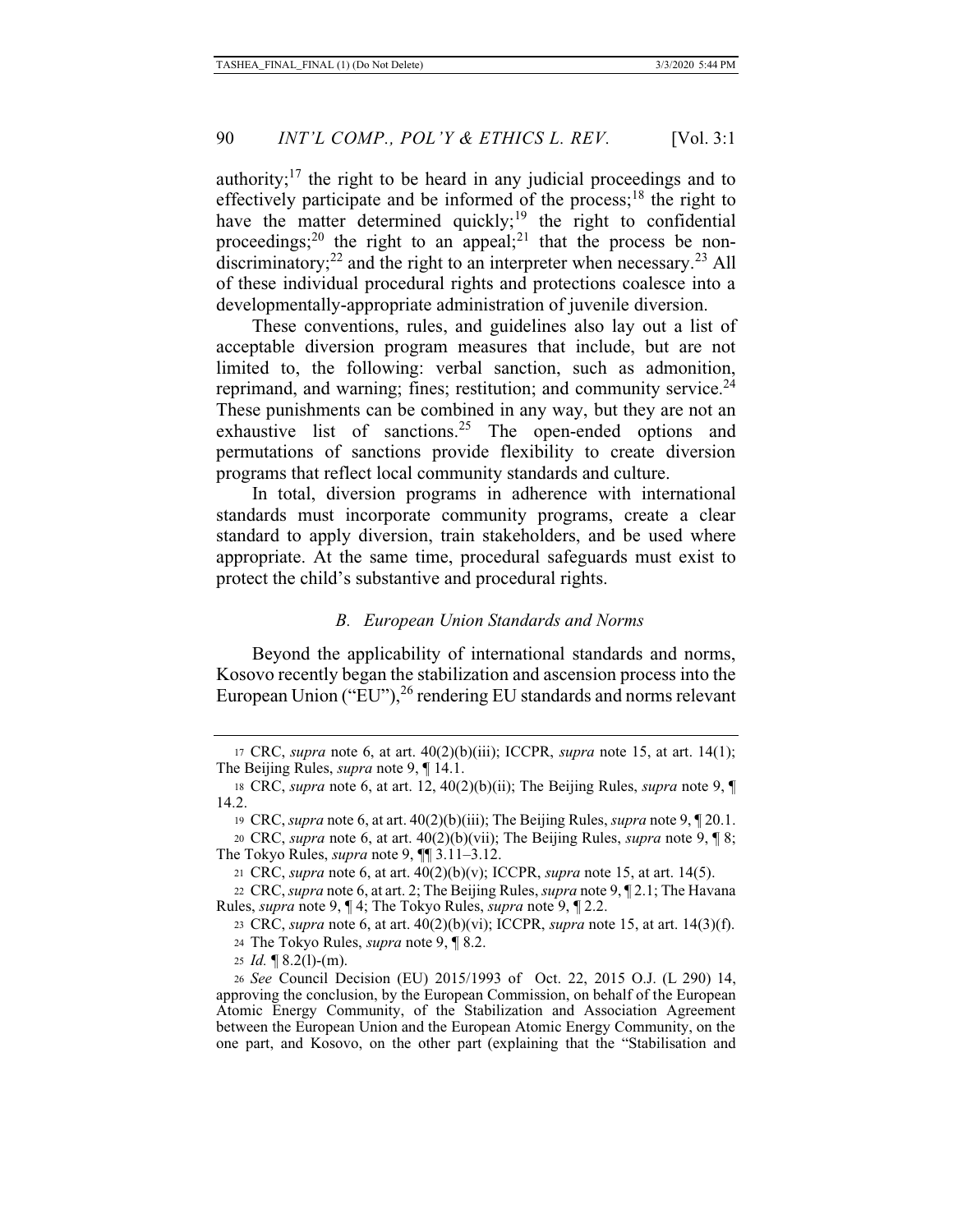to the considerations of this Article, pending Kosovo's relationship with and status in relation to the EU.

The EU, the European Council ("EC"), and the European Court of Human Rights ("ECHR") all set standards, similar to those set by the CRC, regarding juvenile justice systems. Primarily, these institutions support a preventative and rehabilitative approach that focuses on the best interests of the juvenile offender.<sup>27</sup> In 2007, the Treaty of Lisbon created a specific focus on juvenile rights.<sup>28</sup> This treaty included the Charter of Fundamental Rights of the European Union,29 which outlined that the juvenile's "best interests must be a primary consideration."30

Ten years before the CRC was ratified by any signatory, the Council of Europe released a resolution on Juvenile Delinquency and Social Change, which set the tone for the Council of Europe and, later, the EU regarding juvenile justice and diversion.<sup>31</sup> This resolution encouraged its members to use community-based programs and alternative and educational measures that keep children from entering the justice system.<sup>32</sup> The Council of Europe continued to promote this vision of juvenile justice in  $1987<sup>33</sup>$ ,  $2003<sup>34</sup>$ , and  $2006<sup>35</sup>$  by reaffirming

<sup>28</sup> *See* Treaty of Lisbon Amending the Treaty on European Union and the Treaty Establishing the European Community, art. 2.3, 2.5, Dec. 13, 2007, 2007 O.J. (C 306) 1 [hereinafter Treaty of Lisbon].

<sup>29</sup> *See id.* at art. 6.

30 Charter of Fundamental Rights of the European Union, *supra* note 27, at art. 24.

<sup>31</sup> *See* Council of Europe Committee of Ministers Resolution on Juvenile Delinquency and Social Change, 1978 O.J. (C 78) 62.

<sup>32</sup> *Id.* at 2.

33 Council of Europe Committee of Ministers, *Resolution of the Commission Members to Member States on Social Reactions to Juvenile Delinquency*, Sept. 17, 1987 O.J. (87) 20, https://rm.coe.int/16804e313d.

34 Council of Europe Committee of Ministers, *Recommendation of the Committee of Ministers to Member States Concerning New Ways of Dealing with Juvenile Delinquency and the Role of Juvenile Justice*, Sept. 24, 2003, Rec (2003) 20, https://rm.coe.int/168070ce24.

35 Council of Europe Committee of Ministers, *Opinion of the European Economic and Social Committee on the Prevention of Juvenile Delinquency, Ways of Dealing with Juvenile Delinquency and the Role of the Juvenile Justice System in* 

Association Agreement" negotiations were successfully completed at the European Union Office in Luxembourg).

<sup>27</sup> *See* Eur. Consult. Ass., *Recommendation of the Comm. of Ministers*, Rec. No. 20 (2003); Charter of Fundamental Rights of the European Union, art. 24, 2010 O.J. (C 83) 2; Council of Europe Committee of Ministers, *Opinion of the European Economic and Social Committee on the Prevention of Juvenile Delinquency, Ways of Dealing with Juvenile Delinquency and the Role of the Juvenile Justice System in the European Union*, Feb. 28, 2005 O.J. (SOC 202).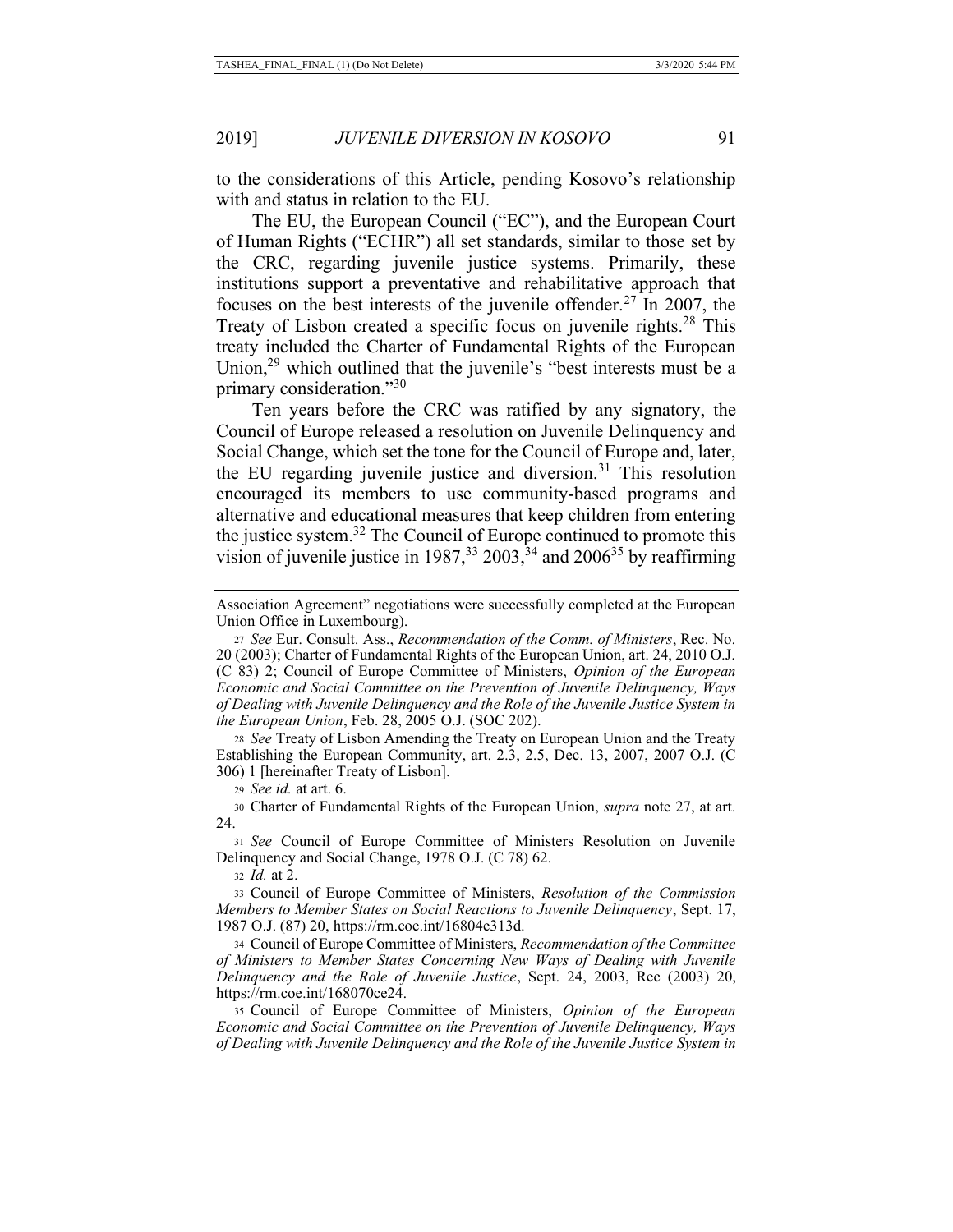its commitment to alternative measures and developmentally appropriate justice.

More recently, and for the first time, the Council released guidelines on child-friendly justice.<sup>36</sup> The purpose of the guidelines was to help members increase the participation and protection of children in the criminal justice system and to improve access to alternatives when a child is in conflict with the  $law<sup>37</sup>$ . The Deputy Secretary General of the Council of Europe declared that childcentered justice should neither "walk in front of" children nor "walk behind [them]."38

These guidelines were produced by experts in the field who collected 3,721 surveys given to children with previous system involvement from twenty-five different Council of Europe member states, including the Republic of Serbia.<sup>39</sup> The surveys found themes—regardless of country—of mistrust of authority, a desire to be heard, and a need to be respected by the juvenile justice process.<sup>40</sup> The guidelines are clear in demonstrating that children need to be made part of the justice process and not merely be processed by the adults administering the justice system.<sup>41</sup>

Beyond these guidelines, the European Economic and Social Committee ("EESC"), which consults EU bodies, sets standards for what juvenile justice should ideally look like for EU members, and it envisions a juvenile justice system built with an intent towards prevention, educational measures, and social reintegration.<sup>42</sup> The EESC has made its position clear that juvenile justice need not be beholden merely to the "judicial sphere," and it has encouraged that social service providers and civil society be proactive stakeholders in the juvenile justice system to reinforce the tenants of rehabilitation and reintegration.<sup>43</sup>

*the European Union*, May 9, 2006 [hereinafter *Opinion of the European Economic and Social Committee*] O.J. (C 110) 13, https://rm.coe.int/168070ce24.

<sup>36</sup> Council of Europe Committee of Ministers, *Guidelines of the Committee of Ministers of the Council of Europe on Child-Friendly Justice*, (Nov. 17, 2010), https://rm.coe.int/CoERMPublicCommonSearchServices/DisplayDCTMContent?d ocumentId=090000168045f5a9.

<sup>37</sup> *Id.* pt. 1, § I, ¶ 3, at 16.

<sup>38</sup> *Guidelines of the Committee of Ministers of the Council of Europe on Child-Friendly Justice*, *supra* note 36, at 10.

<sup>39</sup> *Id.* at 40.

<sup>40</sup> *Id.*

<sup>41</sup> *Id.* at 40–41.

<sup>42</sup> *Opinion of the European Economic and Social Committee*, *supra* note 35, §1.1.

<sup>43</sup> *Id.* §7.1.4.1.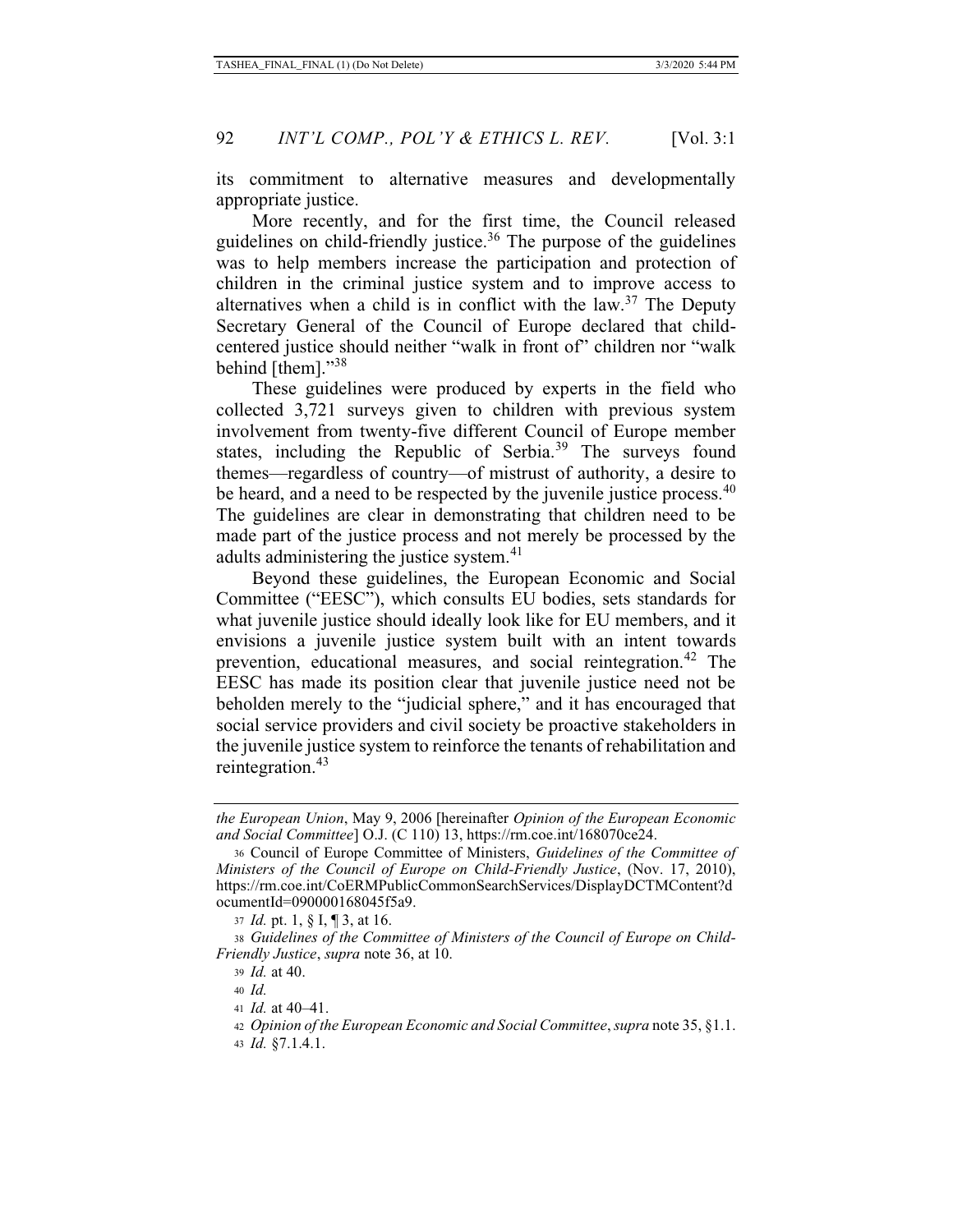Collectively, the international and European standards and norms provide guidelines and recommendations to create a developmentally appropriate juvenile justice system. Both rely heavily on the desire to see children receive rehabilitative alternatives as opposed to formal court processing, all the while incorporating children into the process. Collectively, these documents set a framework that Kosovo, and all nations, should aspire to meet.

### III. KOSOVO'S LEGAL HISTORY

Before utilizing the above framework to analyze the Kosovar juvenile diversion system, this section introduces the reader to three foundational background considerations: Kosovo's legal and national history, that history's effect on the evolution of its juvenile justice laws, and the application of juvenile justice laws today. Kosovo's legal history during the post-war era helps explain the patchwork of laws and processes upon which today's juvenile justice system is based and the impetus for its reformation.

## *A. A Brief History and Evolution of Kosovo's Legal System and Juvenile Justice Laws*

Kosovo's relevant legal history can be grouped in three main consecutive stages, starting first with the Yugoslav period, then the the United Nations Mission to Kosovo ("UNMIK") and Provisional Institutions of Self-Government ("PISG") administration period, and finally the period following Kosovo's independence.

From 1943 to 1974, Kosovo was the Autonomous Province of Kosovo and Metohija, located in the Socialist Republic of Yugoslavia.44 While the name indicates otherwise, Kosovo did not have economic and political autonomy like the republics in Yugoslavia during this period.<sup>45</sup> It was not until the 1974 Yugoslav constitution that Kosovo became, in some respects, autonomous.<sup>46</sup> The changes made in the 1974 constitution allowed for governance in Kosovo to be locally administered, which included the creation of a

<sup>44</sup> NOEL MALCOLM, KOSOVO: A SHORT HISTORY 307-08, 314, 327 (N.Y.U. Press 1998). Like Vojvodina, Kosovo was treated as a vassal state of Serbia and did not receive the legal autonomy of states like Croatia and Bosnia.

<sup>45</sup> *Id.* at 314.

<sup>46</sup> *Id.* at 327.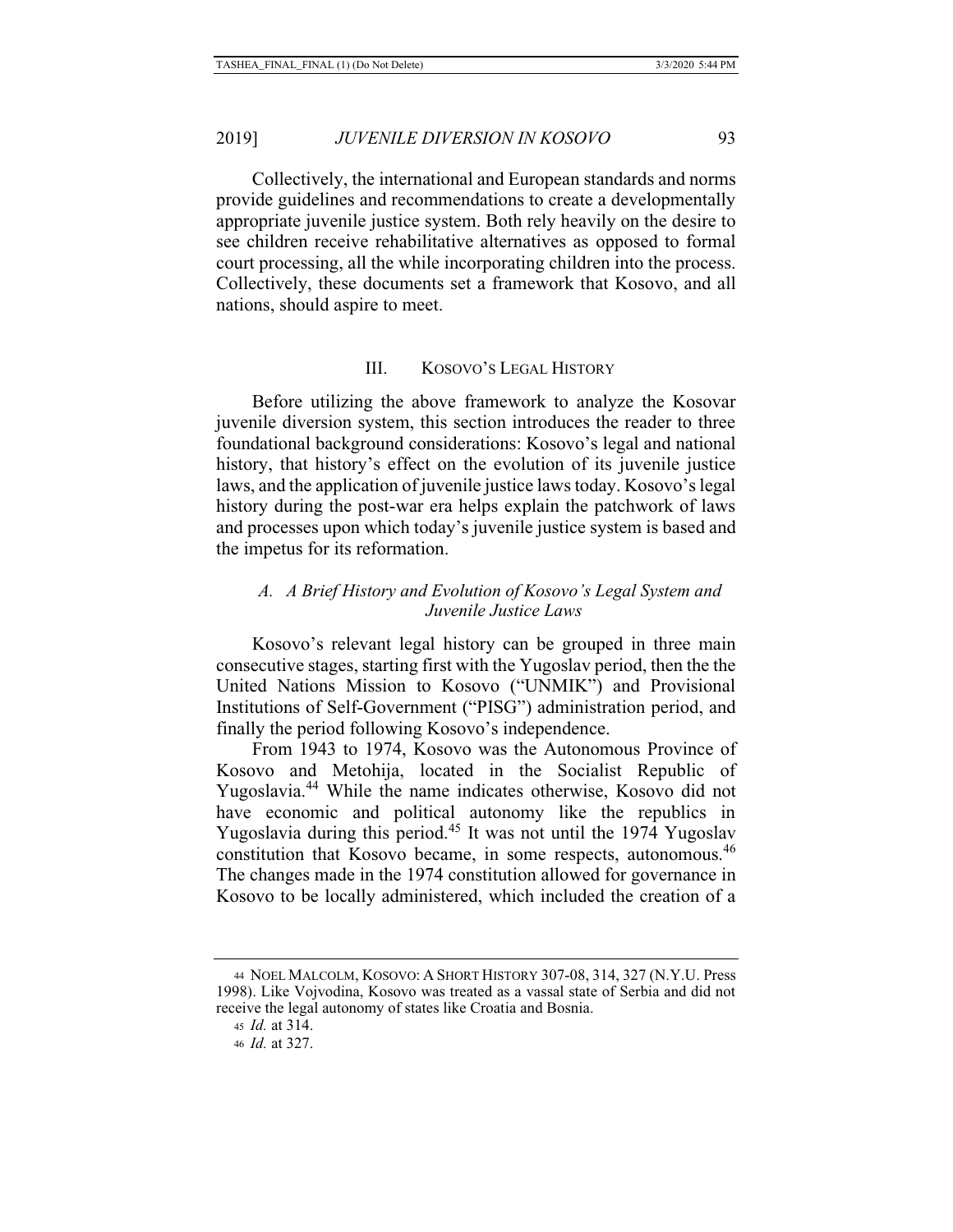local parliament and judiciary for the first time.<sup>47</sup> This meant that the statutory framework and economic policy governing Kosovo became a mix of the existing Yugoslav system and the new Kosovar system.<sup>48</sup>

Throughout the 1970s and 1980s, with the increase in autonomy, Kosovo was "Albanianized," meaning that the Serb minority—about thirteen percent of Kosovo's population in 1981—had been pushed out of leadership and state positions.<sup>49</sup>

The decision to make Kosovo autonomous did not, however, mean that Kosovo or the Kosovar Albanians were given the legal distinction of a republic, whereas such legal distinction was given to the Croats, Slovenes, Serbs, Montenegrins, Macedonians, and, as of 1971, the Bosnian Muslims.<sup>50</sup> The Kosovar Albanians were, by law, a nationality and not a nation,<sup>51</sup> a distinction that became important during the Yugoslavian secessions of the 1990s, as nationalities did not have a legal right to secede from Yugoslavia, but nations did.<sup>52</sup>

Ultimately, Kosovo's autonomy as a part of the Socialist Republic of Yugoslavia was relatively short lived. After the death of Marshall Josip Tito—Yugoslavia's founder, dictator, and keeper of the peace—in 1980, ethnic tension began to rise between the Serb and Albanian communities in Kosovo.<sup>53</sup> By March of 1981, there were student-led protests in Pristina that evolved into calls for Kosovo to be fully independent of Serbia and Yugoslavia.<sup>54</sup> This reinforced Kosovar Serbs felling disenfranchised and increased the tension between the majority Albanians and minority Serbs.

Serb frustration over Kosovo was articulated in 1986 when the Memorandum of the Serbian Academy of Sciences and Arts ("the Memorandum") was leaked to the press. The Memorandum—a document written by sixteen Serbian academics—stated that since 1981 the Serbs living in Kosovo were being subjected to a "physical,

<sup>50</sup> JUDAH, *supra* note 49, at 37.

<sup>47</sup> USTAV SOCIJALISTICKE FEDERATIVNE REPUBLIKE JUGOSLAVIJE [CONSTITUTION OF YUGOSLAVIA] Feb. 21, 1974.

<sup>48</sup> MALCOLM, *supra* note 44, at 327.

<sup>49</sup> TIM JUDAH, KOSOVO: WAR AND REVENGE 44 (Yale Univ. Press, 2d ed. 2002). Kosovo's Albanian population was 77.4 percent in 1981. *See Demographic Changes of the Kosovo Population 1948-2006*, STAT. OFF. OF KOSOVO (SOK) 18 (Feb. 2008), http://ask.rks-gov.net/media/1835/demographic-changes-of-the-kosovopopulation-1948-2006.pdf.

<sup>51</sup> *Id.*

<sup>52</sup> *Id.*

<sup>53</sup> MALCOLM, *supra* note 44, at 334-40.

<sup>54</sup> JUDAH, *supra* note 49, at 40.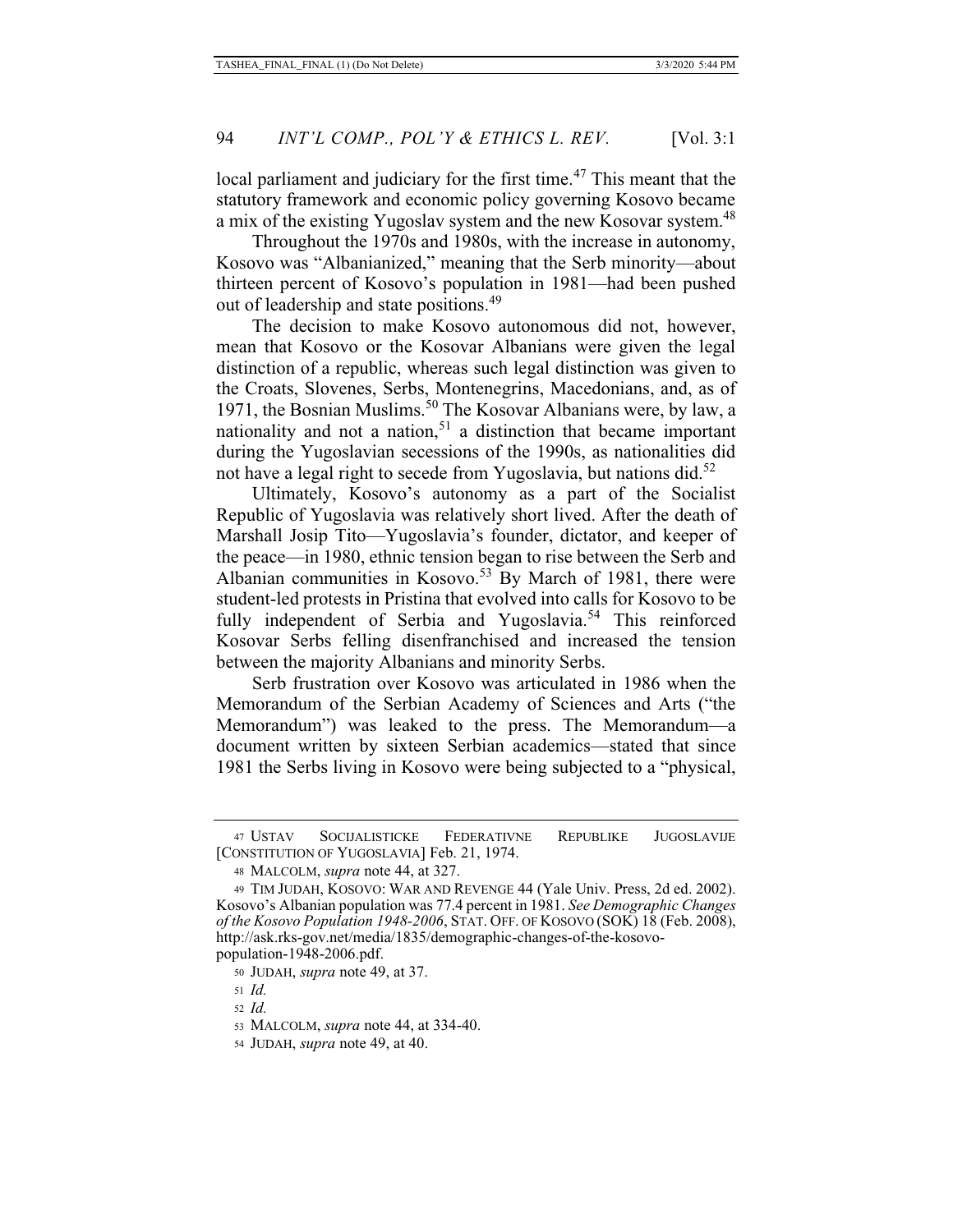political, legal and cultural genocide."<sup>55</sup> "The Memorandum directly addressed the underlying tension and sentiments of some Serbs in the region, which were the same sentiments that led to Slobodan Milošević's rise to power in 1989 and his termination of Kosovar autonomy in the same year. $56$ 

Incensed at Milošević's power grab, Kosovar Albanians began to organize politically and move closer to independence. Led by Ibrahim Rugova and the Democratic League of Kosovo ("LDK"), Kosovars voted for independence in 1991, which went unrecognized by any nation; however, this local momentum led to the creation of parallel state structures like a parliament, police force, and schools.<sup>57</sup> Later, a group of Kosovar Albanians banded together to form the Kosovo Liberation Army ("KLA") as a militant alternative to Rugova's pacifist movement.<sup>58</sup> While the LDK and KLA struggled over whether a political or militant resolution was the right path forward, Kosovo and Yugoslavia were charting a course for war.<sup>59</sup>

Thus, began a lost decade for Kosovo that ended in 1999 with the Kosovo War, a NATO bombing, and Serbia's ouster from the region. As violence grew in the Yugoslav region, the West, namely the U.S. and U.K., threatened Milošević with sanctions and NATO airstrikes.<sup>60</sup> After a number of failed negotiations, NATO began bombing targets in Yugoslavia in March of  $1999$ , <sup>61</sup> which was followed by the UN Security Council's passage of Resolution 1244 ("UNSCR 1244"), creating the United Nations Mission in Kosovo ("UNMIK").<sup>62</sup> UNMIK administered the government of Kosovo until 2001 when the Provisional Institutions of Self-Government ("PISG") was created and worked alongside the UNMIK administration.<sup>63</sup> PISG was tasked with creating local governing capacity.64 While Kosovo remained legally

<sup>59</sup> *Id.*

<sup>61</sup> *Id.* at 228.

62 S.C. Res. 1244 (June 10, 1999). *See also Mandate*, UNITED NATIONS INTERIM ADMINISTRATION MISSION IN KOSOVO (UNMIK), https://unmik.unmissions.org/mandate (last visited Nov. 29, 2019).

<sup>55</sup> *Id.* at 49.

<sup>56</sup> MALCOLM, *supra* note 44, at 343-44.

<sup>57</sup> JUDAH, *supra* note 49, at 65-66.

<sup>58</sup> STACY SULLIVAN, BE NOT AFRAID, FOR YOU HAVE SONS IN AMERICA: HOW A BROOKLYN ROOFER HELPED LURE THE U.S. INTO THE KOSOVO WAR (St. Martin's Press: New York, 1st ed. 2004).

<sup>60</sup> JUDAH, *supra* note 49.

<sup>63</sup> S.C. Res. 1244, *supra* note 62, ¶¶ 10 & 11.

<sup>64</sup> Carsten Stahn, *Constitution Without a State? Kosovo Under the United Nations Constitutional Framework for Self-Government*, 14 LEIDEN J. INT'L L. 531 (2001).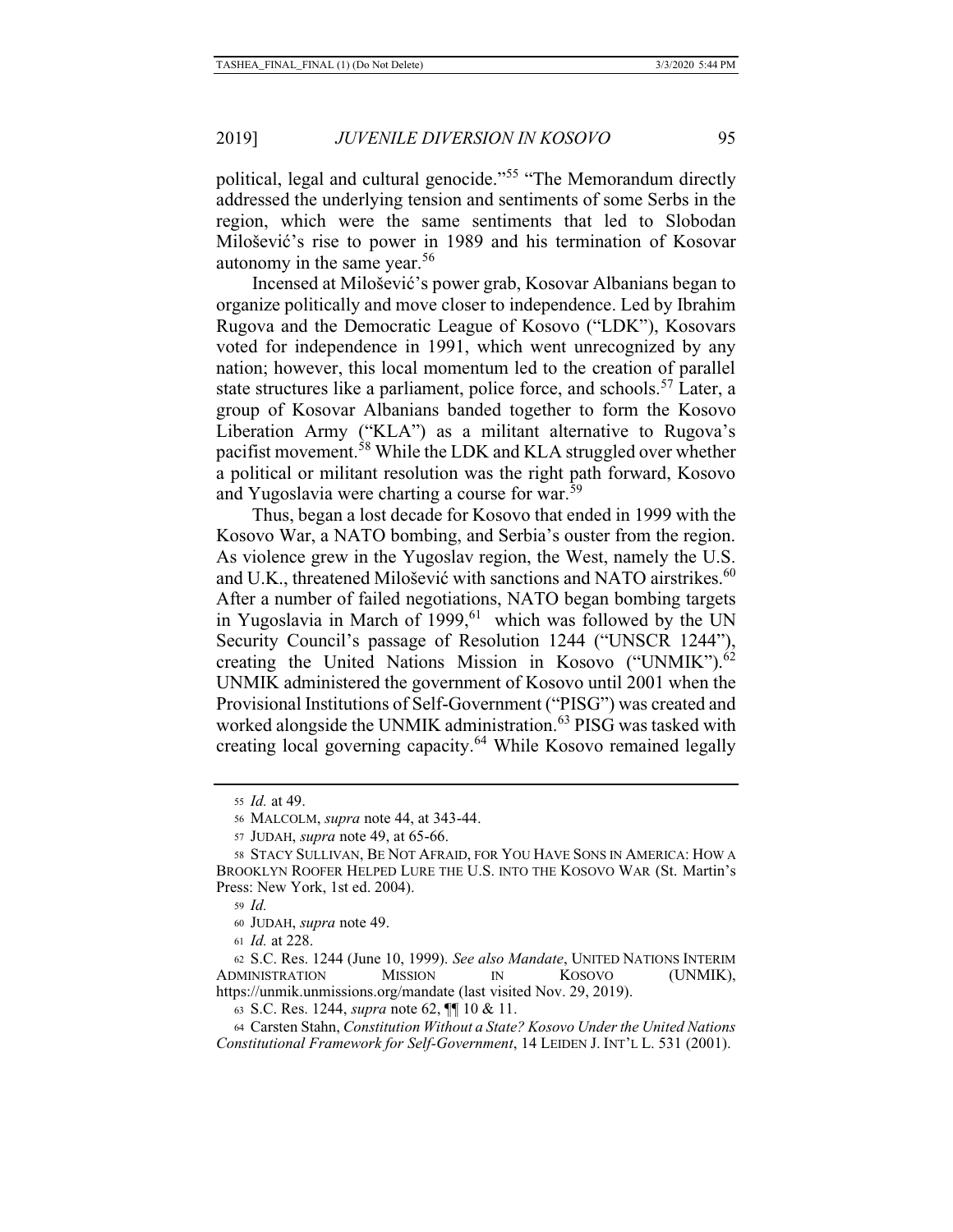and territorially a part of the Federal Republic of Yugoslavia ("FRY"), the FRY government had relinquished control over the province to the international civil administration and NATO.<sup>65</sup>

Between the end of the conflict in 1999 and 2008, Kosovo was under international civilian administration and security was provided by a NATO force called the Kosovo Force ("KFOR").<sup>66</sup> During this time, a significant effort was put into developing local capacity and government structures with the passage of provisional laws and elections for a provisional government.<sup>67</sup> UNSCR 1244, however, created the contradictory and impossible situation that obligated Kosovo was to remain a part of FRY, yet also obligated it to develop independent structures of governance.<sup>68</sup>

In February 2008, the inevitable fracture occurred with Kosovo declaring unilateral independence from the Republic of Serbia.<sup>69</sup> Since 2008, Kosovo has not been recognized by the United Nations as a country; however, continued support from nations like the U.S. and Germany and international organizations like the European Union Rule of Law Mission in Kosovo ("EULEX"), the Organization for Security and Co-operation in Europe ("OSCE"), and the UN have helped Kosovo continue to develop as an independent country. Kosovo is currently recognized by over 110 of the 193 UN member states.<sup>70</sup>

## *B. The Evolution and Use of Laws and Systems Controlling Kosovo's Juvenile Justice System*

This history of socialism, autonomy, conflict, and international stewardship that shaped Kosovo into the nascent and still controversial country that it is today also created the patchwork that is the Kosovar

https://www.nytimes.com/2008/02/18/world/europe/18kosovo.html. 70 Fatos Bytyci, *Former Guerillas to Testify before Hague Court,* REUTERS (Jan.

<sup>65</sup> S.C. Res. 1244, *supra* note 62, ¶¶ 10 & 11. The Federal Republic of Yugoslavia consisted of Serbia and Montenegro, which existed from 1992 to 2003. It subsequently became the State Union of Serbia and Montenegro in 2003, which lasted until 2006 when the two became separate countries.

<sup>66</sup> JUDAH, *supra* note 49, at 296-97.

<sup>67</sup> *Id.* at 298.

<sup>68</sup> *Id.* 

<sup>69</sup> Dan Bilefsky, *Kosovo Declares Its Independence from Serbia*, N.Y. TIMES (Feb. 2008),

<sup>11, 2019),</sup> https://www.reuters.com/article/us-kosovo-court-idUSKCN1P51M6.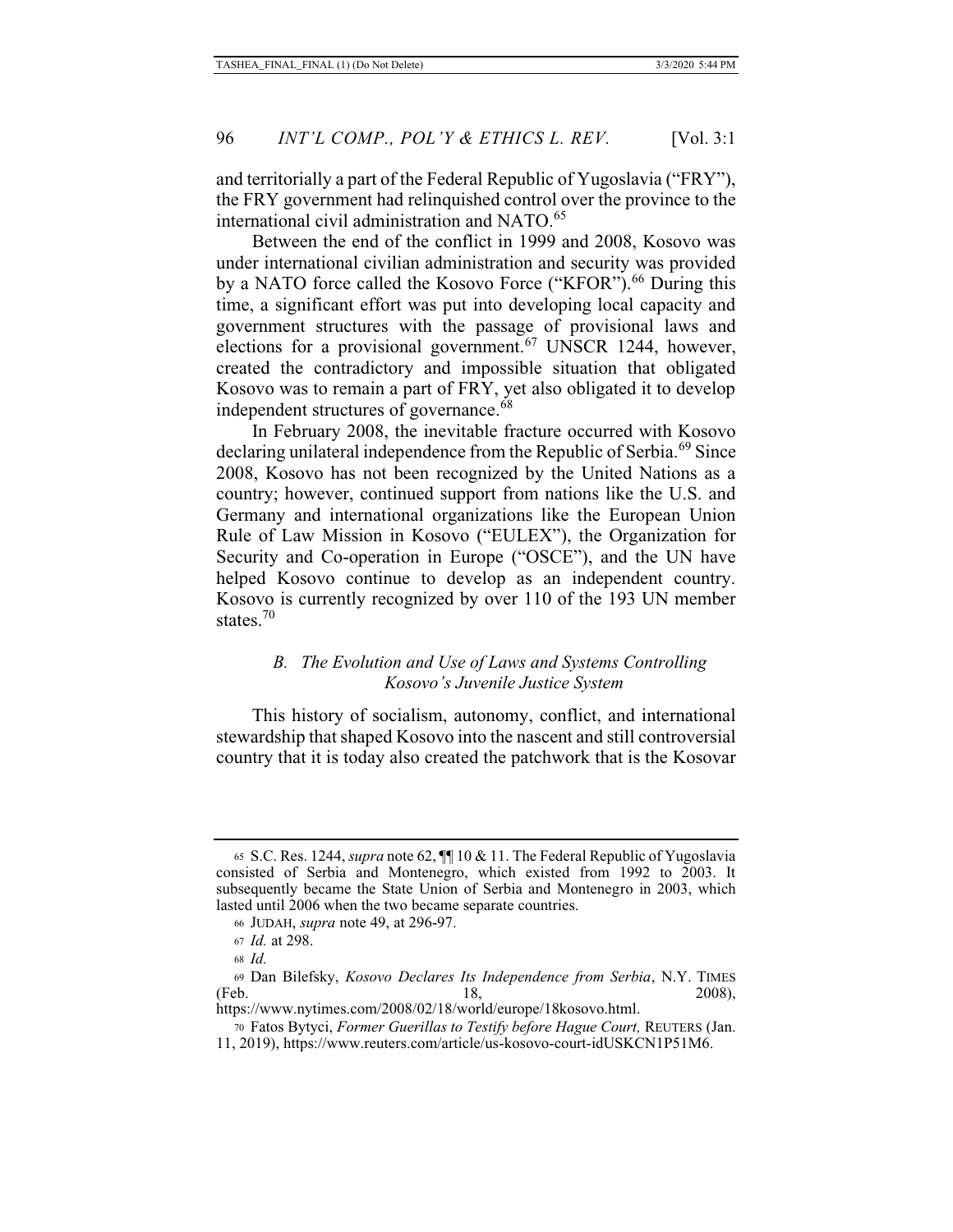legal system. After the war, juvenile criminal law was an amalgamation of Kosovar and Yugoslav laws.<sup>71</sup>

In 1991, when Kosovo made its first and unsuccessful claim of independence, the Criminal Code and the Code of Criminal Procedure of the former Yugoslavia controlled Kosovo's juvenile justice system.<sup>72</sup> A juvenile judge and two lay people adjudicated cases for fourteen to eighteen-year-olds.73 This was the only mandated form of specialization in juvenile criminal law at that time, as the police and the prosecutors were not specialized in juvenile matters.<sup>74</sup> Notably, there was no diversion system<sup>75</sup> until 2004, when the provisional government and UNMIK passed the Kosovar provisional Juvenile Justice Code ("provisional JJC"), replacing the patchwork of Yugoslav, socialist era laws.<sup>76</sup> In 2008, when Kosovo declared independence from Serbia, the constitution included a provision to enforce the CRC in its entirety.<sup>77</sup>

In 2010, the Republic of Kosovo passed a subsequent iteration of the Juvenile Justice Code that added to and superseded the 2004 provisional code lending stability to the criminal law system and allowing for more nuanced and substantive analysis; this was followed by updates to the Juvenile Justice Code in 2018 ("2018 JJC"), after this research took place.78 Except where it is explicitly stated otherwise, this Article focuses on the 2018 JJC. While substantive changes were made to the law in 2018, the changes to the diversion system were minimal, but noted throughout this Article. The research used in this paper remains applicable when understanding juvenile diversion in Kosovo.

78 2010 JUVENILE JUSTICE CODE [JUV. JUST.] art. 161 (Kos.) [hereinafter 2010 JJC]; 2018 JUVENILE JUSTICE CODE [JUV. JUST.] (Kos.) [hereinafter 2018 JJC].

<sup>71</sup> Assessment of Juvenile Justice Reform Achievements in Kosovo, UNICEF 10 (Jan. 2010).

<sup>72</sup> *Id.* at 4.

<sup>73</sup> *Id.*

<sup>74</sup> *Id.*

<sup>75</sup> *Id.*

<sup>76</sup> *Id.* at 10; PROVISIONAL JUVENILE JUSTICE CODE [PROVISIONAL JUV. JUST.] (Kos.).

<sup>77</sup> KUSHETUTËS SË REPUBLIKËS SË KOSOVËS [CONSTITUTION OF THE REPUBLIC OF KOSOVO] Mar. 26, 2013, art. 22 (Kos.) [hereinafter CONSTITUTION OF KOSOVO]; UNICEF, *supra* note 71, at 7. While Kosovo is not a recognized state by the United Nations and therefore cannot be a state party to a UN treaty, Kosovo has de facto ratified the Convention on the Rights of the Child by including it in its Constitution. Further, some have argued that, through the transitive properties of international law, Kosovo remains a part of the CRC because Yugoslavia signed the convention in 1991 while Kosovo was still a province of the then disintegrating nation.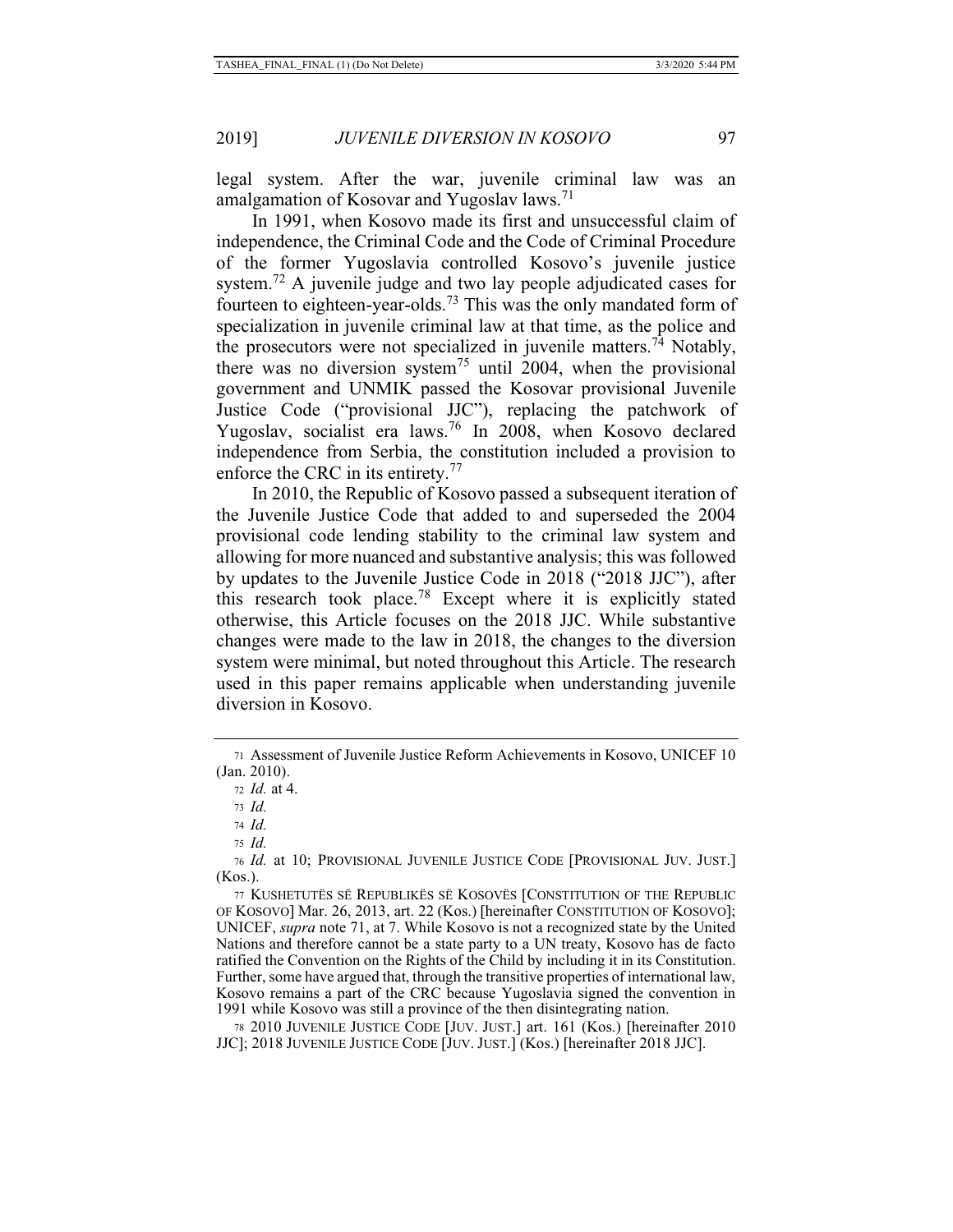This section will first discuss the relevant statutory framework, including the reshuffling of prosecutorial and judicial posts, and then focus on the diversion procedure and its application. Criminal law in Kosovo is centralized through the national government. The courts, prosecutors, probation offices, and police are all employed by the national government of the Republic of Kosovo. The statutes relevant to children allegedly in conflict with the law are the 2018 JJC, $^{79}$  the Law on Courts,  $80$  the Criminal Code,  $81$  the Criminal Procedure Code,  $82$ the Law for Protection of Witnesses,  $83$  Law on Police,  $84$  and the Law on Mediation.<sup>85</sup> Diversion is primarily created through the 2018 JJC, which makes up the bulk of the section's discussion.<sup>86</sup>

The portions of these laws that pertain to juveniles were written to reflect international standards and norms, with the explicit incorporation of the Convention on the Rights of the Child in the Kosovo Constitution.87 The laws also pull heavily from the Minimal Rules of the United Nations for Administration of Justice of Minors ("the Beijing Rules"), United Nations Instructions on Prevention of Delinquency of Minors ("the Riyadh Guidelines"), and United Nations Rules on Protection of Minors Deprived of Liberty.<sup>88</sup>

The 2018 JJC meets, if not exceeds, the expectations of the CRC in regard to diversion. Chapter IV of the 2018 JJC makes clear that diversion measures should be used "whenever possible" to promote rehabilitation and reintegration, which is language directly copied from CRC General Comment 10.<sup>89</sup> Further, as envisioned by the CRC, the law clearly delineates what charged offenses are divertible,  $90$ 

88 Qëndresa Ibra-Zariqi, *Summary of Laws that Protect Children's Rights in the Republic of Kosovo*, OAK FOUNDATION—MARIO PROJECT 23 (Jan. 2012), http://tdheurope.org/upload/document/5123/1411\_Summary\_Of\_Laws\_That\_Protect\_Child ren\_original.pdf (last visited Aug. 26, 2019).

89 U.N. Comm. on the Rights of the Child, *General Comment No. 10: Children's Rights in Juvenile Justice*, ¶ 23, U.N. Doc. CRC/C/GC/10 (Apr. 25, 2007), *available at:* https://www.refworld.org/docid/4670fca12.html [hereinafter Comment 10].

<sup>79</sup> 2018 JJC, *supra* note 78.

<sup>80</sup> LAW ON COURTS [L. CTS.] (Kos.).

<sup>81</sup> CRIMINAL CODE [CRIM.] (Kos.).

<sup>82</sup> CRIMINAL PROCEDURE CODE [CRIM. PRO.] (Kos.).

<sup>83</sup> LAW FOR PROTECTION OF WITNESSES [L. PROT. WITNESSES] (Kos.).

<sup>84</sup> LAW ON POLICE [L. POLICE] (Kos.).

<sup>85</sup> LAW ON MEDIATION [L. MEDIATION] (Kos.).

<sup>86 2018</sup> JJC, *supra* note 78, at art. 21.

<sup>87</sup> CONSTITUTION OF KOSOVO, *supra* note 77 at art. 22(7); UNICEF, *supra* note 71, at 7.

<sup>90 2018</sup> JJC, *supra* note 78, at art. 21.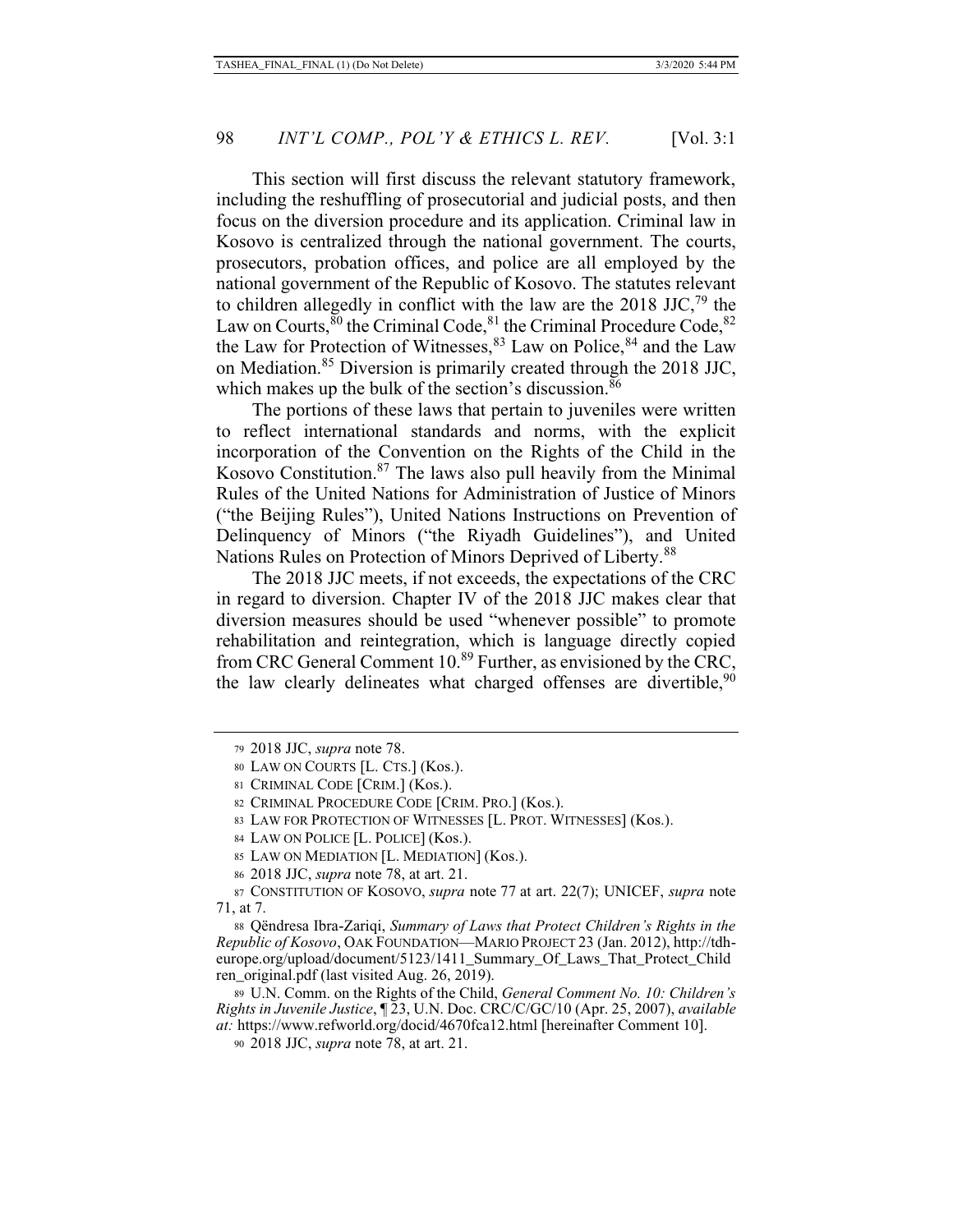giving the prosecutor or judge seeking diversion standards for when diversion applies.<sup>91</sup> The international standards are also reflected in the following ways: setting the minimum age of criminal responsibility at fourteen;<sup>92</sup> not discriminating legislatively against recidivists;<sup>93</sup> allowing for the child to admit responsibility;<sup>94</sup> having a range of measures, including social services and diversion;<sup>95</sup> requiring consent from the child or the parent;<sup>96</sup> and having any record of a criminal proceeding against a child—including diversion—kept confidential and automatically expunged at the age of twenty-one.<sup>97</sup> These protections make clear that the 2018 JJC was written with international and European standards and norms in mind.

Further, the 2018 JJC discerns between measurements and punishments based on age.<sup>98</sup> For children under the age of sixteen at the time the alleged crime is commissioned, only a "measure" may be enforced against them.<sup>99</sup> Measures include mediation,<sup>100</sup> education,<sup>101</sup> admonition by judge,  $102$  committal to a disciplinary center,  $103$  or intensive supervision.<sup>104</sup> Between the ages of sixteen and eighteen, juveniles can have a criminal punishment levied against them.<sup>105</sup> Punishments include fines, community work service, and incarceration.106 The 2018 JJC even envisions some aspects of the code as applicable to those under the age of twenty-three.<sup>107</sup>

The legal structure of Kosovo's juvenile diversion system is found in Articles 19, 20, and 21 of the 2018 JJC.<sup>108</sup> Article 19 merely

<sup>91</sup> CRC, *supra* note 6, at art. 40(3)(b); Comment 10, *supra* note 89, ¶ 27.

<sup>92 2018</sup> JJC, *supra* note 78, at art. 8; CRC, *supra* note 6.

<sup>93</sup> Comment 10, *supra* note 89, at ¶ 23; 2018 JJC, *supra* note 78, at art. 19.

<sup>94 2018</sup> JJC, *supra* note 78, at art. 21; Comment 10, *supra* note 89, ¶ 27.

<sup>95 2018</sup> JJC, *supra* note 78, at art. 20; CRC, *supra* note 6, at art. 40(3)(b); Comment 10, *supra* note 89.

<sup>96 2018</sup> JJC, *supra* note 78, at art. 21; Comment 10, *supra* note 89, ¶ 27.

<sup>97 2018</sup> JJC, *supra* note 78, at art. 18; CRC, *supra* note 6; Comment 10, *supra* note 89, ¶ 27.

<sup>98</sup> *See generally* 2018 JJC, *supra* note 78, at ch. III.

<sup>99 2018</sup> JJC, *supra* note 78, at art. 12.

<sup>100</sup> *See generally id.* at ch. II.

<sup>101</sup> *Id.* at art. 17.

<sup>102</sup> *Id.* at art. 24.

<sup>103</sup> *Id.* at art. 29.

<sup>104</sup> *Id.* at art. 25-28.

<sup>105 2018</sup> JJC, *supra* note 78, at art. 12.

<sup>106</sup> *Id.*

<sup>107</sup> *Id.* at art. 15, 16 and 100.

<sup>108 2018</sup> JJC, *supra* note 78, at art. 141.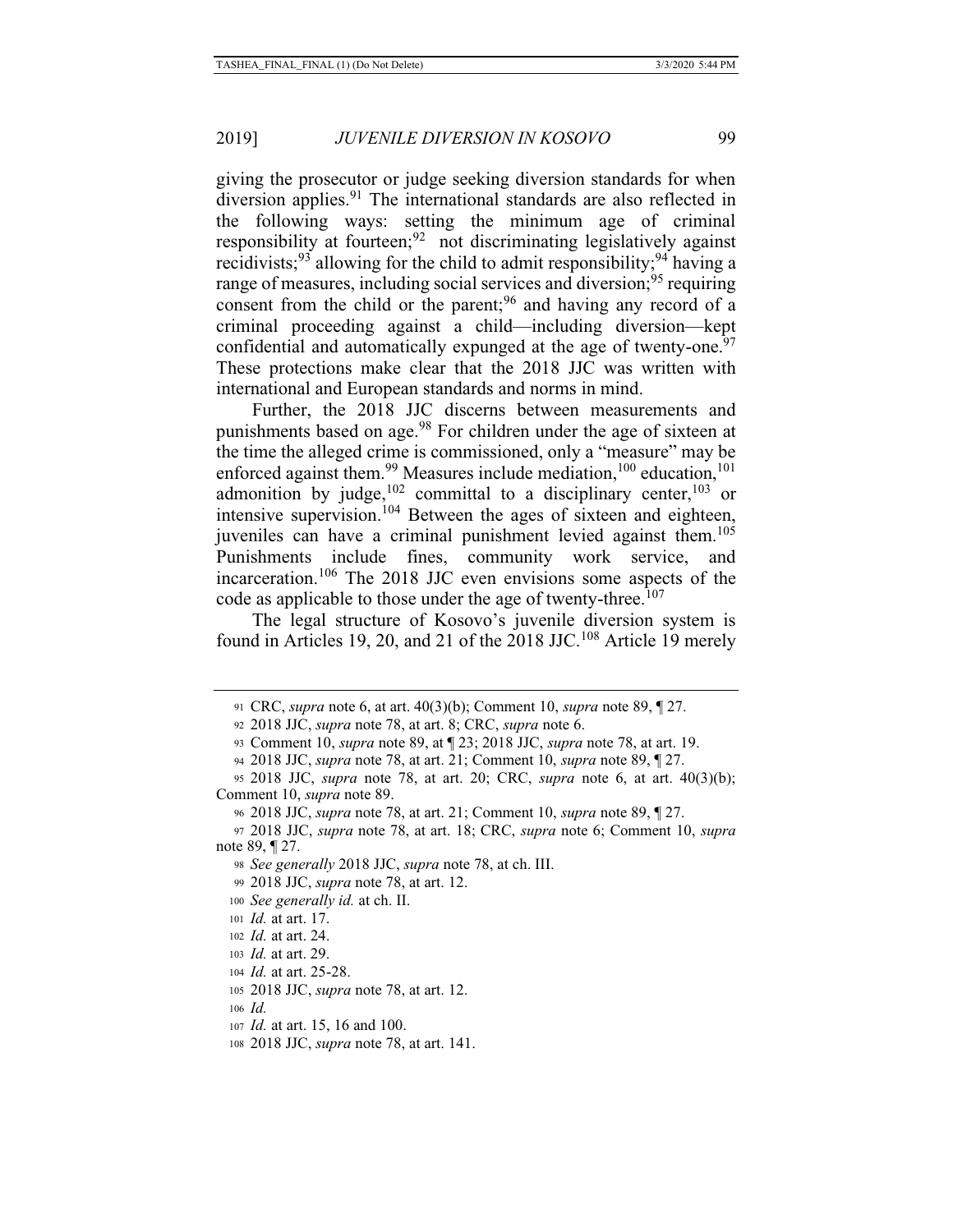states that the purpose of diversion is to rehabilitate juveniles in conflict with the law to lower the chance of future recidivism,  $109$  while Article 21 sets the conditions for the use of diversion. There are four obligations that need to be met for a minor to be accepted into diversion: that the criminal offense for which the juvenile is convicted be punishable by a fine or imprisonment of less than three years, or that the crime was committed through negligence and death was not a result of the crime;<sup>110</sup> that the juvenile accepts responsibility;<sup>111</sup> that the juvenile is ready to "make peace" with the victim; $112$  and that consent to diversion is given by the juvenile, parent, or guardian.<sup>113</sup> The decision to divert a juvenile offender is discretionary and may be made by either the prosecutor or a police officer (with the latter ability of the police officer being a recent addition in the 2018 JJC). At the time of research, judges were also allowed to divert a youth, but it was the norm that only the prosecutors recommended juveniles for diversion in Kosovo.114 This Article does not consider the role of police in diversion, because there was not a procedure for this at the time of research.

Once a juvenile has consented to diversion, the prosecutor has sixteen enumerated diversion options from which to choose: (1) reconciliation between the juvenile and the victim; (2) reconciliation between the juvenile and his family; (3) monetary compensation; (4) compulsory school attendance; (5) acceptance of employment or professional training; (6) community work service; (7) traffic school; (8) psychological counseling; (9) charity activities; (10) charitable donation; (11) compulsory recreation activities; (12) counseling between families of juveniles; (13) refrained contact with people that are bad influences; (14) refrain from locations that are a bad influence; (15) abstaining from drugs and alcohol; or  $(16)$  a police warning.<sup>115</sup> These sixteen options can be used in any permutation, and they are administered by the Probation Service. If the juvenile fails to comply

<sup>109</sup> *Id.* at art. 19.

<sup>110</sup> *Id.* at art. 21(1).

<sup>111</sup> *Id.* at art. 21(4.1).

<sup>112</sup> *Id.* at art. 21(4.2).

<sup>113</sup> *Id.* at art. 21(4.3).

<sup>114</sup> The only jurisdiction for which this was not true is Prizren. Interview with Kymete Kicaj, Judge, and Nazam Shero, Prosecutor, Prizren Mun. Court, in Prizren, Kos. (May 10, 2013).

<sup>115 2018</sup> JJC, *supra* note 78, at art. 20(1.1)-(1.16). It is notable that the art. 20(1.9)-  $(1.16)$  are recent additions to the 2018 JJC, while art. 20 $(1.1)$ - $(1.8)$  were all present in the 2010 iteration.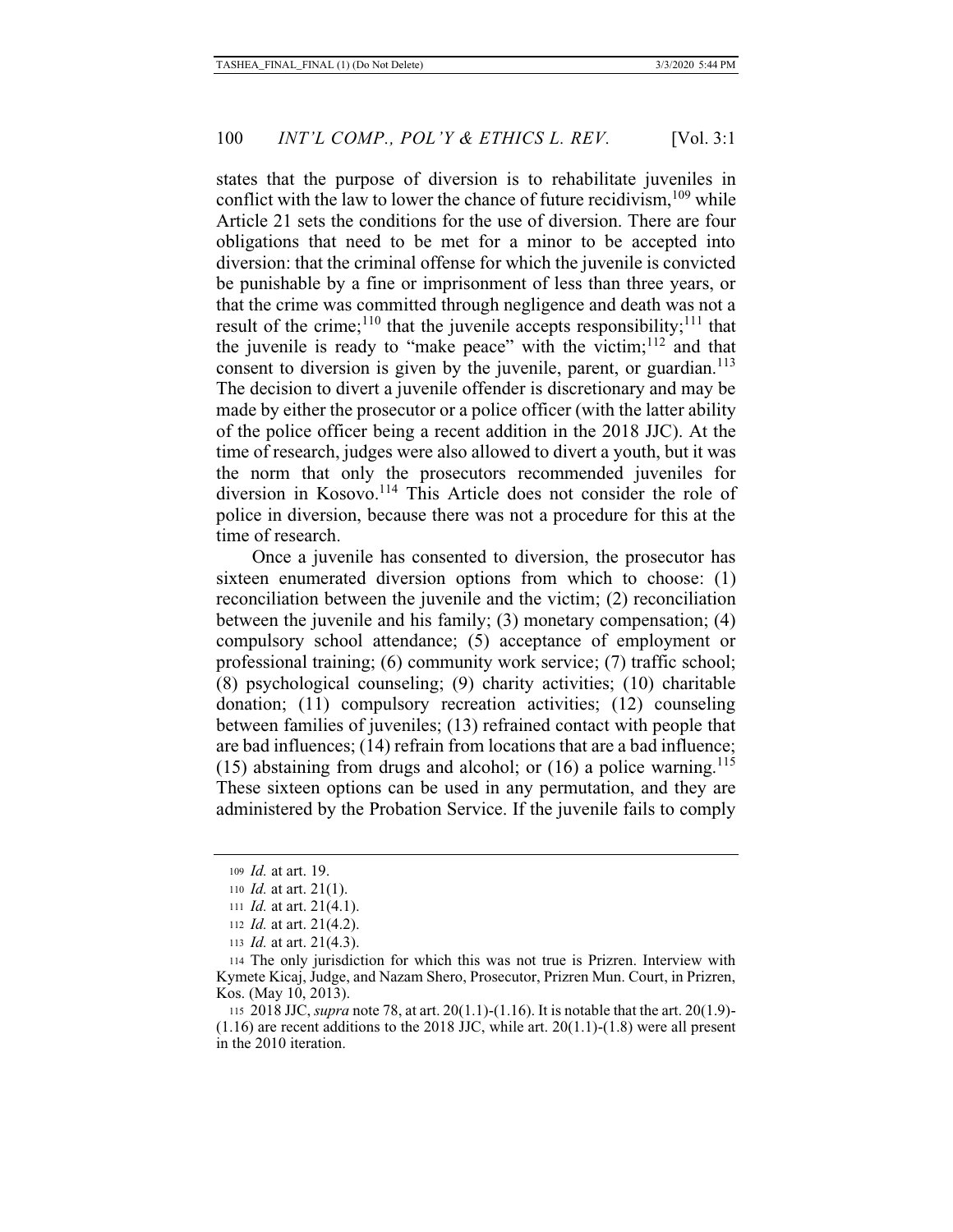with his diversion sentence, then the prosecutor or judge is informed, and the criminal prosecution of the juvenile's case will continue.<sup>116</sup>

Beyond the 2018 JJC, judges and prosecutors saw structural changes to their role in the juvenile criminal system with the passage of the Law on Courts, effective December 2012. Specifically, the courts are now structured to have at least one judge and one prosecutor that deal solely with the juvenile criminal docket,  $117$  which is the first time that this type of specialization has been required by law. Previously, judges and prosecutors would either have dockets mixed with civil, adult criminal, and juvenile criminal cases, or some judges and prosecutors would, on their own volition, take as many juvenile cases as possible, creating a de facto specialized position.<sup>118</sup> At the time of field research, there were ten judges specializing in juvenile criminal issues throughout the country,  $119$  and at least one prosecutor had been given the juvenile docket in each of the regions; however, the Pristina region already had multiple prosecutors handling mostly juvenile cases, $120$  and some regions, like Gjilan and Gjakova, were actively waiting for additional juvenile prosecutors.<sup>121</sup>

This restructuring has led to more juvenile-specific training of legal professionals. Starting in 2007, the Kosovo Judicial Institute ("KJI"), a private institution charged by the government to train mostly judges and prosecutors, started to work with the United Nations Children's Fund ("UNICEF") to create local trainers that would focus on juvenile criminal law.<sup>122</sup> In December 2012, eight trainers were officially certified to train other justice sector actors, like prosecutors,<sup>123</sup> and at the time of the author's research, there were only

<sup>116</sup> *Id.* at art. 21(5).

<sup>117</sup> L. CTS., *supra* note 80, at art. 12, ¶ 4 ("The President Judge of the Basic Court shall also assign judges to departments to ensure the efficient adjudication of cases, and may temporarily reassign judges among branches and departments as needed to address conflicts, resolve backlogs, or ensure the timely disposition of cases.").

<sup>118</sup> Interview with Lire Morina, Prosecutor, in Peja, Kos. (Mar. 22, 2013).

<sup>119</sup> Kosovo Judicial Institute, *Të Dhënat Për Gjyqtarë Të Republikës Së Kosovës* (Kos.), May 2013 (on file with author). For the courts of first impression, there are two juvenile criminal justice-focused judges in Pristina and one in each of the six other regions. There are also two of these judges at the nation's sole appeals court, which has its seat in Pristina.

<sup>120</sup> Interview with Eliz Blakaj, Prosecutor, in Pristina, Kos. (May 8, 2013).

<sup>121</sup> Interview with Lavdim Krasniqi and Valon Jupa, Kosovo Judicial Institute, in Pristina, Kos. (Mar. 13, 2013).

<sup>122</sup> *Id.* This not only includes judges and prosecutors, but also probation services, social workers, and police.

<sup>123</sup> Kosovo Judicial Institute Conference on Juvenile Justice (Dec. 19, 2012).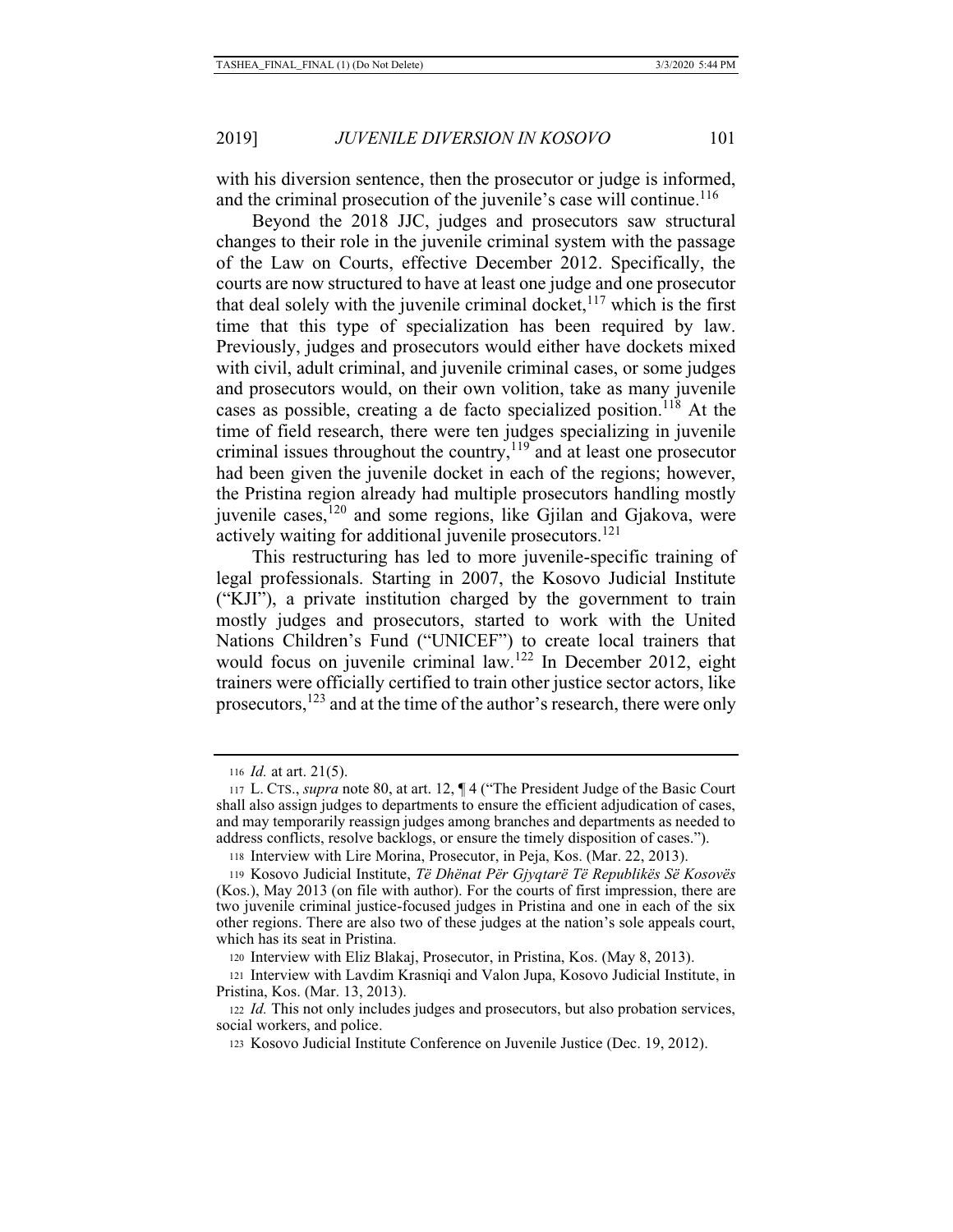eight prosecutors nation-wide certified by KJI on the topic of juvenile justice.<sup>124</sup>

There is one training session offered twice a year that discusses juvenile justice issues run by KJI, and it is attended by judges, prosecutors, and probation officials.<sup>125</sup> In 2013, this curriculum went through its first rewrite based on input from past participants and updates in the law.<sup>126</sup> This curriculum includes a focus on diversion and other alternatives to traditional prosecution.<sup>127</sup> In addition to the ongoing revisions to this curriculum, at the time KJI wanted to develop a second supplemental training curriculum for individuals that would build on the current training offered.<sup>128</sup> The new training is being created at the behest of prosecutors, who have expressed a need for more nuanced and hands-on training that is currently lacking in the KJI training.<sup>129</sup> These trainings must continue to evolve to meet the ever-growing demand from prosecutors for heightened specificity to practicing juvenile law in Kosovo.<sup>130</sup>

Once a prosecutor or judge diverts a child, the case is handed to the probation service, which administers all aspects of diversion from finding sites for community service and training, to orchestrating reconciliations, and to enforcement of those diversion measures.<sup>131</sup>

In all regions, the probation service works with local government agencies to create community work sites. However, some regions do not have the capacity to place children in traffic schools or psychological counseling due to a lack of funding and institutional options in those regions.132 Prizren has had the most success in establishing partnerships with public and private entities to create

<sup>124</sup> There are three such prosecutors in Pristina, two of then stationed in Gjilan and Prizren, and one in Peja. There used to be one juvenile justice specialized prosecutor in Ferizaj, but he had been moved to the serious crimes docket when the research for this article was conducted. There are currently no juvenile-specialized prosecutors in Mitrovica or Gjakova. *See supra* note 119 and accompanying text.

<sup>125</sup> *See* Interview with Eliz Blakaj, *supra* note 120.

<sup>126</sup> *Id.*

<sup>127</sup> *Id.*

<sup>128</sup> *Id.*

<sup>129</sup> *See* Interview with Kymete Kicaj and Nazam Shero, *supra* note 114; Interview with Eliz Blakaj, *supra* note 120.

<sup>130</sup> Kosovo Judicial Institute, *Working Program 2013*, (Kos.), 2012.

<sup>131</sup> Interview with Armen Mustafa, Director of Alternative Sanctions, Probation Service, in Pristina, Kos. (Mar. 8, 2013).

<sup>132</sup> *See* Interview with Kymete Kicaj and Nazam Shero, *supra* note 114; Interview with Lire Morina, *supra* note 118; Interview with Eliz Blakaj, *supra* note 120. *See also* Interview with Sahide Gashi, Prosecutor, in Peja, Kos. (Mar. 22, 2013).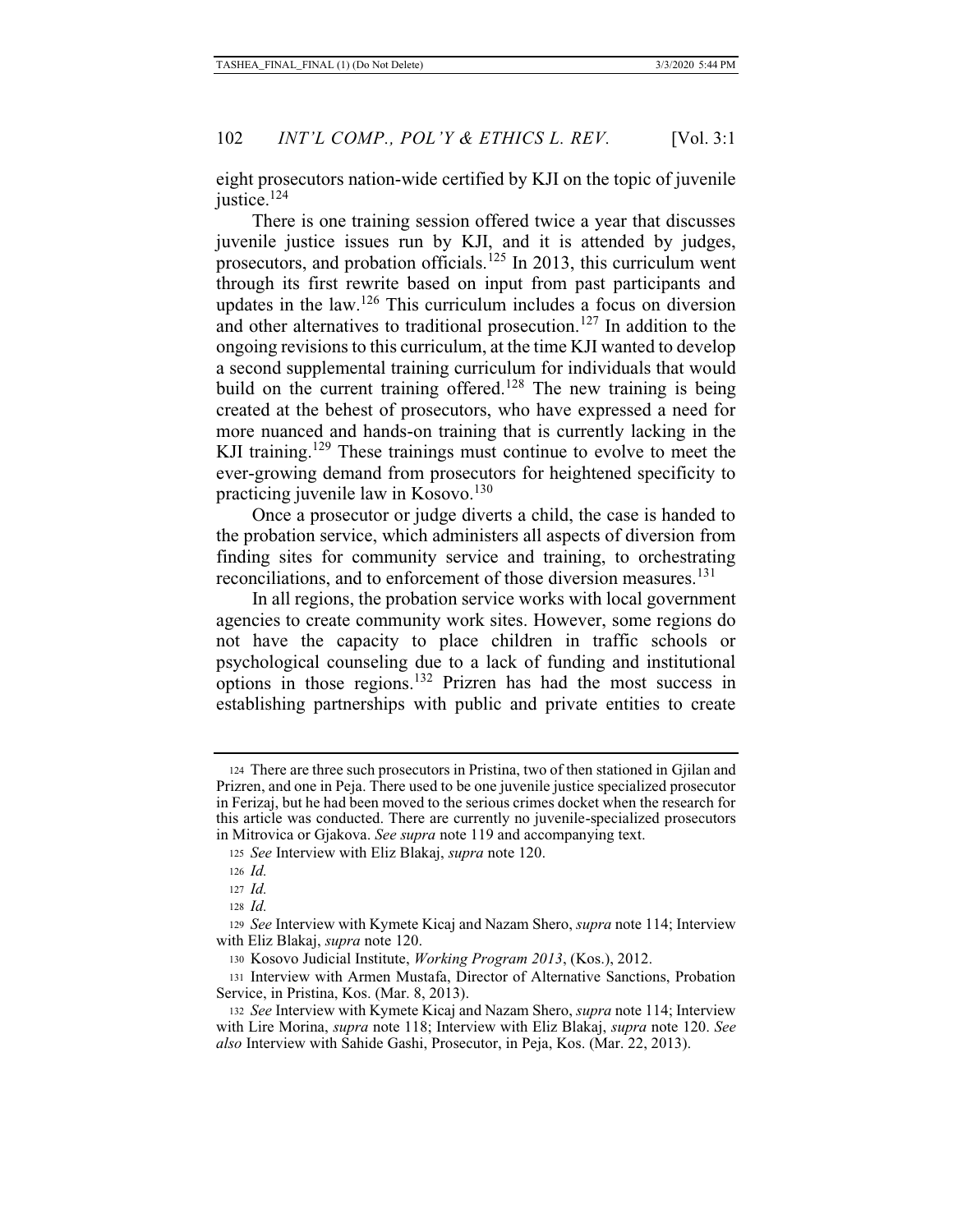diversion sites for community work service and traffic school.<sup>133</sup> Similarly, in Ferizaj, the Probation Service worked with a local driving school to provide traffic school as a diversion measure free of charge.134 Both in Prizren and Ferizaj, these relationships were created at the local level, where the Probation Service actively pursued organizations with which to partner. Peja, by comparison, has struggled to create diversion sites and opportunities, leaving many possible diversion options unused.<sup>135</sup>

There is great hope regarding the growth and evolution of the laws and practices of juvenile diversion. While the laws are developmentally appropriate to the needs of the child and many stakeholders are showing improved capacity, the data reflects that there is still room for improvement to create better outcomes for juveniles in conflict with the law.

#### *C. Data Shows Improvement and Room for Growth*

During the process of developing a robust framework for juvenile criminal law, Kosovo has increased its use of juvenile diversion not only as a punitive measure, but also as a strategy of intervention. Even with this increased use of diversion programs, the data shows that diversion is not being used uniformly in type or by jurisdiction. This section also argues that diversion could and should be used more across the country.

Kosovo is increasing its use of diversion, which is reflected in both the number of total youth diverted and the percentage of youth diverted after arrest. Since 2008, the percentage of the arrested youth that are diverted has jumped from six percent of cases to fifteen percent.

<sup>133</sup> Interview with Kymete Kicaj and Nazam Shero, *supra* note 114.

<sup>134</sup> Interview with Burim Cerimi, Prosecutor, in Ferazaj, Kos. (Mar. 2013).

<sup>135</sup> Interview with Lire Morina, *supra* note 118.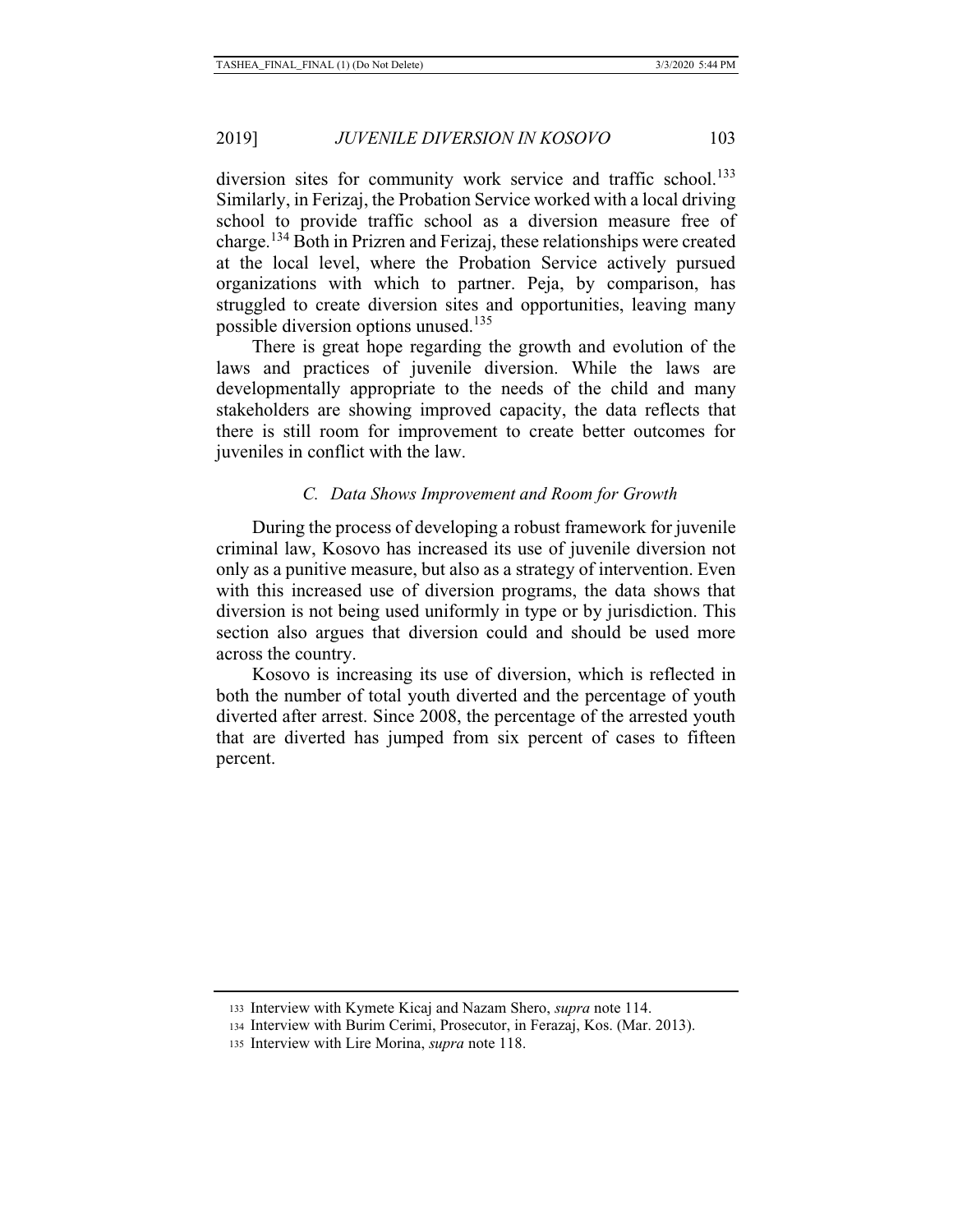| <b>Prosecuted vs. Diverted Cases</b> |                                     |                                     |          |  |
|--------------------------------------|-------------------------------------|-------------------------------------|----------|--|
| Year                                 | Total Cases Resolved <sup>136</sup> | Total Cases Diverted <sup>137</sup> | Percent  |  |
|                                      |                                     |                                     | Diverted |  |
| 2013                                 | $2,131^{138}$                       | 321139                              | 15.06%   |  |
| 2012                                 | 2,438 <sup>140</sup>                | $317^{141}$                         | 13.00%   |  |
| 2011                                 | $1,740^{142}$                       | $255^{143}$                         | 14.65%   |  |
| 2010                                 | $2,033^{144}$                       | $243^{145}$                         | 11.95%   |  |
| 2009                                 | $2,553^{146}$                       | 234147                              | 9.16%    |  |
| 2008                                 | $2,757^{148}$                       | $167^{149}$                         | 6.05%    |  |

## *Figure 1*

136 This number for 2008 through 2013 represents the total number of cases resolved by the municipal and district prosecutor offices, not the number of new proceedings received by them. The reason for this distinction is due to the backlog of cases. For example, in 2008, the prosecution service received 2,059 criminal reports, yet there were 1,268 cases left unresolved by the end of 2007. This means that of 3,327 disposable cases, 2,757 of them were duly disposed by the prosecution service in 2008 through any means available. The diversion numbers collected for 2008 would reflect the total cases disposed of during 2008, whether or not the case was originally brought in 2007.

<sup>137</sup> This number is less ambiguous and cited directly from the Probation Service's numbers for that given year. That being said, the Probation and Prosecution Services differ on the number of the youth diverted in any given year. For the sake of consistency, this Article relies on the Probation Service's numbers, except for 2011.

138 Prosecution Service of Kosovo, *Prosecutor Annual Report 2013* (Kos.) 2014, at 73.

<sup>139</sup> *Id.*

140 Prosecution Service of Kosovo, *Prosecutor Annual Report 2012* (Kos.) 2013, at 5.

141 Kosovo Probation Service, *Bulletin No. 8* (Kos.) 2013, at 85.

142 Prosecution Service of Kosovo, *Prosecutor Annual Report 2011* (Kos.) 2012, at 53.

<sup>143</sup> *Id.* at 54. This number is in drastic conflict with the Kosovo Probation Service, *Bulletin No.7* (Kos.) 2012, at 21, which puts the number at 458 (or 26.32% of cases). This Article utilizes the Prosecution Service's number for 2011, because it reflects the incremental increase of the use of diversion in Kosovo. There was no reason given for why the two agencies' numbers were so divergent.

144 Prosecution Service of Kosovo, *Prosecutor Annual Report 2010* (Kos.) 2011, at 51.

145 Kosovo Probation Service, *Bulletin No.6* (Kos.) 2011, at 44.

146 Prosecution Service of Kosovo, *Prosecutor Annual Report 2009* (Kos.) 2010, at 43.

147 Kosovo Probation Service, *Bulletin No.5* (Kos.) 2010, at 37.

148 Prosecution Service of Kosovo, *Prosecutor Annual Report 2008* (Kos.) 2009, at 37.

149 Kosovo Probation Service, *Bulletin No.4* (Kos.) 2009, at 33.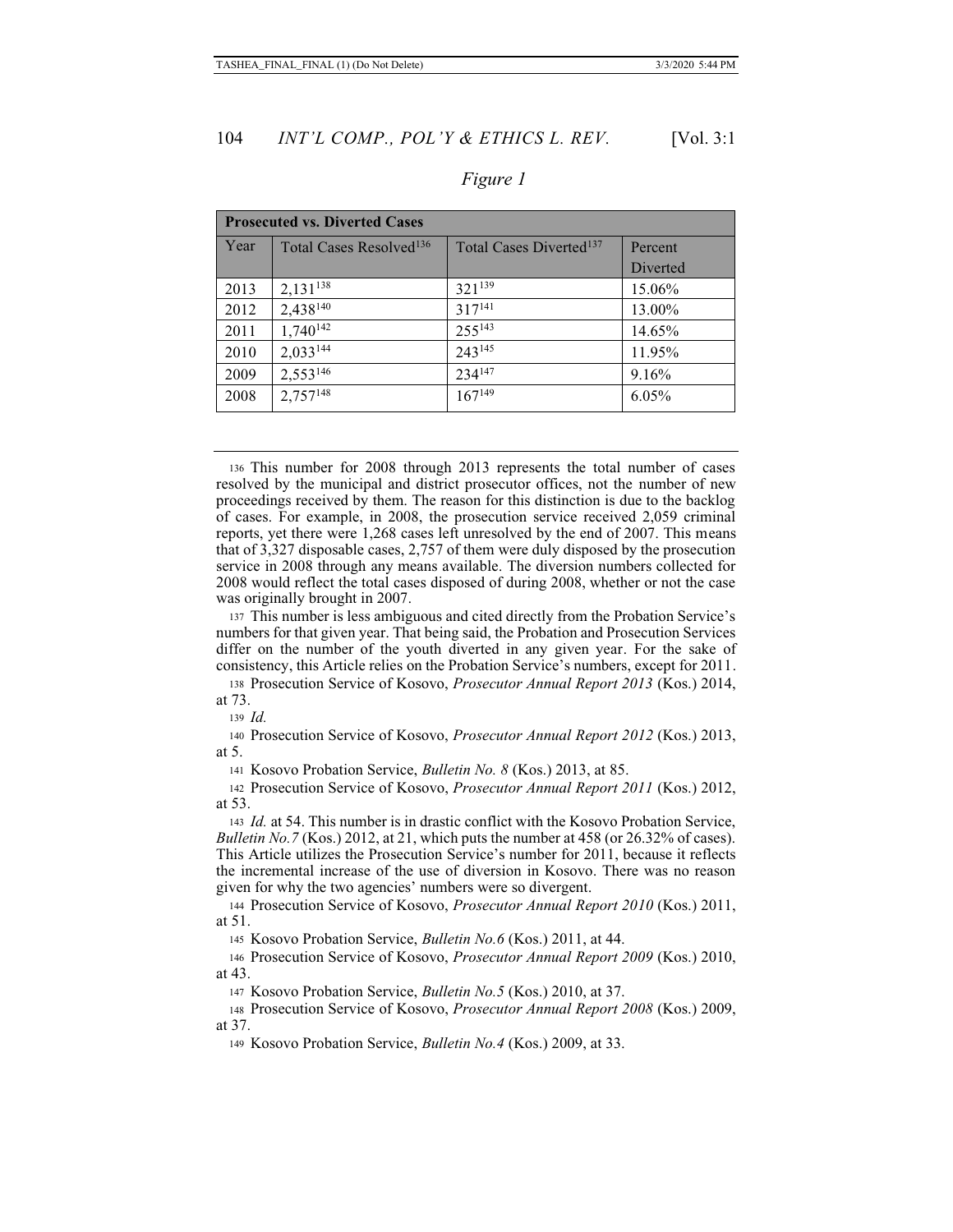However, the eight enumerated types of diversion are applied selectively.<sup>150</sup> By and large, juvenile-victim reconciliation is the most popular form of diversion, which accounts for 46% of all diversions between 2008-2011. In a distant second place is community work service, making up nearly 25%. The remaining six options, as discussed in the next section, constitute between 1% and 10% of total diversions.<sup>151</sup> The selective use of these other six options is largely due to the dearth of sites, interest from stakeholders, and funding.

Moreover, diversion is not used equally across Kosovo. Although the available data does not include a regional breakdown for every year of available data, regional data was collected in 2012.<sup>152</sup> Prizren made up 173 of the 317 total diversions in Kosovo, or 54.5% of all diversions.<sup>153</sup> This illustrates Prizren's commitment to the diversion process, while other jurisdictions, notably Pristina with 67, lagged behind by proportion of population and caseload the same year.<sup>154</sup> In 2012, Peja had more diversions than Pristina with 71.<sup>155</sup>

| Year                | Reconciliation:<br>Juvenile-<br>Victim | Reconciliation:<br>Juvenile-<br>Family                                                                                                                          | Restitution | Mandatory<br>School<br>Attendance |
|---------------------|----------------------------------------|-----------------------------------------------------------------------------------------------------------------------------------------------------------------|-------------|-----------------------------------|
| 2013                | N/a                                    | N/a                                                                                                                                                             | N/a         | N/a                               |
| 2012                | N/a                                    | N/a                                                                                                                                                             | N/a         | N/a                               |
| 2011157             | 298                                    | $\mathcal{D}_{\mathcal{L}}^{\mathcal{L}}(\mathcal{L})=\mathcal{L}_{\mathcal{L}}^{\mathcal{L}}(\mathcal{L})\mathcal{L}_{\mathcal{L}}^{\mathcal{L}}(\mathcal{L})$ | 19          | 26                                |
| 2010 <sup>158</sup> | 59                                     |                                                                                                                                                                 | 18          | 21                                |
| 2009159             | 81                                     |                                                                                                                                                                 | 15          | 11                                |

*Figure 2.1*<sup>156</sup>

<sup>150</sup> *See infra* Figures 2.1 & 2.2.

<sup>155</sup> *Id.* 156 Note that Figure 2.1 and 2.2 have been divided for formatting reasons.

157 Kosovo Probation Service, *Bulletin No. 8*, *supra* note 141, at 83. The total of diversion measures provided this year is different than the total number from 2011 used in the preceding chart. This discrepancy is discussed in footnote 143. The Prosecution Service does not publish data regarding the type of diversion measure used, just whether or not a diversion measure was used.

158 Kosovo Probation Service, *Bulletin No. 8*, *supra* note 141, at 44.

159 *Id.* at 37.

<sup>151</sup> *See infra* Figures 2.1 & 2.2.

<sup>152</sup> Kosovo Probation Service, *Bulletin No. 8*, *supra* note 141, at 85.

<sup>153</sup> *Id.*

<sup>154</sup> *Id.*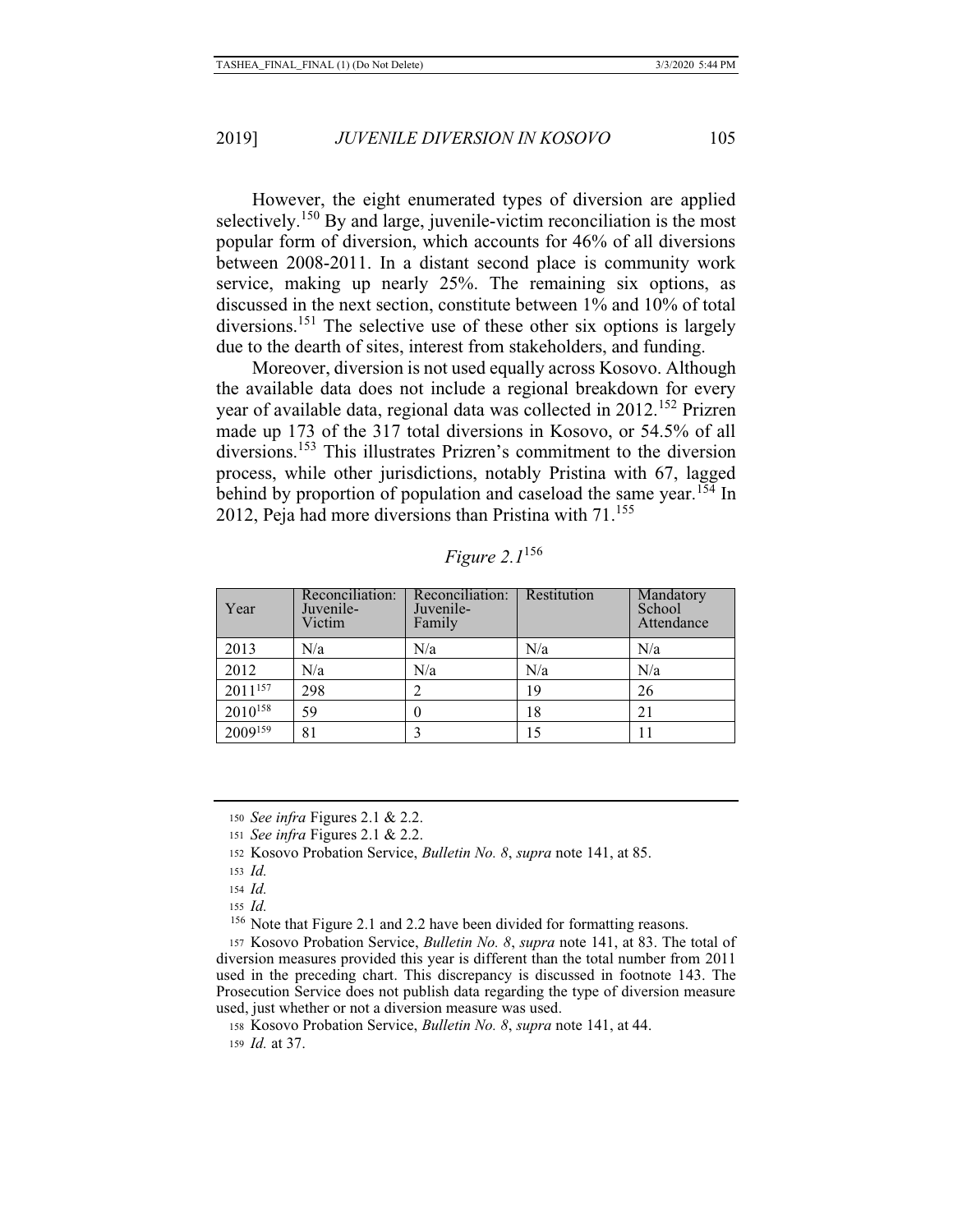| 160<br>2008          | $\sim$<br>oð               |                          | . .                  | ⌒                        |
|----------------------|----------------------------|--------------------------|----------------------|--------------------------|
| $\mathbf{r}$<br>otal | $\epsilon$ $\alpha$<br>500 | $\overline{\phantom{0}}$ | $\sim$<br>- 11<br>'∪ | $\Omega$<br>$\mathbf{o}$ |

#### *Figure 2.2*

| Year                | Employment<br>or Training | Traffic School | Psychological<br>Counseling | <b>Community</b><br>Work Service |
|---------------------|---------------------------|----------------|-----------------------------|----------------------------------|
| 2013                | N/a                       | N/a            | N/a                         | N/a                              |
| 2012                | N/a                       | N/a            | N/a                         | N/a                              |
| 2011 <sup>161</sup> | $\theta$                  | 17             | 11                          | 85                               |
| 2010 <sup>162</sup> |                           | 48             | 8                           | 87                               |
| 2009163             | 3                         | 13             | 8                           | 100                              |
| 2008164             | 2                         | 10             |                             |                                  |
| Total               |                           | 88             | 31                          | 272                              |

Beyond how diversion is currently being applied, diversion can and should be used more generally. While the data backs up this conclusion as discussed below, anecdotally, one of the social workers at the Lipjan Detention Facility, Kosovo's only child detention facility, opined that 20% of their incarcerated population could be better suited in the community and not incarcerated.<sup>165</sup>

The overall data (as shown in Figures 1 and 2 above) shows the growing use of diversion in Kosovo by prosecutors. However, the numbers also reflect that the types of diversion used and where they are being used varies. Additionally, they also show that the number of diversion measures given in the past five years may fall short of the number of possibly divertible cases prosecutors received.

According to prosecutors, they would not use diversion measures because of a lack of resources and sites,166 a personal belief that the

<sup>160</sup> *Id.* at 33.

<sup>161</sup> Kosovo Probation Service, *Bulletin No. 8*, *supra* note 141, at 83.

<sup>162</sup> *Id.* at 44.

<sup>163</sup> *Id.* at 37.

<sup>164</sup> *Id.* at 33.

<sup>165</sup> Interviews with Social Workers, Lipjan Detention Facility, Kos. (Mar. 25, 2013).

<sup>166</sup> Interview with Sahide Gashi, *supra* note 132; Interview with Kymete Kicaj and Nazam Shero, *supra* note 114.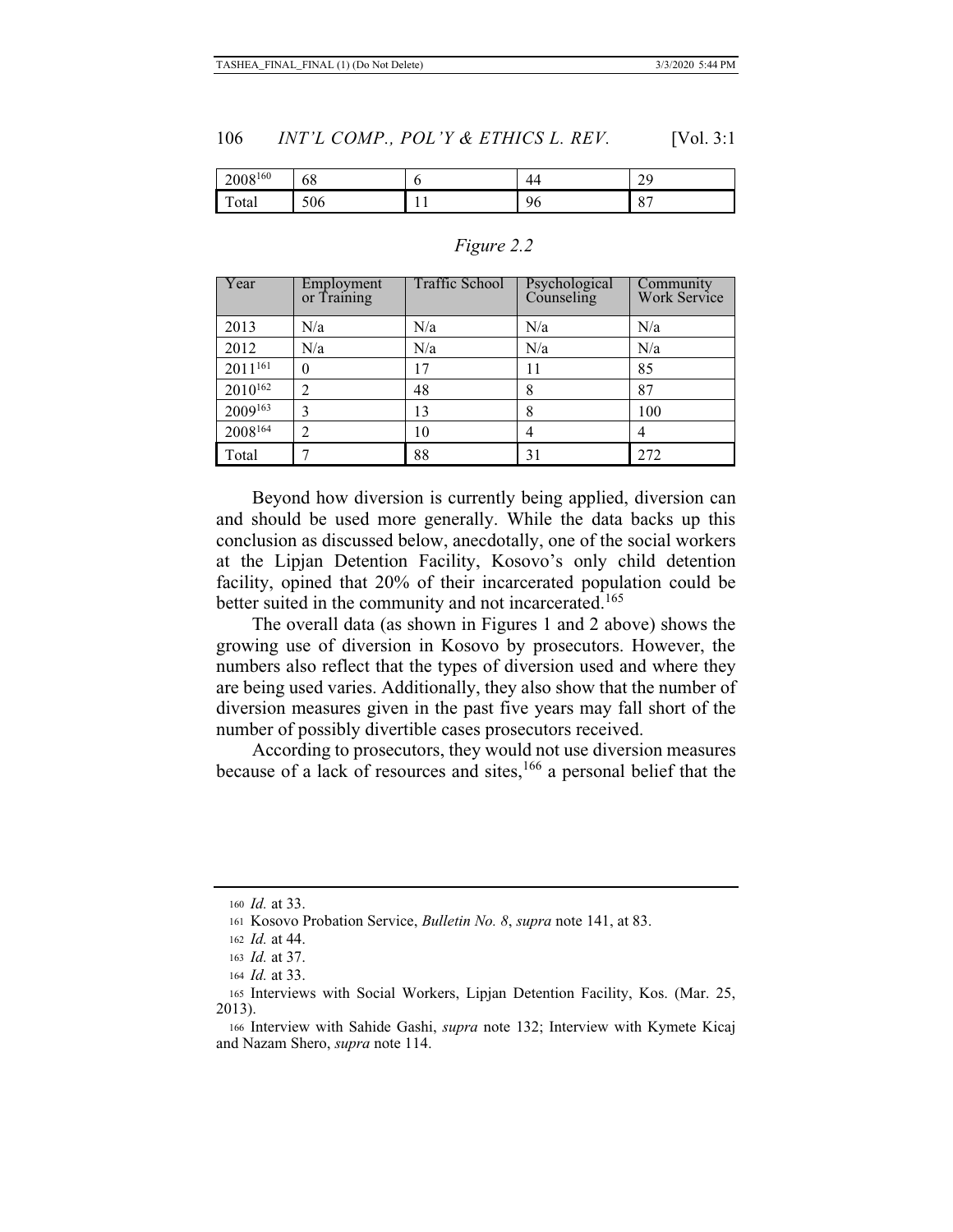measure was the wrong choice,  $167$  or concern that the measure would increase the youth's contact with the outside world.<sup>168</sup>

A lack of resources, including funding and sites dedicated to diversion, was cited as a hurdle to utilizing community work service, such as in Peja and Ferazaj, where there was a lack of diversion program sites for children to carry out their community work service.<sup>169</sup> Other jurisdictions lamented the lack of mental health services. As discussed earlier, Prizren and Ferazaj have worked to overcome these hurdles with public-private partnerships.<sup>170</sup> However, this model has not been replicated in all jurisdictions.

Beyond having sites for diversion, there are also concerns regarding the access to diversion for poor and rural children. Many children outside of city centers struggle to get to the court, social and educational services, or work sites. The average income of a Kosovar citizen in 2012 was  $\epsilon$ 431 a month, with even lower figures in the rural regions.171 In multiple regions, it was considered cost prohibitive to require juvenile diversion program participants to purchase a bus ticket to get to court or sanction sites, like community work service.<sup>172</sup> At the time of the author's research, no jurisdiction was using bus tokens or other coupon mechanisms to defray these costs.

Prosecutors also cited personal beliefs as why they do not utilize certain diversion measures. Monetary restitution and community work service were seen as more harmful than beneficial. For example, prosecutors in Ferazaj and Gjilan voiced concern over the morality of obligating uncompensated labor.<sup>173</sup> It seemed irrelevant to these prosecutors that the restitution was theoretically a repayment to society for the child's action. Restitution was avoided because

<sup>167</sup> Interview with Rasim Rasimi, Appeals Judge, in Pristina, Kos. (Mar. 27, 2013); Interview with Burim Cerimi, *supra* note 134; Interview with Lire Morina, *supra* note 118.

<sup>168</sup> Interview with Isuf Sadiku, Prosecutor, in Gjilan, Kos. (Dec. 15, 2013).

<sup>169</sup> Interview with Lire Morina, *supra* note 118; Interview with Isuf Sadiku, *supra*  note 168.

<sup>170</sup> *See supra* Part III, Section B.

<sup>171</sup> KOSOVO AGENCY OF STATISTICS, LEVEL OF WAGE IN KOSOVO, 2012-2016 (Nov. 2017), http://ask.rks-gov.net/en/kosovo-agency-of-statistics/add-news/levelof-wage-in-kosovo-2012-2016 (explaining that the average monthly income increased about 20% between 2012 and 2016 to  $\epsilon$ 519).

<sup>172</sup> *See* Interview with Kymete Kicaj and Nazam Shero, *supra* note 114; Interview with Lire Morina, *supra* note 118; Interview with Eliz Blakaj, *supra* note 120; Interview with Sahide Gashi, *supra* note 132; Interview with Burim Çerimi, *supra* note 134.

<sup>173</sup> Interview with Burim Çerimi, *supra* note 134; Interview with Isuf Sadiku, *supra* note 168.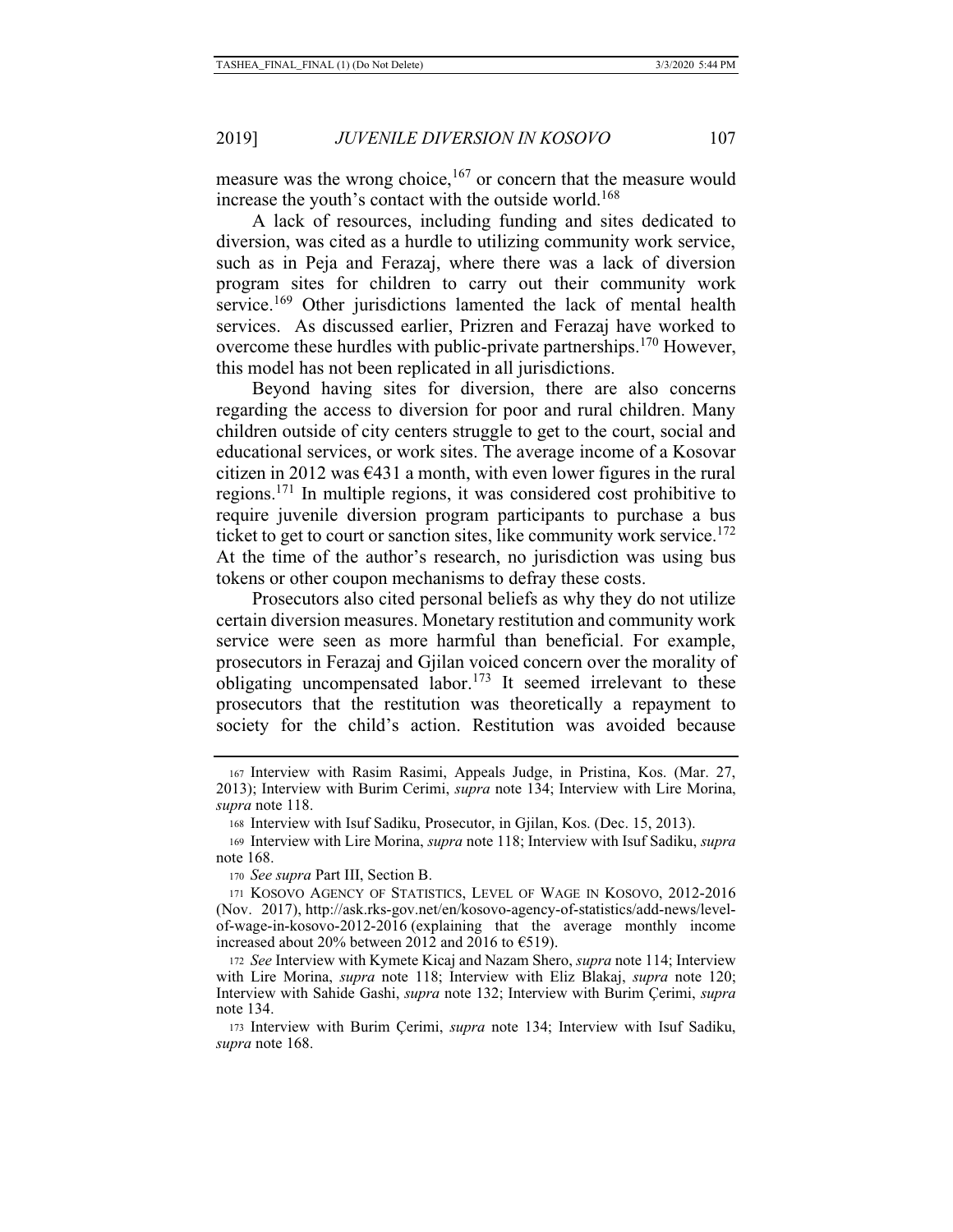prosecutors believed either that it was compounding the high level of poverty in the nation,  $174$  or that it was an unfair to burden an already struggling family.<sup>175</sup>

In Peja and Ferazaj, interviewees declined to use community work service because it would ostensibly increase the child's contact with the community.<sup>176</sup> In fact, some Kosovar prosecutors believe that international standards and norms require fewer people involved in the child's criminal proceeding or measure.<sup>177</sup> These views are more restrictive regarding viable diversion measures than international standards and norms intend. Community work service does not contravene international standards in regard to the amount of social contact that the child has on account of their delinquent act, as international standards clearly name community work service and vocational training as suitable diversion measures.178 As it complies with accepted international standards, the practice of community work service should be considered for inclusion in the updated KJI training, so long as reasonable efforts are made to protect and rehabilitate the child.

Beyond the anecdotal reasons to not use a particular measure, disparity in the frequency of the measures used is reflected in the data. As already discussed in relation to the table above,  $179$  juvenile-victim reconciliation is the most utilized diversion measure at about 50% of all applied measures; community work service makes up 25%. The rest fall between 10.5%—restitution 8.7%, traffic school 8%, mandatory school attendance 7.9%, psychological counseling 2.8%, juvenile-family reconciliation 1%, and employment or training 0.6%.

While community work service is the second most commonly used measure, it is a distant second from the favored measure of reconciliation. Restitution is ranked usually in the bottom half of utilized measures in regard to frequency, which is surprising because three of the top four divertible offenses charged against Kosovar youth

<sup>174</sup> Interview with Burim Çerimi, *supra* note 134; Interview with Isuf Sadiku, *supra* note 168.

<sup>175</sup> Interview with Lire Morina, *supra* note 118.

<sup>176</sup> Interview with Sahide Gashi, *supra* note 132; Interview with Burim Çerimi, *supra* note 134; Interview with Isuf Sadiku, *supra* note 168.

<sup>177</sup> Interview with Sahide Gashi, *supra* note 132; Interview with Burim Çerimi, *supra* note 134; Interview with Isuf Sadiku, *supra* note 168.

<sup>178</sup> CRC, *supra* note 6, at art. 40(3)(b); The Beijing Rules, *supra* note 9, ¶ 11.

<sup>179</sup> *See supra* Figures 2.1 & 2.2.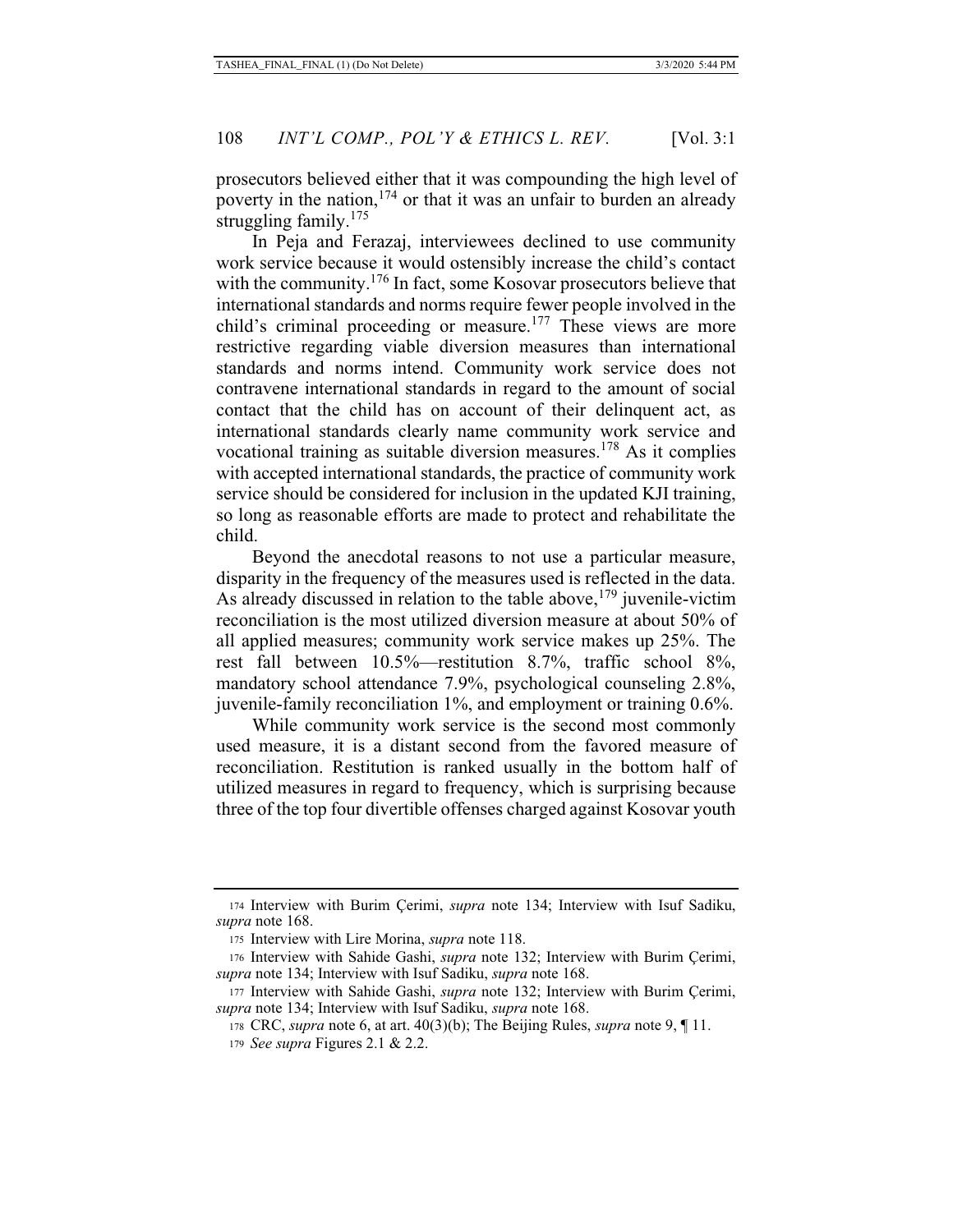are property crimes,<sup>180</sup> which tend to create direct monetary damage to the victim. This indicates a clear area where diversion could be better utilized.

To overcome the underutilization and lack of institutional support of both restitution and (less so) community work service, KJI, trainers, and practitioners should promote restitution and community work service as alternatives to one another, as is the current process utilized in Peja.<sup>181</sup> For example, if a child steals  $\epsilon$ 20 worth of a goods from a store and is caught and charged with theft and subsequently offered diversion, the prosecutor could offer reconciliation and obligate  $\epsilon$ 20 in restitution (assuming the stolen product was not recovered) or alternatively offer a number of community work service hours that would be equivalent to  $\epsilon$ 20 at a market rate. At this juncture, the child and his family would have the opportunity to decide what is best for their situation.

Incorporating this process would yield multiple benefits, one of them being incorporation of the child into the sentencing process as desired by the Council of Europe and the CRC.<sup>182</sup> Furthermore, this arrangement would mesh with the locally held beliefs that labor should not go uncompensated. Additionally, no one besides the manager of the community work service site needs to know the reason the child is working, which would diminish the concern that community work service increases negative contact with the community. Using restitution and community work service as alternatives to one another would both increase the use of each diversion program and maximize participation of the diverted youth.

Although this is just a single example, it illustrates that creativity in using certain diversion measures as alternatives to other diversion measures can overcome many of the concerns regarding both restitution—such as indigence of the offender's family—and community work service—such as working for free or increasing negative community contact. By employing tactics of this kind, there is a greater chance that these measures will be utilized by prosecutors and judicial officers, and thus will create better outcomes for participating youth.

<sup>180</sup> *See* Kosovo Probation Service, *Bulletin No.5*, *supra* note 147, at 9; Kosovo Probation Service, *Bulletin No.4*, *supra* note 149, at 11; Kosovo Probation Service, *Bulletin No.6*, *supra* note 145, at 30; Kosovo Probation Service, *Bulletin No.7*, *supra* note 143, at 18.

<sup>181</sup> Interview with Lire Morina, *supra* note 118.

<sup>182</sup> *Guidelines of the Committee of Ministers of the Council of Europe on Child-Friendly Justice*, *supra* note 36.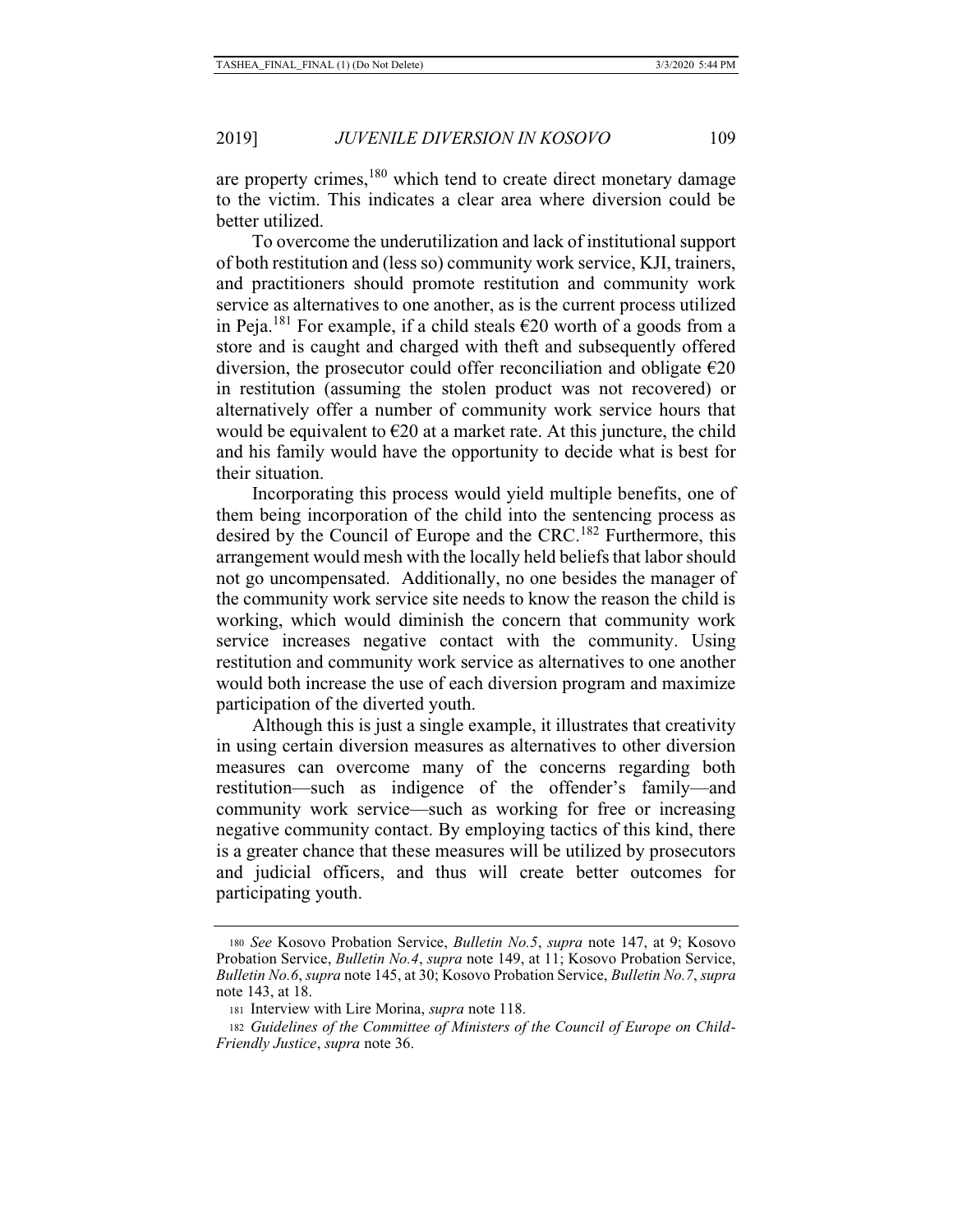Due to the unequal use of diversion across Kosovo, increasing the use of diversion will require a focus on local jurisdictions that require extra help to implement and operate programs. The region of Mitrovica is a particularly helpful example, as it has not diverted a single case. This could be for a number of reasons: prosecutors not believing in diversion as an approach to juvenile justice;<sup>183</sup> transfer of locations due to threats of violence in the more politically-turbulent north of Kosovo;<sup>184</sup> the Kosovar government's tenuous grasp over the contested north of the country;<sup>185</sup> or because their current courthouse lacks space for even basic functions, like holding trials.<sup>186</sup> Whatever the case, more should be done to ascertain the reason or reasons for the failure to adopt juvenile diversion programs in the Mitrovica region, and the region's case backlog alone should be enough motivation to start using diversion. Only once those problems are accurately known can solutions begin to hatch for the Mitrovica region.

## IV. RECOMMENDATIONS TO CONTINUE IMPROVING JUVENILE **DIVERSION**

Using international standards and norms, local laws, the interviews conducted, and government data, this article evaluates and provides recommendations to Kosovo's juvenile diversion system. This article makes two specific recommendations to accomplish these goals: (1) expand Article 20 to allow for growth and local ownership over the diversion process; and (2) create a higher standard for a judge or prosecutor to offer a diversion measure.

### *A. Update the Juvenile Justice Code to Improve Diversion Options*

As discussed in the preceding section, the 2018 JJC reflects modern, international standards and norms envisioned by United Nations and European frameworks; however, there are opportunities for improvement that should be considered during the legislative

<sup>183</sup> Interview with Lavdim Krasniqi and Valon Jupa, *supra* note 121.

<sup>184</sup> *District and Municipal Court moved from Mitrovica North to Vushtrri*, New Kosova Report (Mar. 5, 2008), http://newkosovareport.com/20080305701/Society/district-and-municipal-courtmoved-from-mitrovica-north-to-vushtrri.html.

<sup>185</sup> *Clashes in Kosovo's Mitrovica over Bridge Blockade*, BBC (June 23, 2014), https://www.bbc.com/news/world-europe-27969297 [https://perma.cc/57JJ-UJ8U]. 186 Interview with John Smibert, *supra* note 4.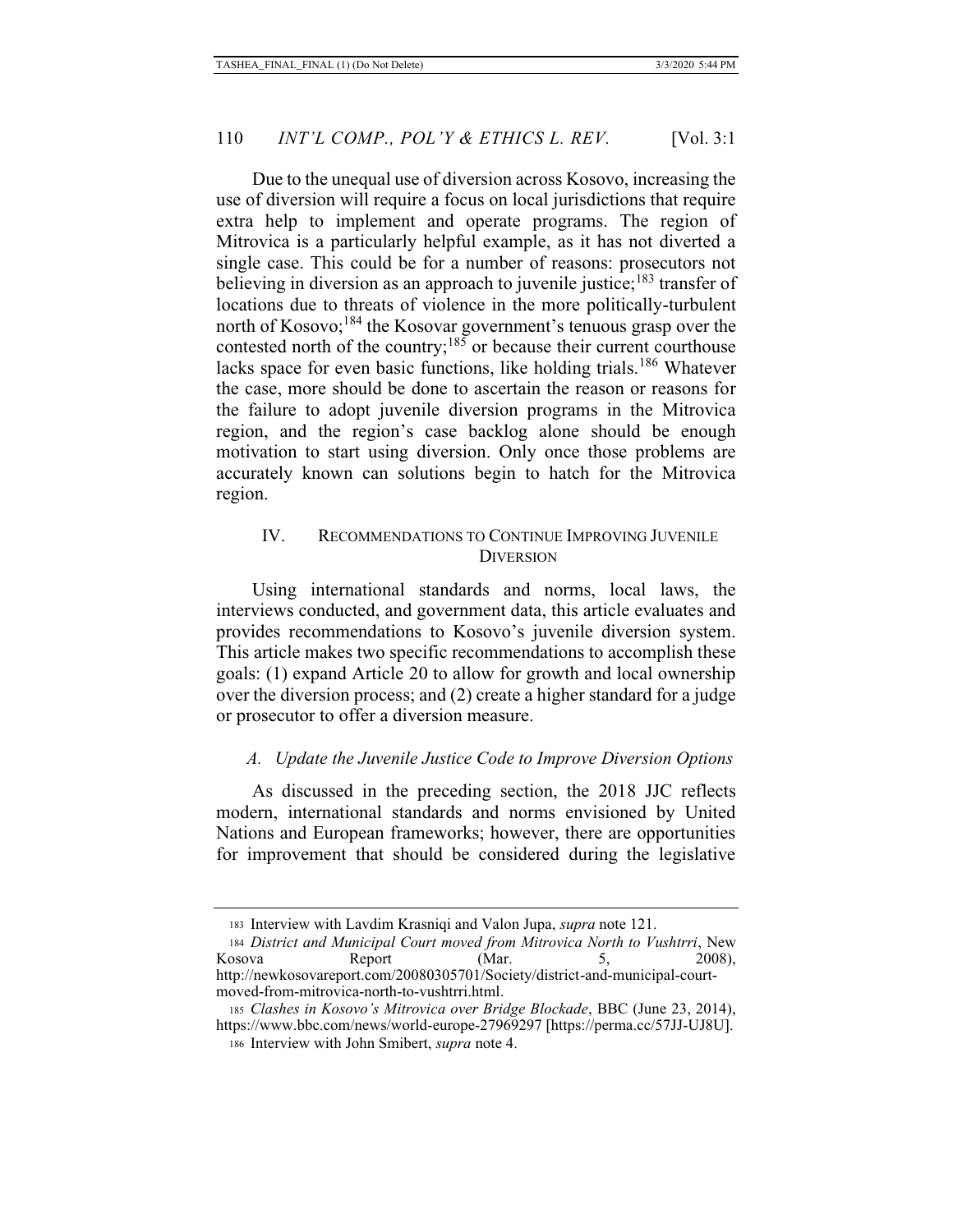update to the JJC to increase local ownership of the diversion process and enhance protection of children in conflict with the law.

## 1. Proposal to Broaden Article 20 to Allow for More Types of Diversion Measures

In its current form, Article 20 limits the scope of diversion options available. The Article's first recommended statutory change would create flexibility in the type of diversion measures that can be offered, which will ostensibly provide better-tailored outcomes for children and increase local ownership over diversion.

Currently, Article 20's enumeration of diversion measures is an exhaustive list. This list includes reconciliation, monetary compensation, school attendance, employment or training, community work service, traffic school, and psychological counseling.<sup>187</sup> All of these options provide a rehabilitative approach that will help a child facilitate his post-arrest integration into Kosovar society; however, Article 20, while expanding the types of diversion offered in 2018, is a finite list and does not allow for the creation of new types of diversion measures offered.

The interviews conducted for this research demonstrate mixed feelings on whether the eight enumerated options in the 2010 JJC were sufficient for diversion in Kosovo, with the most illustrative interview from a judge and prosecutor in Prizren.<sup>188</sup> It is generally accepted in Kosovo that the region of Prizren has the most developed diversion system in the country,<sup>189</sup> and this belief is reinforced by empirical data, as over half of the country's diversions in 2012—the most recent year of regional data—were from the Prizren region.<sup>190</sup> In Prizren, more than elsewhere, the interviewees felt restrained by having only eight enumerated diversion options at their disposal.<sup>191</sup> Further research is needed to know current sentiments after the expansion of diversion options in the 2018 JJC.

Even so, Prizren's experience remains important due to the sheer number of diversion cases that it has processed. Through Prizen's experimentation, it was the first region to challenge the restraints of the current statute. It would allow jurisdictions to evolve and expand

<sup>187 2018</sup> JJC, *supra* note 78, at art. 20.

<sup>188</sup> *See* Interview with Kymete Kicaj and Nazam Shero, *supra* note 114.

<sup>189</sup> Interview with Ardian Klaiqi, Children Protection Officer, UNICEF, Kos. (Dec. 9, 2013).

<sup>190</sup> Kosovo Probation Service, *Bulletin No. 8*, *supra* note 141, at 85.

<sup>191</sup> Interview with Kymete Kicaj and Nazam Shero, *supra* note 114.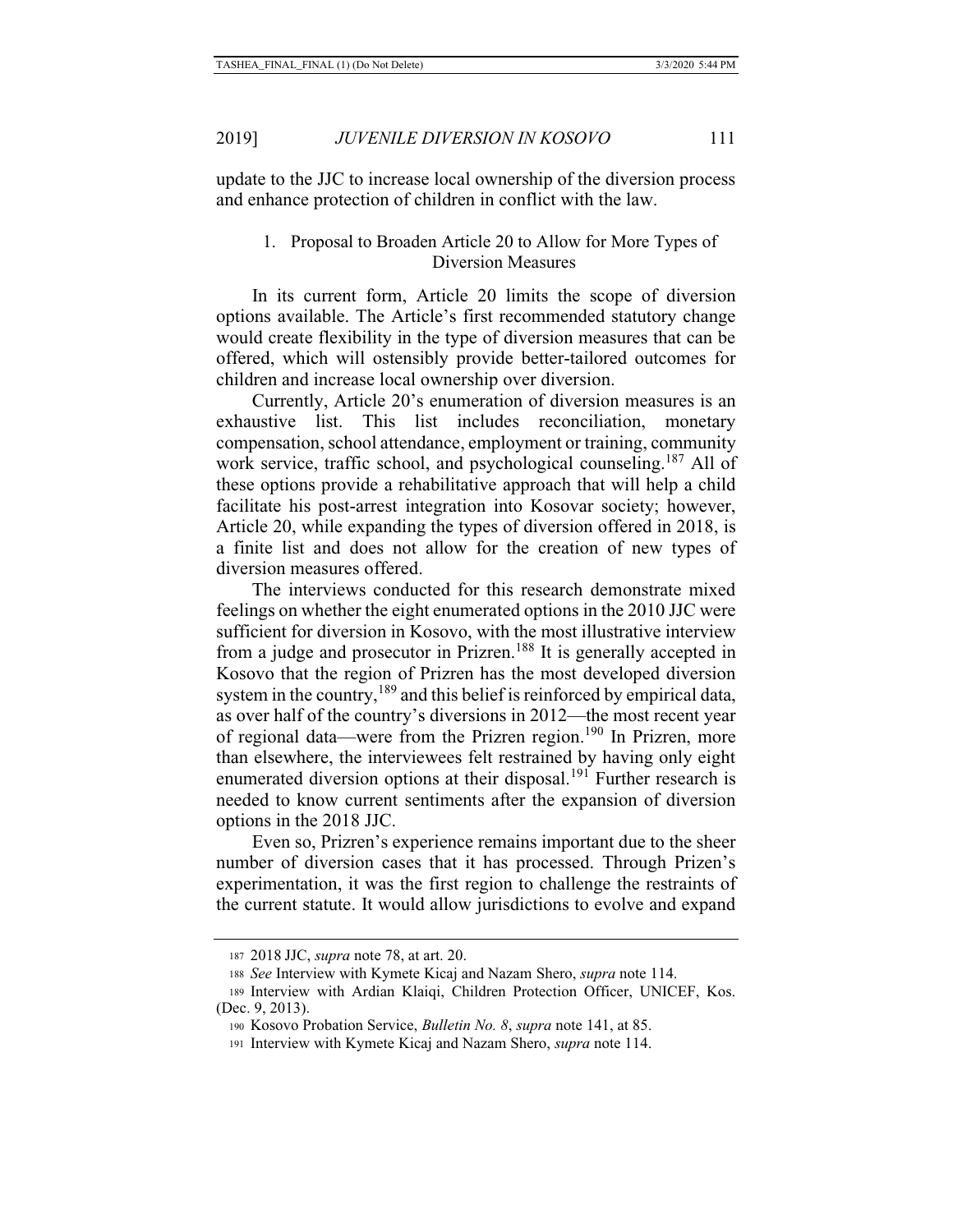diversion options based on local need, which can improve outcomes. To increase the flexibility of the statute, the recommendation could look like the following (note that additions are in *italics*):

#### **Article 20**

#### Types of Diversity Measures

## 1.The diversity measures that may be imposed on a minor offender are: [. . .]

*1.17 A community-based program that is based on best practices and incorporates rehabilitative and pro-social processes that help the minor participant learn from their contact from the criminal justice system and lower the likelihood that the minor will recommit a crime.* 

This addition to Article 20 of the 2018 JJC would allow the statute to evolve for local stakeholders to take ownership of diversion. This is what the Tokyo and Beijing Rules, alongside the European Economic and Social Committee, envision.<sup>192</sup>

First, this change allows for evolution of Kosovo's diversion system. As diversion gains popularity and acceptance within Kosovar juvenile jurisprudence, it is foreseeable that other regions will naturally agree with the restriction felt in Prizren. In taking Prizren's experience into consideration, the next logical step to advance Kosovo's diversion system is to allow more local discretion in developing and applying new diversion measures. Narrowly prescribing the eight enumerated options will not allow the development of new diversion mechanisms, which will stagnate positive advancement of the juvenile justice system. In exemplifying a missed opportunity, the current law does not allow for substance abuse treatment as a diversion measure that could provide a juvenile offender with treatment—even if that child would be better suited by treatment than a full criminal proceeding.

Furthermore, Article 20, even after its expansion in 2018, does not incorporate the participation of the youth community's involvement in solving juvenile delinquency, contrary to existing movements calling for youth involvement in the juvenile justice process and arguing that lower recidivism can be achieved by utilizing

<sup>192</sup> *See* The Tokyo Rules, *supra* note 9; The Beijing Rules, *supra* note 9; *Opinion of the European Economic and Social Committee*, *supra* note 35.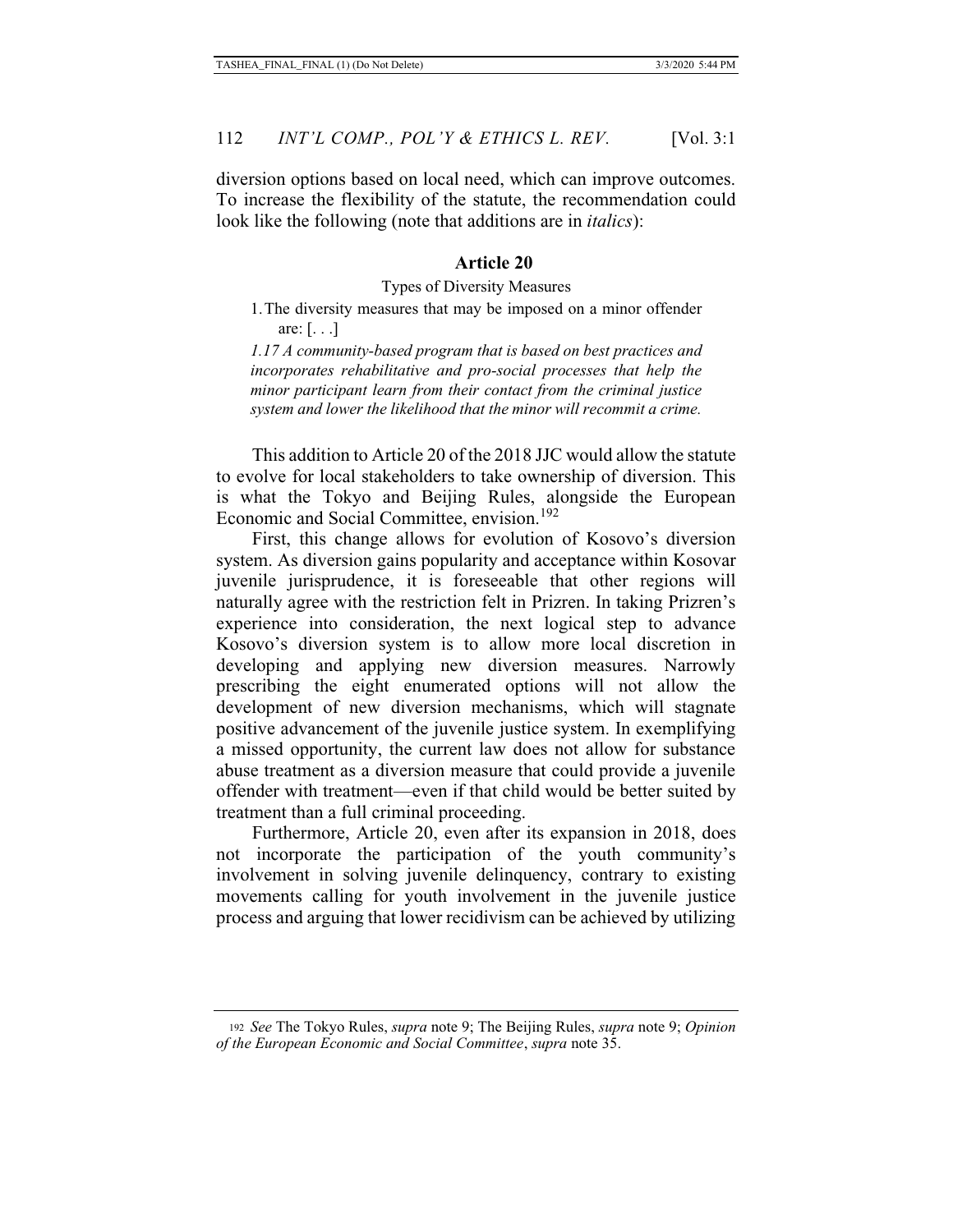positive peer pressure.<sup>193</sup> The Council of Europe Guidelines<sup>194</sup> discussed earlier in this article favor these peer methods, and actively advocate for member states to move in this direction.<sup>195</sup> Currently, the prohibitive statutory framework in Kosovo does not provide any form of peer-to-peer diversion, as it is limited to the eight circumscribed measures.

As discussed in the Council of Europe's Guidelines for Child Friendly Justice, the goal of a child-friendly justice system should be to incorporate criminal justice system-involved youth into the process, not merely pull them along or exclude them, and this ethos is reflected in statements by the European Economic and Social Committee.<sup>196</sup> The proposed language to Article 20 would open the door for youth to be involved in the justice system, thus enhancing the potential effectiveness of diversion programs generally and aligning Kosovo's diversion system more closely with international guidelines.

Second, the addition to Article 20 could allow for local ownership over the diversion process. As reflected in multiple interviews, there was frustration over the fact that international organizations and foreign "experts" would parachute into Kosovo, offer up an aspect of their home legal system, and then leave, with these "experts" subsequently returning to Kosovo or receiving updates astounded that certain concepts ubiquitous in their domestic legal system did not take root in Kosovo.<sup>197</sup> During these interviews, this phenomenon took on the phrase "cut and paste fatigue."198 For a specific legal doctrine to take root, there must be local ownership over the laws by those affected by and those expected to enforce them. This addition to Article 20 could allow for local ownership in a way the statute currently does not. Instead of Kosovo's diversion system being cut and pasted by international actors,<sup>199</sup> this provision will offer local

<sup>193</sup> Jason Tashea, *Youth Courts International: Adopting an American Diversion Program Under the Convention on the Rights of the Child*, 15 OR. REV. INT'L. L. 141 (2013).

<sup>194</sup> *Guidelines of the Committee of Ministers of the Council of Europe on Child-Friendly Justice*, *supra* note 36.

<sup>195</sup> Eur. Consult. Ass., *supra* note 27.

<sup>196</sup> *Opinion of the European Economic and Social Committee*, *supra* note 35, at C 110/75.

<sup>197</sup> Interview with Qerim Qerimi, Law Professor, Univ. of Pristina, in Pristina, Kos. (2013).

<sup>198</sup> *Id.*

<sup>199</sup> The irony of the author, being American and recommending this idea to the Kosovars, is not lost on the author; however, the lack of specificity of this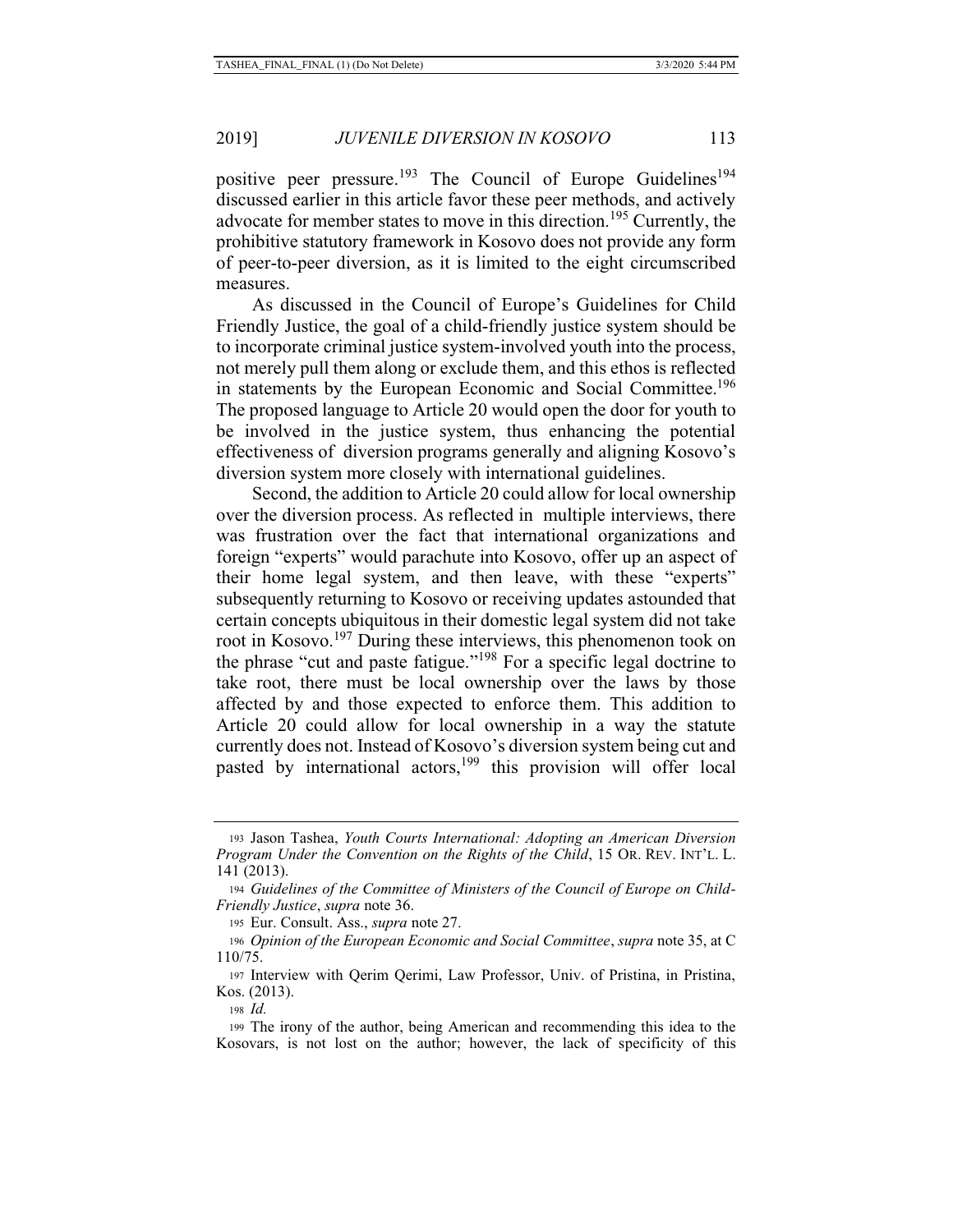stakeholders, like the judge and prosecutor in Prizren, the opportunity to work with local organizations like the Peer Education Network based in Pristina or UNICEF Kosovo, to create programs and alternatives that are distinctly Kosovar while still rehabilitating children in conflict with the law. This is important for the development of the juvenile criminal justice system and its actors, and it is simultaneously congruent with international standards.<sup>200</sup>

Last, this addition to Article 20 would allow for more experimentation from juvenile justice actors in Kosovo. One complaint from those tasked with training judges and prosecutors was the lack of creativity among prosecutors in regard to using diversion measures.201 In real terms, this meant that, at the time of research, the eight options already available in the 2010 JJC were not being used to their full extent, a phenomenon that is supported by empirical data (see section III(C)). More research must be done following the expansion to sixteen options under the 2018 JJC to determine if these new options are also being used to their full extent. Victim-offender reconciliation is by far the most used, while other options are not used to the same degree for a number of reasons including funding (traffic school), access (counseling), and culture clash (community work service).<sup>202</sup> Allowing for a greater level of flexibility for judicial officials and state prosecutors to craft diversionary remedies will bolster local ownership, thus creating a more robust and effective diversion system that is generally more accepted by the local population and allowing juvenile rehabilitation to begin sooner by avoiding the long waits in Kosovo's backlogged courts.<sup>203</sup> This

recommendation does not codify his views as an American in Kosovo, but is rather meant to initiate discussion and allow local views on diversion to take root.

<sup>200</sup> The Tokyo Rules, *supra* note 9, ¶ 8.2.

<sup>201</sup> Interview with Lavdim Krasniqi and Valon Jupa, *supra* note 121.

<sup>202</sup> Similar to work the author did in post-communist Armenia, prosecutors were hesitant to make people work for free due to cultural issues relating to their communist "hangover," where government-imposed labor had a different context. Interview with Valon Murati, Dir., Univ. of Pristina Human Rights Ctr., in Kos. (March 27, 2013); Interview with Lulzim Beqiri, Dir., European Integration and Pol'y Coordination for the Ministry of Justice in Kos. (Dec. 26, 2012). Further, due to the high poverty and unemployment level, prosecutors are weary to impose further economic hardship on the families of these child offenders. The problems discussed in this footnote are tied back to the idea that the JJC is not a Kosovar document, but is rather an international document, and this lack of local ownership hinders the implementation of options already available to prosecutors and judges.

<sup>203</sup> One of Prizren's expressed reasons for utilizing diversion was due to court backlog, especially amongst juvenile cases. *See* Interview with Lire Morina, *supra* note 118.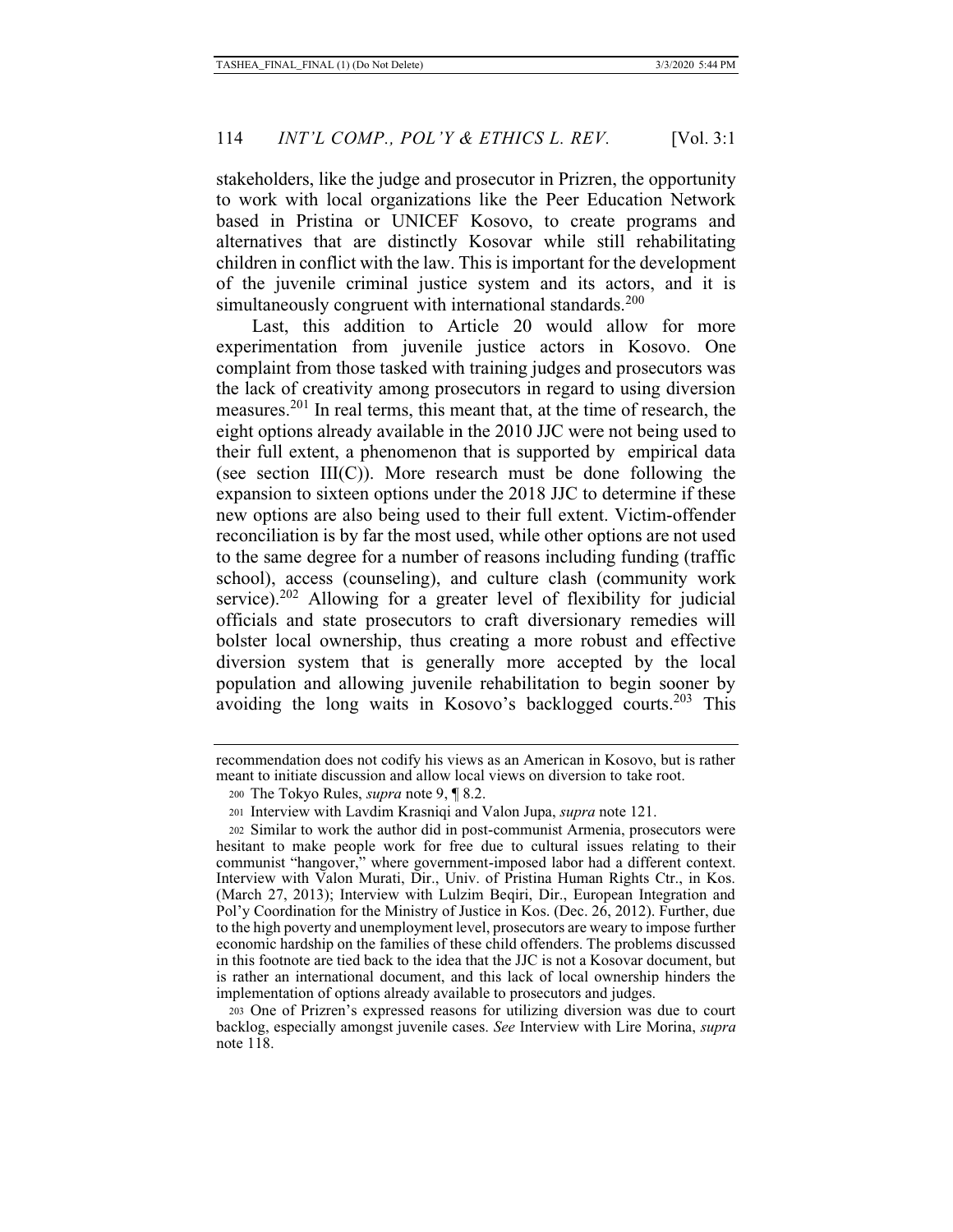addition coupled with the heightened standard discussed below in subsection two would better protect children and increase system efficiency and local ownership.

#### 2. Limiting the Phenomena of Net-Widening

Currently, prosecutors need not intend to prosecute a child before recommending a diversion measure, which could lead to an inappropriate use of diversion. The standard for seeking diversion should be contingent upon whether a prosecutor intends to initiate a criminal prosecution, which would protect youth from the net-widening effect that diversion can sometimes create.<sup>204</sup>

Broadly speaking, net-widening is a phenomenon where informal measures, like diversion, are used at a higher rate without a simultaneous decrease in the rate of formal charging, thus creating a net increase in system contact for children. Diversion should not be treated as the alternative to doing nothing; without the intent to prosecute, diversion should not be considered. In such cases, release should be favored to diversion. This standard would both crimp netwidening, as well as meet the expectations of the CRC, Beijing Rules, and Chapter IV of the 2018 JJC, which, as discussed earlier, aim to limit children's contact with the juvenile justice system.<sup>205</sup> As the use of diversion continues to grow, it will be important to create a standard that ensures diversion programs are being used for children that otherwise would face a trial. Without such a standard, there is no check on prosecutors or judges from using diversion inappropriately.

Currently, Kosovar law allows for diversion, but the law does not require the prosecutor to have a valid case against the youth before recommending diversion. The existing statutory criteria for diversion in Kosovo evaluate the age of the child, the type of offense charged, acceptance of responsibility by the child, and the child's consent.<sup>206</sup> None of these standards take into account whether or not the prosecutor has an intent to formalize the child's proceedings by charging him or her.

The reason this standard may be necessary in Kosovo is reflected most clearly by the modus operandi of a prosecutor in Gjilan, who stated that he would apply a formal diversion procedure by having a

<sup>204</sup> Peter Carrington & Jennifer Schulenberg, *Structuring Police Discretion: The* 

<sup>&</sup>lt;sup>205</sup> CRC, *supra* note 6; The Beijing Rules, *supra* note 9; 2018 JJC, *supra* note 78, at ch. IV.

<sup>206 2018</sup> JJC, *supra* note 78, at art. 21.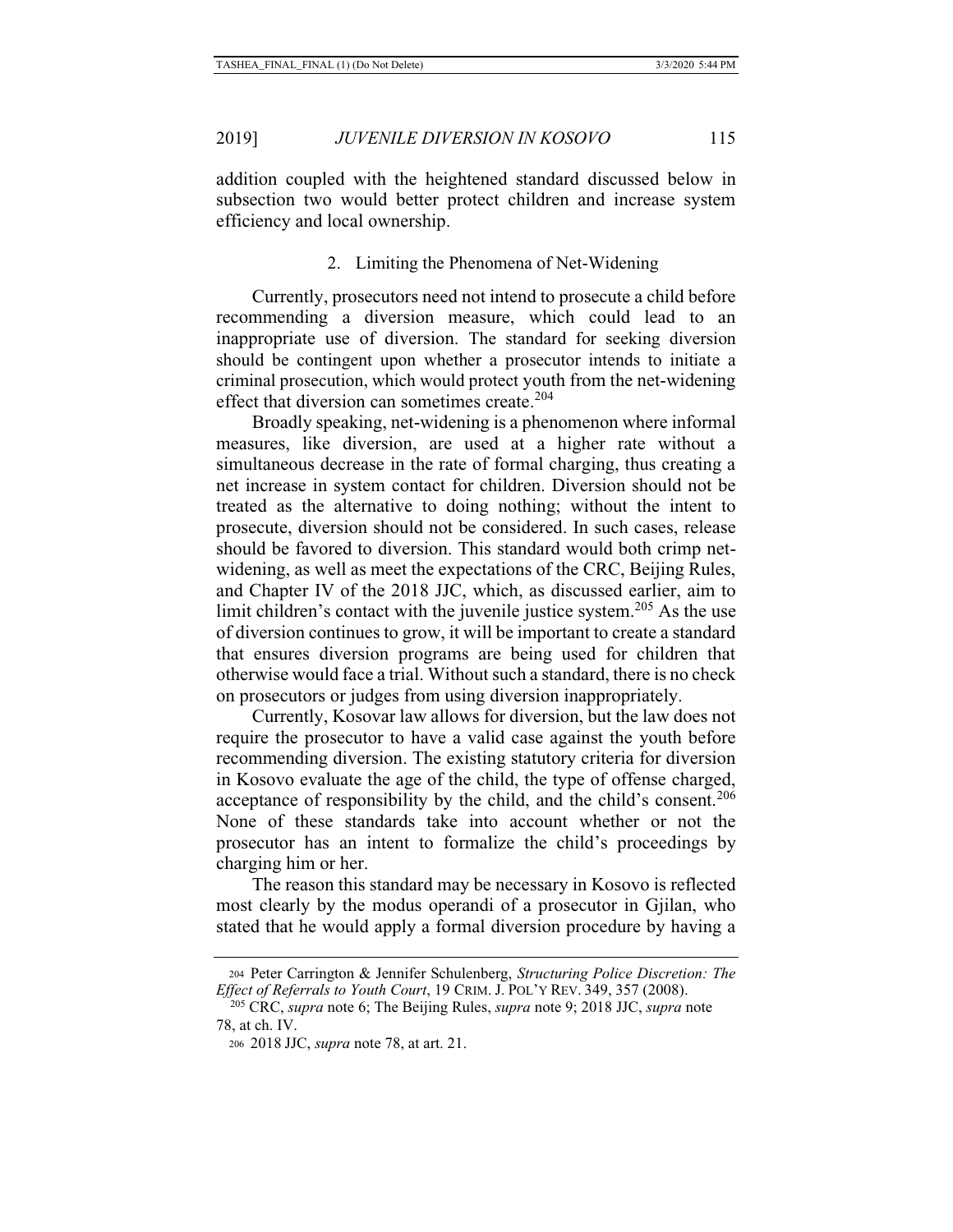diversion-eligible juvenile write down an apology to the victim.<sup>207</sup> The 2018 JJC does not require this, nor is there a defense advocate present during the child's decision to admit guilt and apologize.<sup>208</sup> Where diversion is used even though the prosecutor had no intention of prosecuting is an example of net-widening, and raises procedural justice questions by not having defense counsel present. Avoiding outcomes as described in Gjilan would be in line with the CRC and best practices; an ideal juvenile justice system should not be looking to increase its contact with children, but to minimize it. $209$ 

Creating such a standard would require the prosecution to show they intend to engage in a formal criminal proceeding in lieu of diversion. An example of additional language could be formulated in a similar way to the italics in 2.1 below:

#### **Article 21(2)**

#### **Conditions for the Imposition of Diversity Measures**

2. The conditions for the imposition of a diversion measure are:

 *2.1 That the prosecutor or judge proposing the diversity measure intends to formalize the proceeding in the alternative to diversion;*

 2.2 Acceptance of responsibility by the minor for the criminal offense;

 2.3 Expressed readiness by the minor to make peace with the injured party; and

 2.4 Consent by the minor, or by the parent, adoptive parent or guardian on behalf of the minor, to perform the diversion measure  $\text{imposed.}^{210}$ 

This addition to the JJC would improve procedural protections for children that may have been offered diversion even though the prosecutor never felt the need to prosecute. As the use of diversion alternatives increases in Kosovo, a provision like this protects diversion from being a dumping ground for imperfect cases or, even worse, innocent children.

<sup>207</sup> Interview with Isuf Sadiku, *supra* note 168.

<sup>208</sup> *Id.* 

<sup>209</sup> The Beijing Rules, *supra* note 9, ¶ 1 (Commentary).

<sup>210</sup> JUV. JUST., *supra* note 78, at art. 21.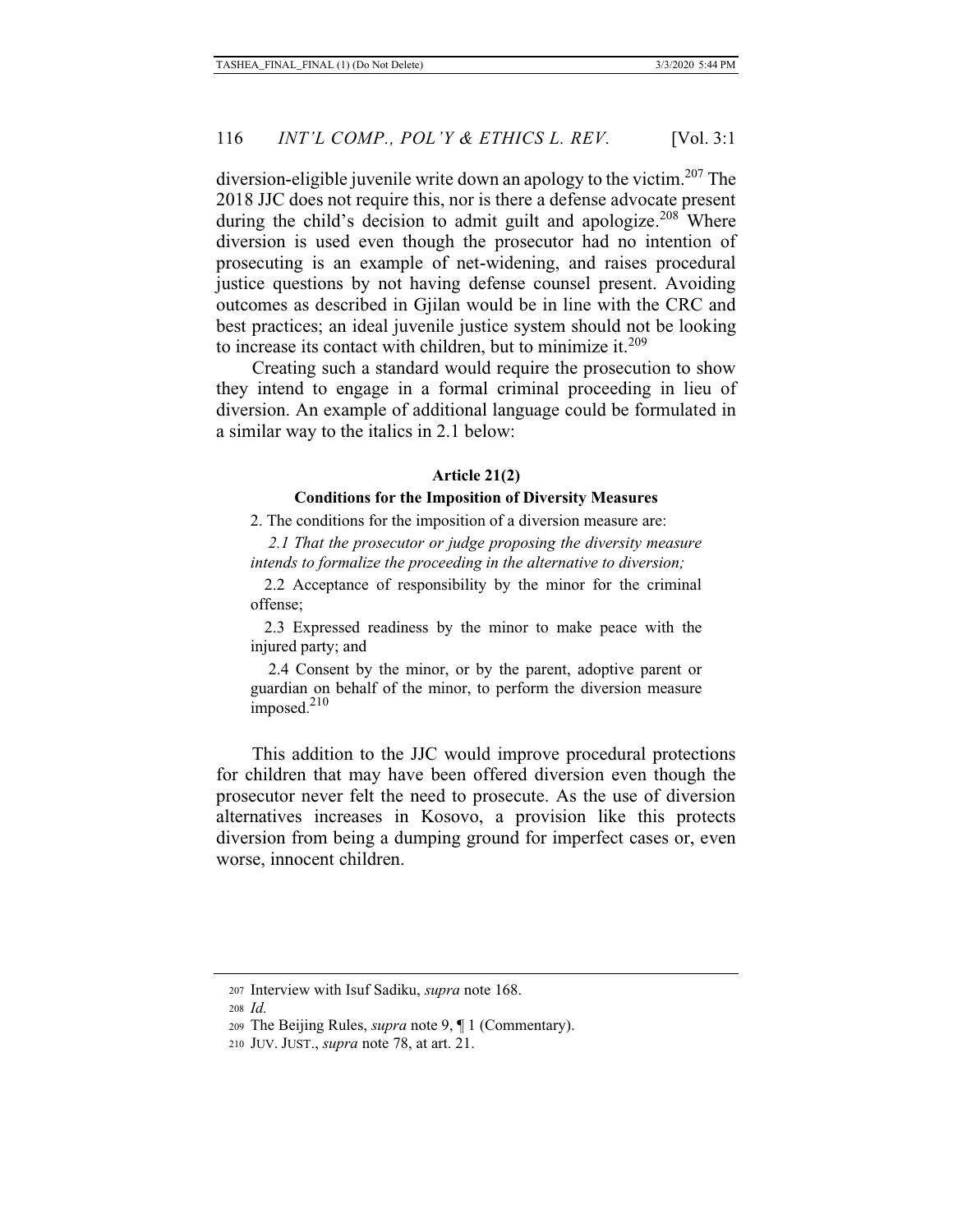#### *B. Improve Training of Defense Advocates and Judges to Increase the Use of Diversion*

Beyond making the 2018 JJC more flexible, it is important that Kosovo continue to increase the core competencies of advocates and judges in regard to juvenile justice and diversion. While there have been huge strides made by advocates around Kosovo, there is a clear need to include defense advocates into trainings and increase the judiciary's awareness of their statutory role in regard to diversion.

## *1. Defense Advocates are Falling Behind in Training, Raising Doubts about Competency*

The increased use of diversion in Kosovo is primarily a prosecutor-driven phenomenon, which can be partially attributed to better trainings and greater job stability and role continuity amongst prosecutors tasked with the juvenile docket.<sup>211</sup> Although major strides have been made by prosecutors regarding juvenile diversion, defense advocates are being left out of the trainings and this needs to change.<sup>212</sup>

Diversion measures as a percent of youth offenses processed in Kosovo have increased since 2008, and some stakeholders interviewed by the author agreed that the increased training offered by the KJI led to a better understanding of the law and thus a wider application of diversion. $2^{13}$  In all of the interviews conducted by the author for this article, prosecutors, judges, and court administration officials spoke about juvenile justice reflecting a rehabilitative approach. This increased acceptance of diversion and international standards suggests the success and reach of KJI's trainings and others offered to advocates in Kosovo. One sign of this growing reach was in the winter of 2012 when the first eight trainers of trainers were certified, $2^{14}$  marking the first time Kosovo has had institutional, domestic trainers for juvenile justice legal issues. Having domestic trainers, as opposed to international experts that have not practiced in Kosovo, is a major boon to new child advocates, as they can rely on

<sup>211</sup> *See* Interview with Burim Cerimi, *supra* note 134; Interview with Rasim Rasimi, *supra* note 167; Interview with Isuf Sadiku, *supra* note 168; Interview with Ardian Klaiqi, *supra* note 189; Interview with Armen Mustafa, *supra* note 131.

<sup>212</sup> *See* Interview with Yli Zekaj, Executive Director of the Kosovo Chamber of Advocates, in Pristina, Kos. (Apr. 10, 2013).

<sup>213</sup> *See* Interview with Armen Mustafa, *supra* note 131; Interview with Burim Cerimi, *supra* note 134; Interview with Ardian Klaiqi, *supra* note 189; Interview with Isuf Sadiku, *supra* note 168.

<sup>214</sup> *See* Kosovo Judicial Institute Conference, *supra* note 123.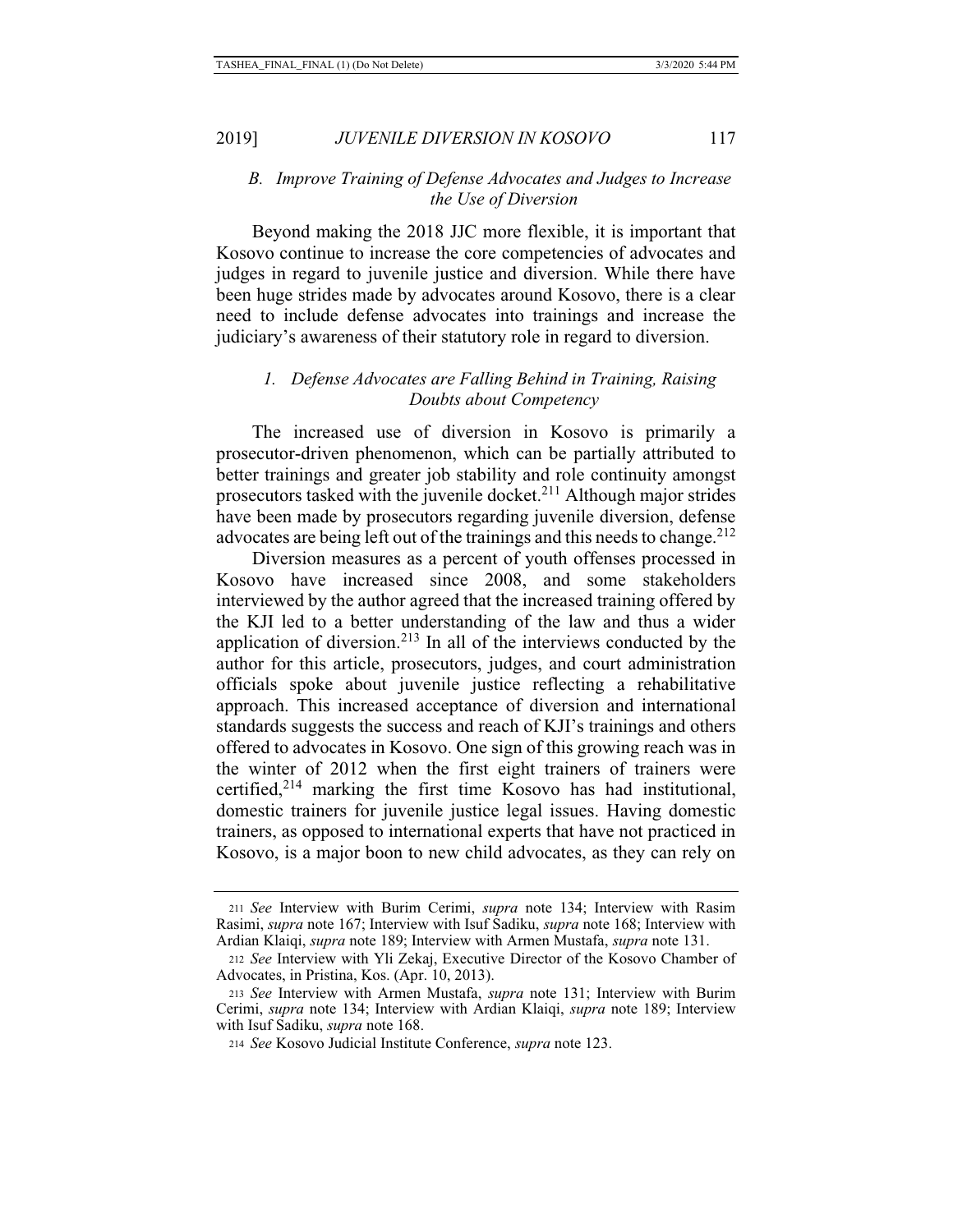the trainers' in-depth knowledge of the Kosovar criminal justice system in tandem with highly-specialized knowledge of international juvenile justice standards.

Beyond institutionalizing trainers, there is opportunity for greater continuity amongst the practitioners themselves. One complaint voiced by juvenile justice stakeholders in Kosovo was the high turnover among prosecutors focusing on children in conflict with the law.<sup>215</sup> In different regions, individuals would provide anecdotes of prosecutors garnering a few years' experience before being transferred to a different practice area or simply quitting the prosecution sphere and finding different work.<sup>216</sup> The new Law of the Courts will create stability and need for prosecutors with a juvenile focus, and many believe this will increase retention and thus increase the prosecutors' ability to gain expertise in the area of juvenile criminal law.<sup>217</sup> These prosecutors, and the justice system generally, will ostensibly benefit from the more in-depth training discussed as their job positions would be institutionalized and made stable.

On account of these and other changes, both the data collected and interviews conducted show that prosecutors are making great strides in regards to the development of juvenile justice in Kosovo. By comparison, defense advocates are less aware of those reforms, in part because they are not being included in trainings.<sup>218</sup> This leaves defense advocates well short of the competency standards envisioned by the CRC.

At the 2012-2013 KJI juvenile justice trainings, not a single delegate attended from the defense community or the Chamber of Advocates.<sup>219</sup> While KJI says they have invited the defense advocate community—in the form of the Chamber of Advocates—to trainings on juvenile justice, they have never attended.<sup>220</sup> This was contrary to direct informal testimony made by the director of the Chamber of Advocates, who stated that his office had never received an invitation

<sup>215</sup> Interview with Armen Mustafa, *supra* note 131; Interview with Qëndresa Ibra-Zuriqi, Senior Office of Children's Rights, Office of the Prime Minister (Kos.) (Dec. 18, 2012); Interview with Yli Zekaj, *supra* note 212.

<sup>216</sup> Interview with Armen Mustafa, *supra* note 131; Interview with Qëndresa Ibra-Zuriqi, *supra* note 215; Interview with Yli Zekaj, *supra* note 212.

<sup>217</sup> L. CTS., *supra* note 80, at art. 2(1.3); Interview with Lavdim Krasniqi and Valon Jupa, *supra* note 121.

<sup>218</sup> Interview with Burim Çerimi, *supra* note 134; Interview with Rasim Rasimi, *supra* note 167.

<sup>219</sup> *See* Kosovo Judicial Institute Conference, *supra* note 123.

<sup>220</sup> Interview with Lavdim Krasniqi and Valon Jupa, *supra* note 121.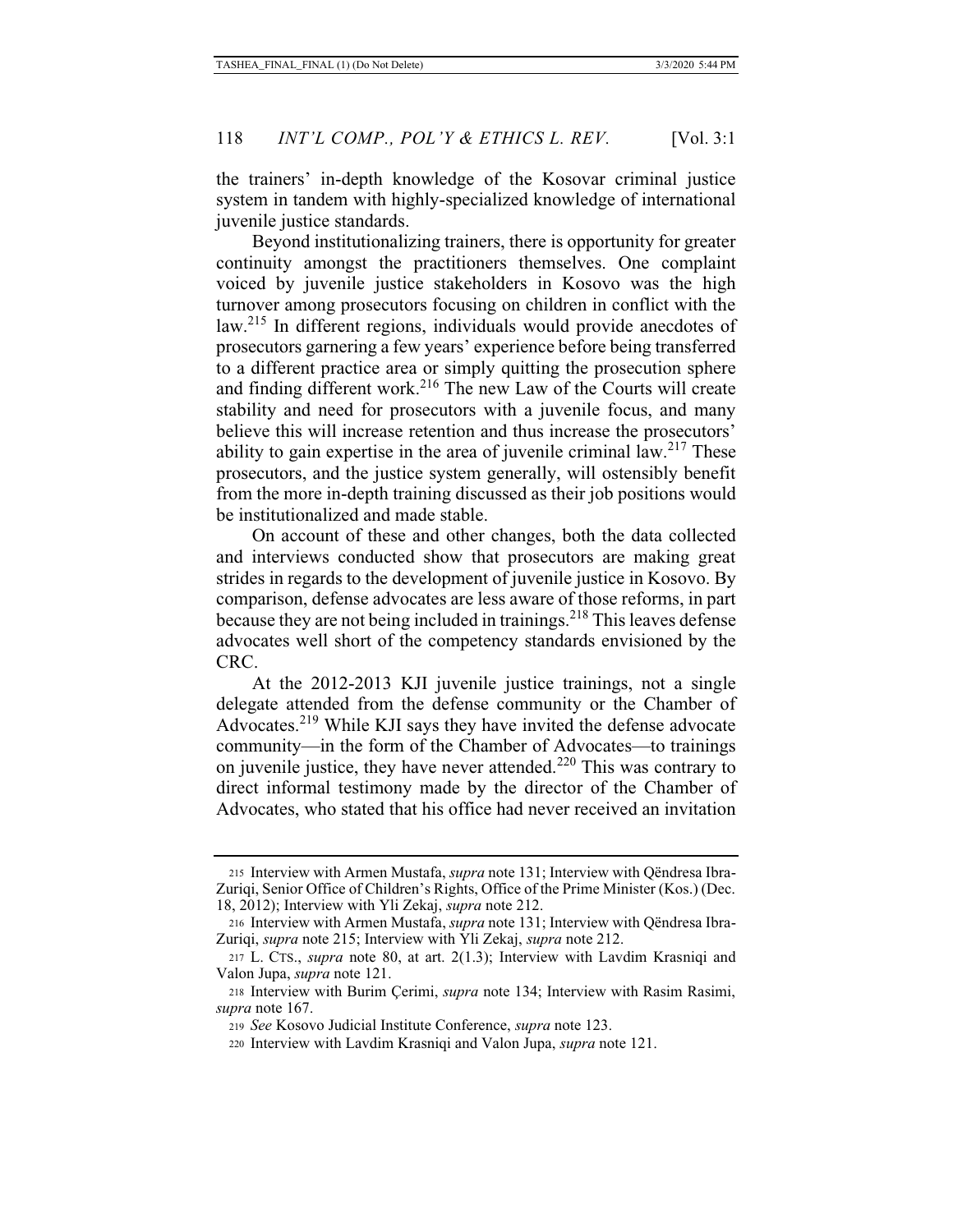to these trainings.<sup>221</sup> Improvement needs to be made to train and involve defense advocates in reform and increase the use of diversion generally.

Including the defense community in juvenile justice and diversion trainings is a necessity. The consequences of this shortcoming is well-illustrated by an anecdote given to the author by a prosecutor: during one informal proceeding, the juvenile defense attorneys were so poorly trained in juvenile justice proceedings that when the prosecutor in question had proposed an educational diversion measure so that the child could avoid criminal prosecution, the child's defense advocate countered the proposal with a harsher punitive measure. $222$ 

At the time of the author's research, the Chamber of Advocates was in the midst of creating a specialization certificate in juvenile justice for defense advocates.<sup>223</sup> This certificate will consider general and specific criteria when declaring whether or not a local advocate is in fact a juvenile specialist.<sup>224</sup> This certification process began in 2014, and will hopefully result in improvements.

The defense attorneys' poor training is a significant issue, especially as the prosecution is becoming better trained and nuanced in juvenile law. This chasm in competency means the children are proportionally receiving worse and worse representation as the gap between prosecution and defense widens. As the official interpretation of the CRC notes, "[t]he child must be given the opportunity to seek legal or other appropriate assistance on the appropriateness and desirability of the diversion offered by the competent authorities . . . .<sup>"225</sup> If defense attorneys continue to fall behind in their training and understanding of current juvenile law and alternative mechanisms like diversion, their assistance, if even provided, may contravene basic human rights standards regarding appropriate and competent legal assistance.

<sup>221</sup> Interview with Armen Mustafa, *supra* note 131; Interview with Yli Zekaj, s*upra* note 212; Interview with Qëndresa Ibra-Zuriqi, *supra* note 215.

<sup>222</sup> Interview with Burim Çerimi, *supra* note 134.

<sup>223</sup> Interview with Yli Zekaj, *supra* note 212.

<sup>224</sup> Interview with Yli Zekaj, *supra* note 212. Those considerations include: (1) the number of cases the advocate has complete in the area of juvenile justice; (2) the types of qualifications that advocate has;  $(3)$  the types and number of trainings the advocate has attended and completed regarding juvenile justice; and (4) a test on issues relating to juvenile justice law written by the Chamber.

<sup>225</sup> Comment 10, *supra* note 89, ¶ 27.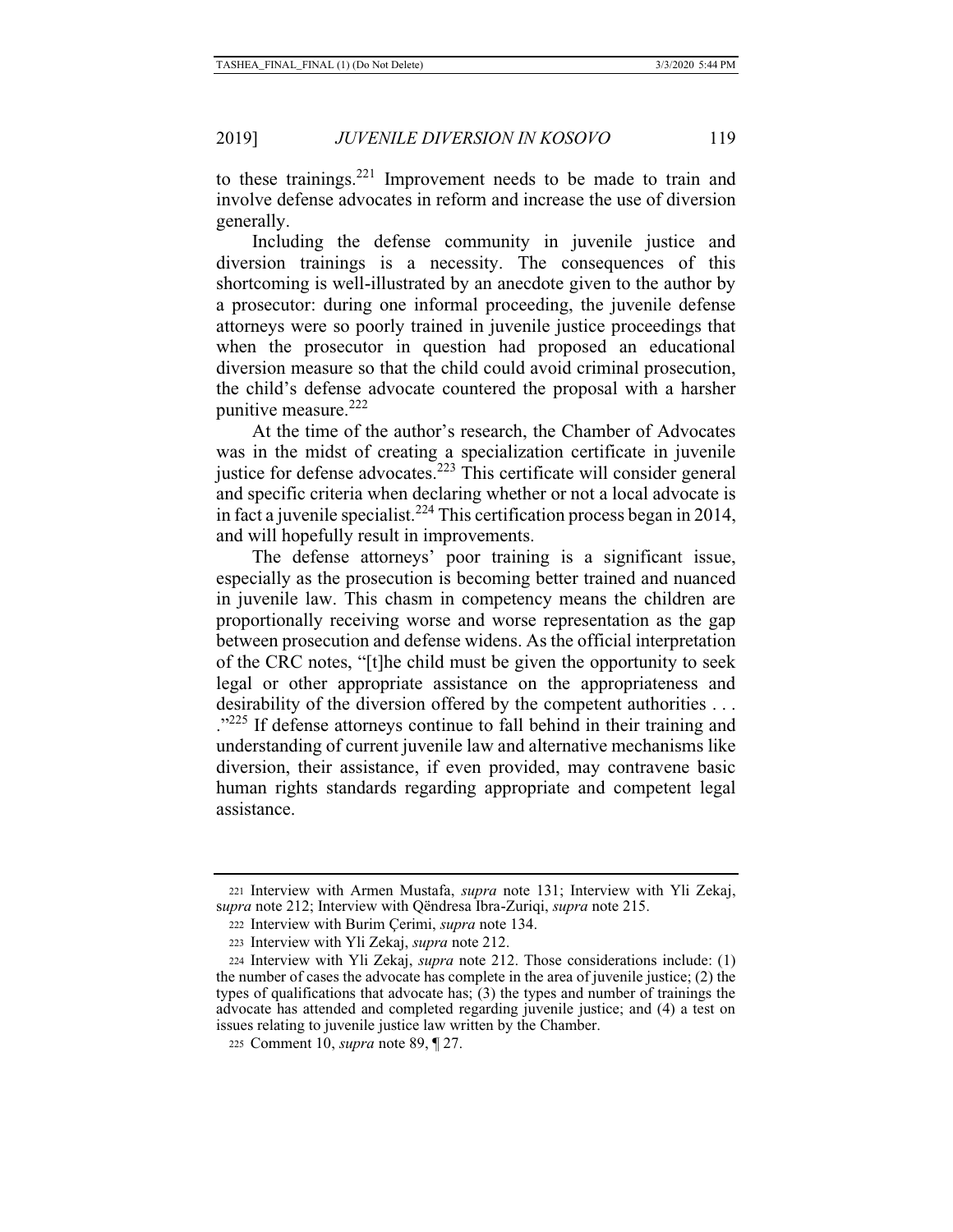#### *2. Judges Need to Take a More Active Role in the Diversion Process*

While the defense community requires more specialized attention, the judiciary is also lagging behind its system counterparts. While training and institutionalized positions for juvenile judges are creating stability and increased specialized knowledge of the juvenile justice system, the Courts generally seem to be taking a hands-off approach to diversion. The law is in part to blame. While the 2010 JJC allowed judges to divert a juvenile, the 2018 JJC does not.<sup>226</sup>

Broadly speaking, the judges in Kosovo tasked with juvenile criminal cases are being trained by the same trainers that train juvenile criminal prosecutors. The interviews conducted for this Article illustrated that judges, in a manner similar to prosecutors, are adopting a rehabilitative rhetoric around juvenile justice.<sup>227</sup> However, interviews around the nation were common in reporting that individuals within the judiciary are not utilizing the state's diversion statutes.<sup>228</sup> While Article 52 of the 2010 JJC did allow a judge to divert a child, interviewed judges believed it was not their place to divert a child even if the case would qualify under Article 17 of the 2010 JJC. Prizren was the only jurisdiction in which a single prosecutor reported that a judge decided to divert a juvenile as a result of a formal proceeding.<sup>229</sup> All other prosecutors interviewed could not recall one case being moved to diversion on account of a judge's motion.

Except in Prizren, the judges interviewed all felt that a proceeding should go forward once a prosecutor decided to decline diversion and start a formal proceeding.<sup>230</sup> While the 2010 JJC explicitly did not envision this outcome, judges interviewed seemed to be of the same mindset. According to some judges, bringing a child in front of the court increased the harm of public contact.<sup>231</sup> If a child came in front

<sup>226 2018</sup> JJC, *supra* note 78, at art. 52(2).

<sup>227</sup> *See* Kosovo Judicial Institute Conference, *supra* note 123; Interview with Kymete Kicaj and Nazam Shero, *supra* note 114.

<sup>228</sup> *See* Interview with Kymete Kicaj and Nazam Shero, *supra* note 114; Interview with Eliz Blakaj, *supra* note 120; Interview with Lavdim Krasniqi and Valon Jupa, *supra* note 121; Interview with Burim Çerimi, *supra* note 134; Interview with Isuf Sadiku, *supra* note 168.

<sup>229</sup> Interview with Kymete Kicaj and Nazam Shero, *supra* note 114.

<sup>230</sup> Interview with Kymete Kicaj and Nazam Shero, *supra* note 114; Interview with Lavdim Krasniqi and Valon Jupa, *supra* note 121; Interview with Rasim Rasimi, *supra* note 167.

<sup>231</sup> Interview with Lavdim Krasniqi and Valon Jupa, *supra* note 121; Interview with Rasim Rasimi, *supra* note 167.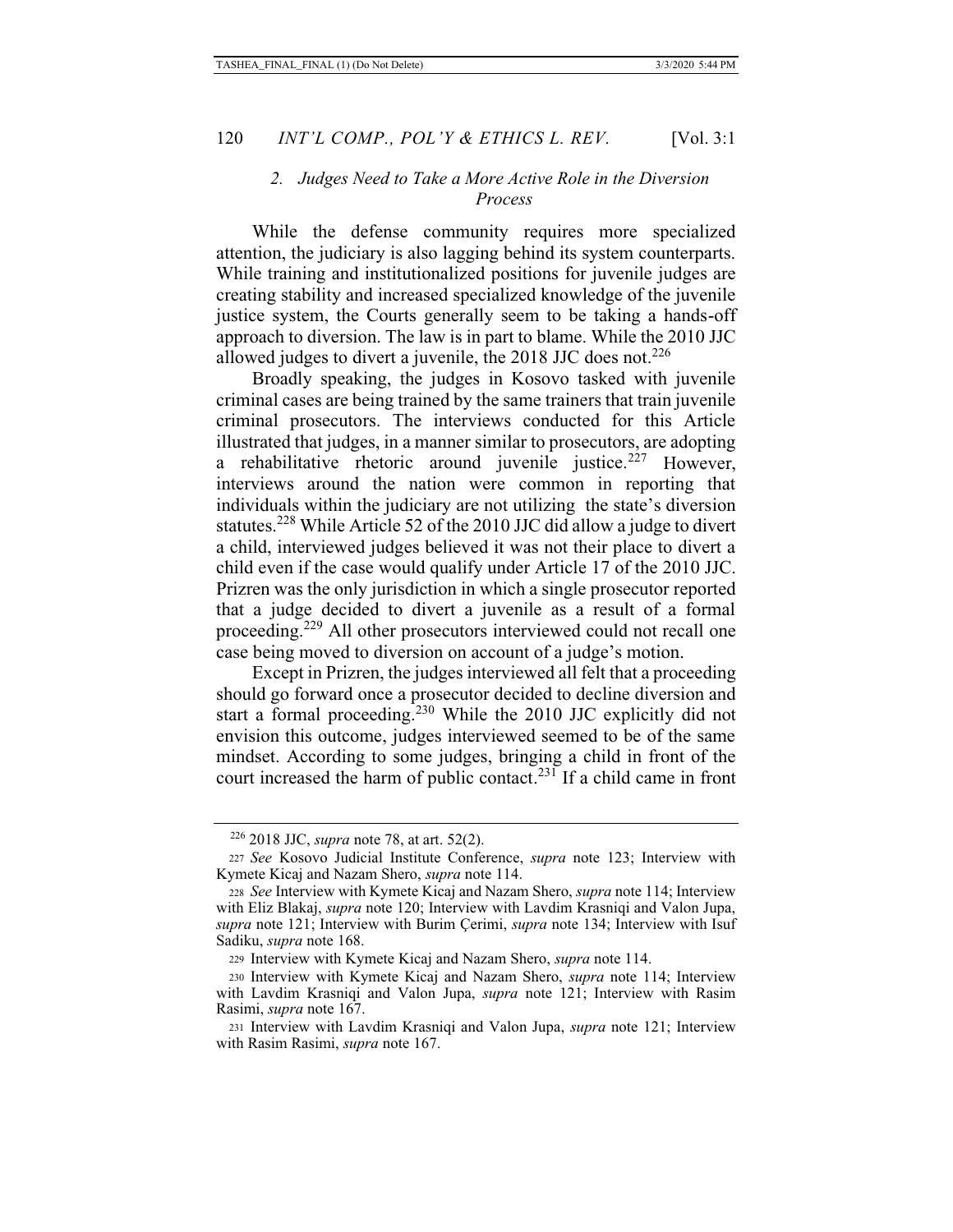of their court, these judges believed that diversion's confidentiality benefits were diminished and therefore offering diversion held less value for the youth. Whether or not this logic holds up is beside the point. The fact is that some judges used this logic to explain why they did not exercise their ability to apply diversion measures when they could.

The Beijing Rules, the European Union, and the 2010 JJC all envisioned that judges should act as one of the potential parties deciding the use of diversion.<sup>232</sup> This established standard needs to be reinforced in the Juvenile Justice Code, and subsequently trainings for judges handling juvenile criminal cases. It was never clear through the interviews why this had become the bench's prevalent view of its role during preliminary motions; however, if the law were to allow judges to be more active at applying diversion, it would be beneficial for the children involved. Judicial intervention would be one way to increase the use of diversion and to increase the judge's role in promoting diversion more broadly amongst the advocates in their court. It would also help courts tackle backlog, which has been one motivating factor for Prizren's increased use of diversion.<sup>233</sup>

It should be emphasized that advocates and judges alike are making strides and showing improvement in their understanding of diversion. What Kosovo is doing now does seem to be moving in the right direction to improve children's outcomes. However, the law will need to allow judges to become more proactive in the diversion process.

The use of diversion in Kosovo has made leaps and bounds since its inception in 2004. The law is written to international standards, only requiring a few modest changes to increase protection for youth and allow for more local ownership and tailoring of the measures offered. The prosecutors have improved their knowledge and use of diversion, but defense advocates are being left behind. The judges need to be given back their statutory role in the diversion process. There is room to use data to inform trainings, and a need to incorporate the defense advocates into the on-going trainings and updates. Last, while diversion use has increased, it could still be utilized in more cases. The recommended changes in this Article will complement the

<sup>232</sup> The Beijing Rules, *supra* note 9, ¶ 11 (Commentary); *Opinion of the European Economic and Social Committee*, *supra* note 35; 2010 JJC, *supra* note 78, at art. 50(2).

<sup>233</sup> Interview with Kymete Kicaj and Nazam Shero, *supra* note 114; Interview with Lavdim Krasniqi and Valon Jupa, *supra* note 121.